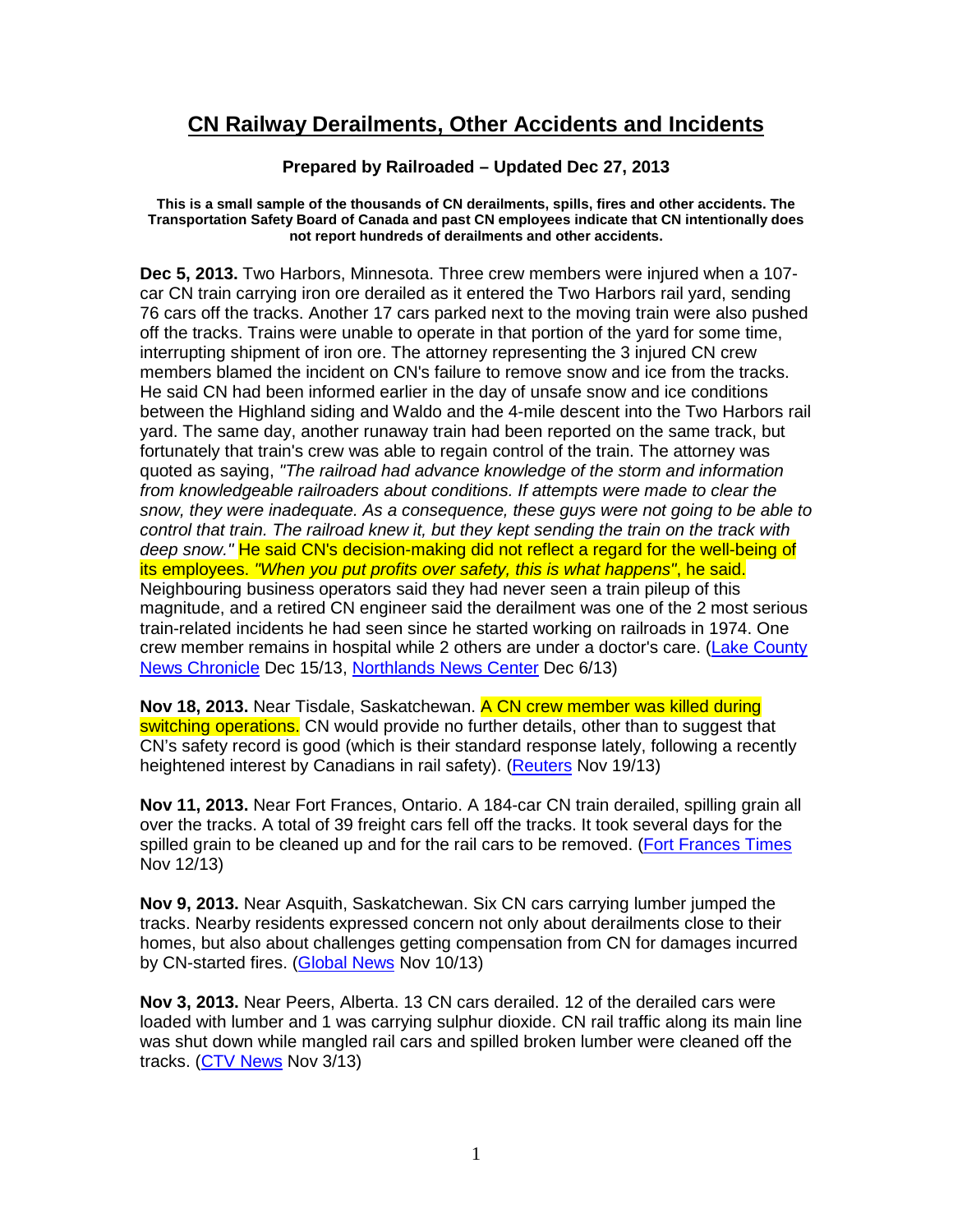**Oct 19, 2013.** Gainford, Alberta. A 134-car CN train carrying crude oil and liquefied petroleum gas (propane) derailed about 90 km west of Edmonton, **causing explosions** and a massive fire. 9 of the 13 derailed tank cars were carrying propane and 4 carried crude oil. 1 of the cars carrying propane exploded and 3 others also caught fire. The amount of petroleum product spilled and the extent of environmental and property damages were not disclosed. A state of emergency was ordered for the entire area. All 100 Gainford residents and another 25 people living within 2 km of the derailment site were evacuated for 4 days due to the fear of additional explosions, fires and noxious fumes. The intensity of the fire was so severe, firefighters were forced to let the fire burn itself out, which took 4 days. The main east-west highway (Yellowhead No. 16) and the main east-west rail line (Trans-Continental) through western Canada were closed for 5 days. (Chicago Tribune Oct 19/13, CBC News Oct 19/13, plus additional sources)

**Oct 16, 2013.** Sexsmith, Alberta. 4 CN tank cars carrying anhydrous ammonia derailed. One of the derailed tank cars was leaning and sinking. Anhydrous ammonia is a dangerous good. In the absence of receiving any information from CN, Sexsmith fire resources ordered an evacuation of about 150 homes. (Calgary Herald Oct 16/13)

**Oct 7, 2013.** Brampton, Ontario. The last 4 cars of a 73-car CN train derailed, sending one CN employee to the hospital with minor injuries. A CN public relations spokesperson suggested to the media there were no injuries, whereas the Peel Emergency Services reported the CN employee suffered minor injuries. The 4 derailed tank cars carried jet fuel residue. (Rail tank car "residue" can consist of up to several thousand gallons of dangerous goods per tank car. Rail companies erroneously refer to these cars as being empty.) The derailment held up numerous Kitchener GO trains. (Toronto Star Oct 7/13)

**Oct 2, 2013.** North Battleford, Saskatchewan. 3 CN tank cars derailed; 2 of the cars contained crude oil and the other contained asphalt. Human error likely caused the derailment when a wrong switch was aligned while connecting rail cars together. CN waited 5 hours before notifying North Battleford emergency crews about the derailment. Mayor Ian Hamilton says he was angry the City wasn't notified right away by CN. (Global News Oct 3/13)

**Sept 25, 2013.** Near Landis, Saskatchewan. 17 of 130 CN cars carrying oil, condensate, ethanol and mixed freight derailed. 1 tank car leaked an undisclosed amount of oil, and the derailment sparked a grass fire. The Landis school was evacuated for a day as a precaution. The extent of environmental damage was not disclosed. (Toronto Star Sept 25/13)

**Sept 16, 2013.** About 60 km south of North Bay near South River, Ontario. 11 CN freight cars derailed, of which 1 carried methanol, 3 carried sulphuric acid residue, and 7 were hauling general merchandise and consumer goods. The tracks were closed for about 2 days. (The Nugget Sept 17/13)

**June 2, 2013.** Symington Rail Yard, Winnipeg, Manitoba. 6 empty CN lumber cars crashed off the tracks, damaging 2 power poles and knocking power out to 1,900 customers in the Windsor Park area. (CTV Winnipeg June 3/13)

**April 30, 2013.** Near Pense, west of Regina, Saskatchewan. 11 CN cars fell off the tracks, blocking a grid road. Fertilizer leaked from some of the cars. (National Post May 1/13)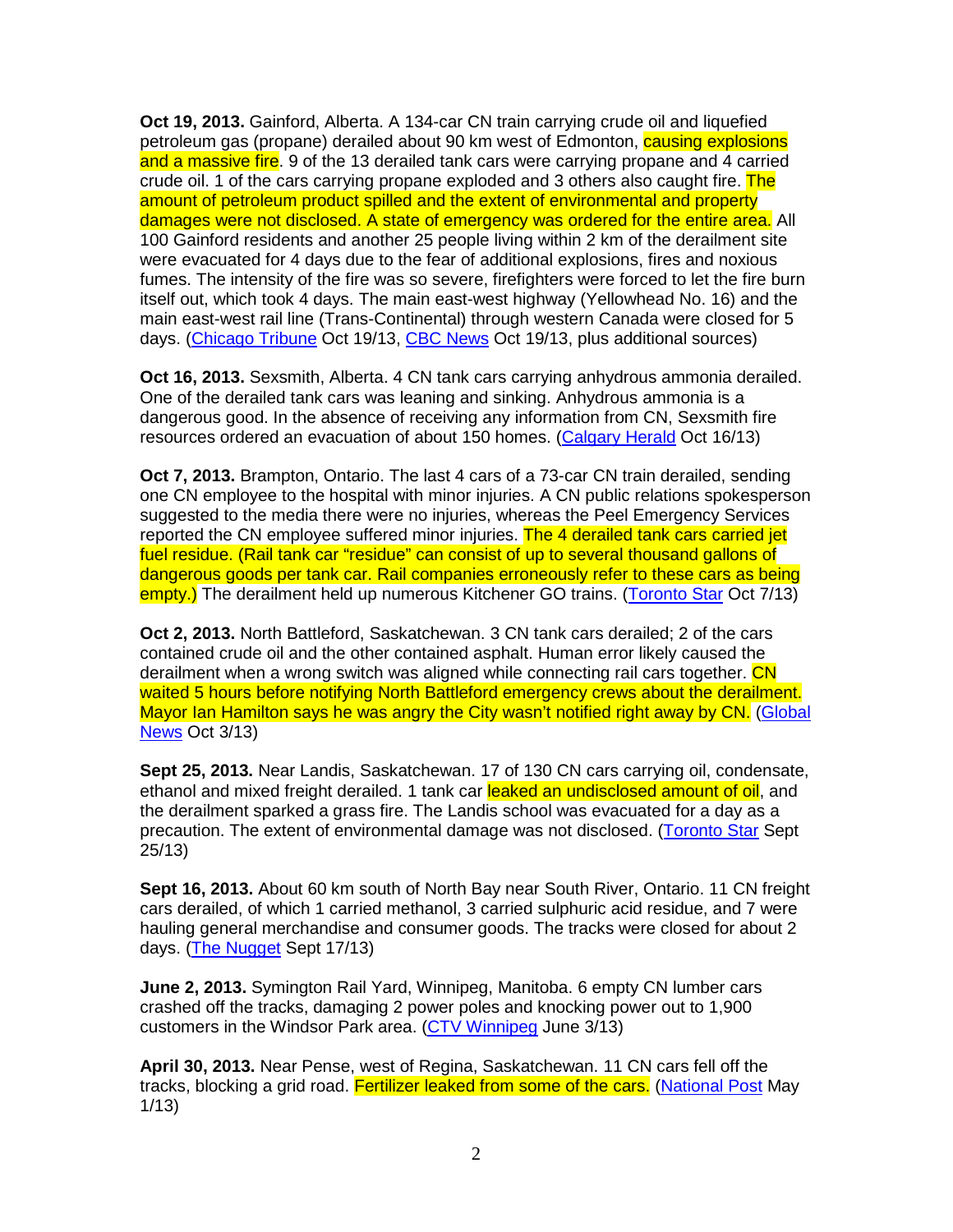**April 19, 2013.** Near Cedarvale, British Columbia. 5 intermodal CN cars carrying household consumer goods derailed east of Terrace, causing the rail line to be shut down for an undisclosed length of time. (CJFW April 19/13)

**March 30, 2013.** Gary, Indiana. 35 cars of a 101-car CN freight train derailed. 3 of the derailed cars carried hazardous materials. The derailment also ruptured a 14-inch industrial gas line. Hazmat responded to the accident and directed that South Shore train service be halted until the gas rupture was cleaned up and the area was determined to be safe. (WSBT TV March 30/13 & Chicago Sun-Times March 30/13)

**March 25, 2013.** Kenner, Louisiana. 14 cars of a 141-car CN train derailed. 2 of the derailed cars carrying coal tipped over and another 5 leaned, looking close to toppling over. An undisclosed amount of coal was spilled. The derailment blocked Farm Avenue and Morey Street in Kenner. (The Times-Picayune March 25/13)

**March 16, 2013.** Near Hatfield, Wisconsin. 19 CN cars loaded with sand plowed off the railway, spilling sand across the area. County Road K remained closed for at least a day. (La Cross Tribune March 17/13)

**March 7, 2013.** Winnipeg, Manitoba. A CN locomotive and 1 intermodal car derailed in a rail yard, blocking traffic on the East Perimeter Highway for over 4 hours. It appeared that 2 CN trains collided, causing the derailment. (Metro Winnipeg March 7/13) **Feb 22, 2013.** McComb Subdivision, Jackson, Mississippi. 18 CN cars derailed – 17 were loaded with grain and the other was empty. Some track was damaged and will need to be replaced. Rail traffic between Jackson and New Orleans was expected to be shut down for most of the day. As of April 4, 2013, 11 tons of the wheat spilled during the derailment was rotting and emitting a foul odour at the Hinds County Penal Farm in Raymond where it had been piled, and was causing concern to local residents. (WLBT Feb 22/13 & other sources)

**Feb 9, 2013.** Fort Rouge Rail Yard, Winnipeg, Manitoba. About 8 CN cars derailed, 6 of which flipped over on their sides. The cars were carrying household and consumer goods. (CBC News Feb 9/13)

**Feb 7, 2013.** Near Biggar, Saskatchewan. A CN locomotive and 17 containers derailed about 5 km west of Biggar. The cars were carrying consumer and household products. (Leader Post Feb 7/13)

**Jan 25, 2013.** Kaukauna, Wisconsin. Diesel fuel spilled from a CN locomotive's fuel tank punctured by a portion of track beside the main line that had been pushed up by frost. At least 1,200 gallons of fuel spilled for about a mile along the track. Options considered for clean up included using a chemical that consumes fuel oil and excavating beneath the railroad bed to remove any contaminated soil. The extent of environmental damage was not disclosed. (Post-Crescent Media Jan 28/13)

**Jan 24, 2013.** Blackfoot Subdivision, near Paynton, Saskatchewan. A CN train carrying crude oil crashed into a road grader on a public crossing, killing the driver of the grader. A locomotive and 16 tank cars loaded with crude oil derailed. At least 2 of the tank cars toppled over on their sides and spilled an undisclosed amount of crude oil. (Each tank car can carry up to 650 barrels of oil.) The extent of environmental damage was not disclosed. (Canadian Press Jan 24/13, TSB Investigation R13E0015)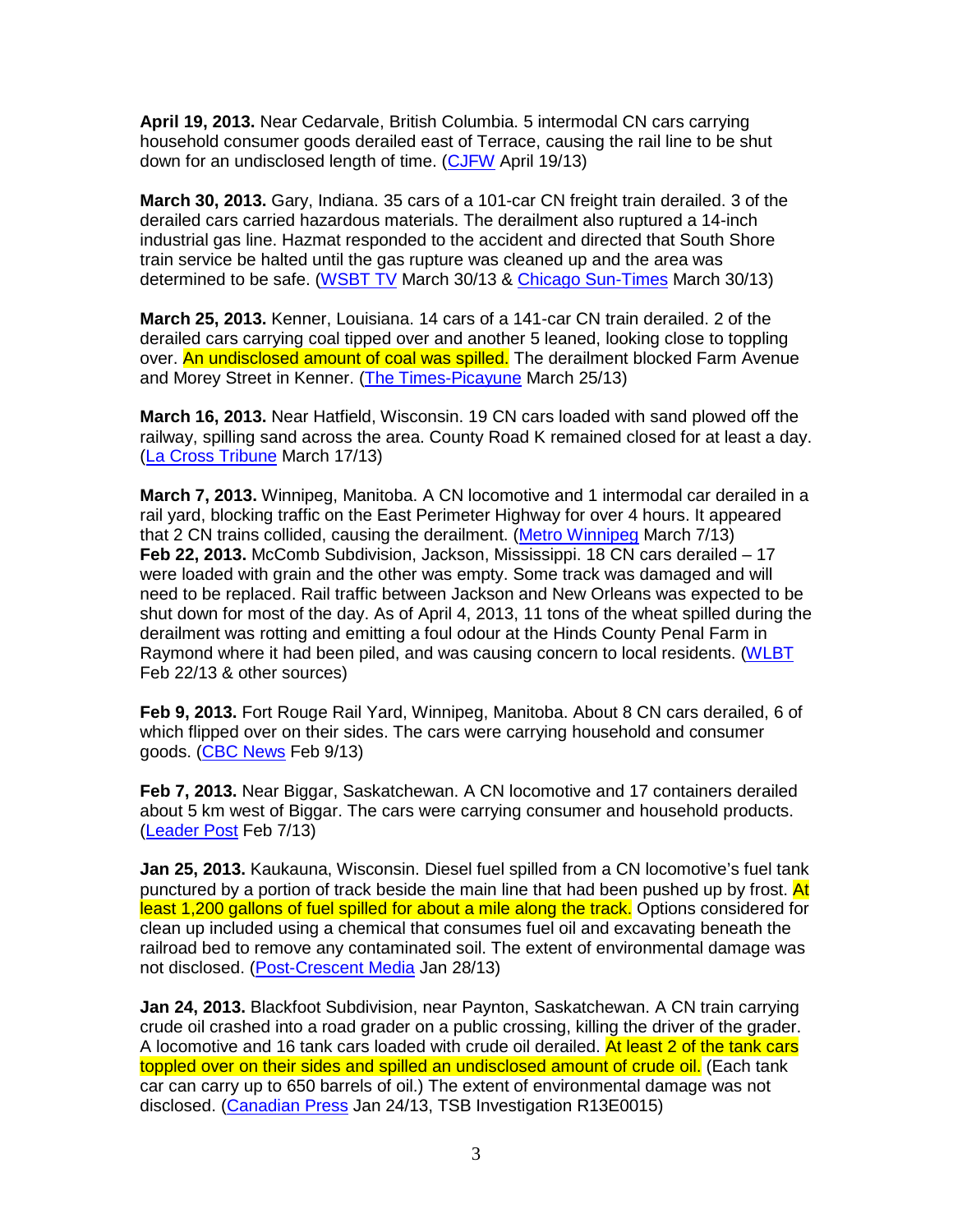**Jan 6, 2013.** Decatur, Illinois. 6 cars derailed on a dead end siding. Cars rammed through the end of the track, ending up in a heap and partly toppled down a steep embankment. 4 cars contained soybean oil, 1 was loaded with limestone and 1 tank car carried residue of an undisclosed product. (Herald & Review Jan 8/13)

**Jan 3, 2013.** South of Pemberton, British Columbia. 3 empty wood pellet hopper cars derailed while crossing a bridge, 1 toppling off the bridge and closing Highway 99 for about 2 hours. (Globe & Mail Jan 3/13)

**Dec 26, 2012.** Wainwright Subdivision, near Clover Bar Station, NE Edmonton, Alberta. 3 CN contractors were injured when they were hit by a CN freight train as they were clearing snow off rail switches. 2 were in critical condition, while the third man had relatively minor injuries. It appears the "Safety Watch" protocol was not followed. (Edmonton Journal Dec 28/12, TSB Investigation R12E0182)

**Dec 19, 2012.** The Canadian Transportation Agency ruled today that both Canadian National Railway and Canadian Pacific Railway exceeded revenue caps for the movement of western grain for the 2011-12 crop year. Both railways must pay the amount by which they exceeded their 2011-12 caps plus a penalty to the Western Grains Research Foundation. (Canada News Centre Dec 19/12)

**Dec 17, 2012.** Williams Lake, British Columbia. 2 locomotives derailed as they entered a rail yard. (Got News Network Dec 17/12)

**Nov 28, 2012.** About 180km north of Fort St. John, British Columbia. Workers were switching cars on and off a train in a rail yard when a fuel tank car derailed and rolled onto a CN conductor, killing him. (Canadian Press Nov 30/12)

**Nov 19, 2012.** A new Canadian National Railway "Quiet Zone" restriction in Naperville and Warrenville, Illinois will take effect today. CN trains will not be allowed to sound their horns in this quiet zone unless deemed necessary for safety purposes. Naperville and Warrenville join Aurora and DuPage County in successfully pressing for the quiet zone after residents complained about the excessive horn use by CN on the rail line they took over from Elgin, Joliet & Eastern Railway in January 2009. 33 communities along the former EJ&E Railway main line have been battling with CN over their concern about CN's aggressive approach to the EJ&E takeover. Communities have been concerned about increased rail traffic, increased noise and diesel exhaust pollution, adjacent property devaluation, and increased traffic jams at many rail crossings which have very significant impacts on emergency vehicle response times. (Beacon-News Nov 15/12)

**Nov 8, 2012.** North of Squamish Terminals, British Columbia. A 6-axle CN locomotive had its fuel tank punctured by a broken piece of track, causing about 5,700 litres of diesel fuel to spill onto the track and into the Squamish Estuary. Containment booms were used to try to limit migration of the diesel fuel in the sensitive estuary ecosystem. Concerns were expressed by local residents because the herring spawning season was close to starting and herring eggs are very sensitive to environmental contamination. About 50 feet of rail track were also torn up and the subsurface soil dug up in an attempt to remove some of the diesel fuel. A local former B.C. Rail employee placed part of the blame on CN using large 6-axle locomotives on the line whereas when B.C. Rail was operating the same line it used smaller 4-axle locomotives. He indicated the 6-axle units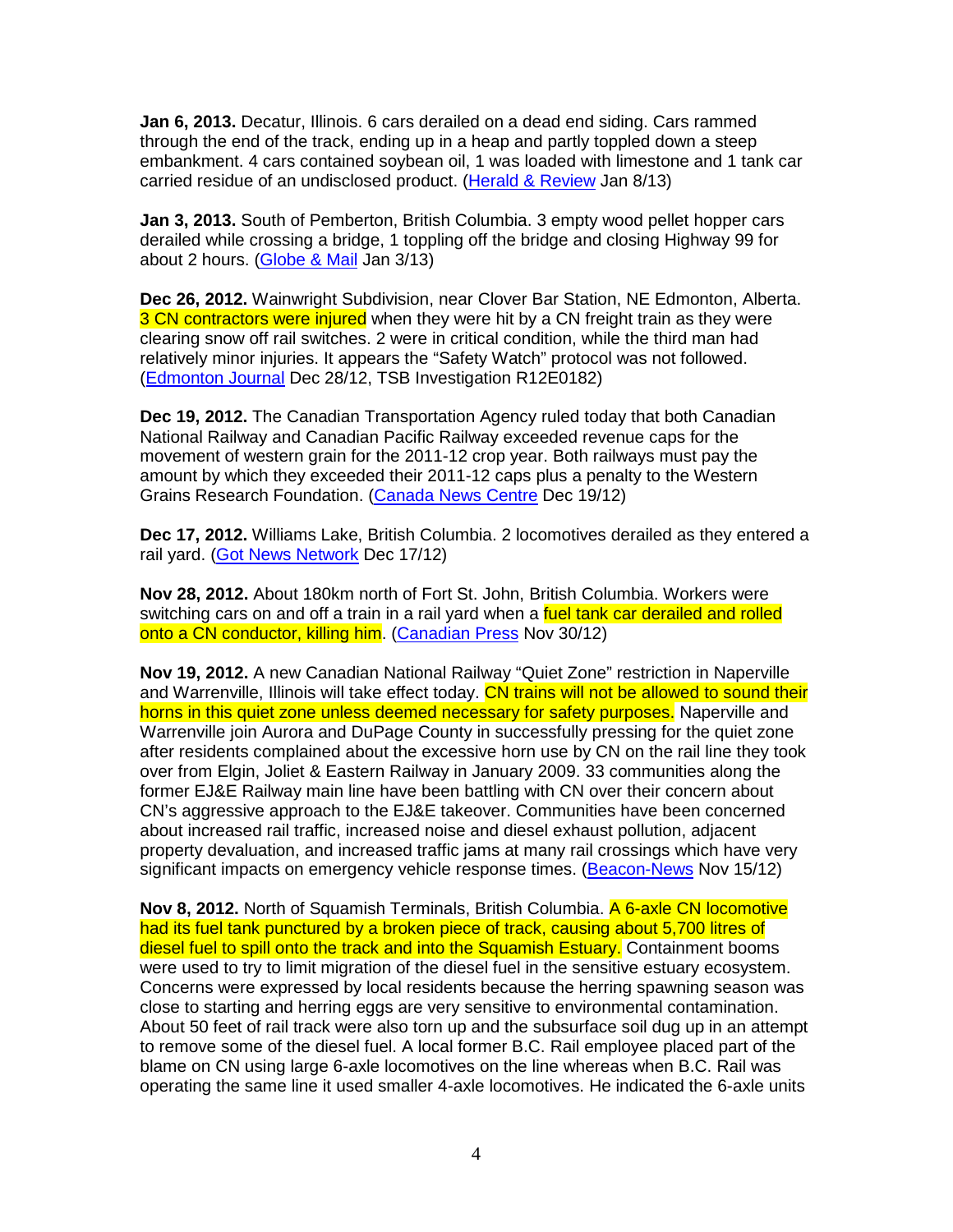can't make the turns on that section of track without placing too much stress on the track. (Squamish Chief Nov 14/12)

**Nov 1, 2012.** Ontario's Superior Court gave the go-ahead today for a multi-million dollar lawsuit against CN Rail and Via Rail on behalf of most of the passengers of a fatal train derailment February 26, 2012 in Burlington, Ontario. The train was traveling 4 times faster than the speed limit while changing tracks. Arguments for the class-action lawsuit to proceed included that CN Rail and Via Rail were negligent in the derailment that killed 3 Via employees, injured 1 Via employee and injured 45 passengers. Altogether, 68 of the 75 passengers have joined the lawsuit. (Toronto Sun Nov 1/12, CBC News Oct 26/12)

**Oct 11, 2012.** Waterloo, Ontario. 4 tank cars derailed in uptown Waterloo. CN failed to notify the Region of Waterloo, which was a violation of an agreement between the 2 parties. A Waterloo Chronicle news article read, "The incident has left Waterloo residents worried, as the train was bound for the Chemtura chemical manufacturing plant in Elmira." (Waterloo Chronicle Oct 24/12)

**Sept 7, 2012.** Battle Creek Yard, Michigan. About 8 cars loaded with grain derailed and ripped up about 700 feet of track and a switch. (Railroadfan.com Sept 8/12)

**June 26, 2012.** Near Poser, west of McBride, British Columbia. 8 loaded coke cars went off the tracks.  $(250$  News June 26/12)

**May 26, 2012.** Hixon, British Columbia. 8 empty freight cars derailed and toppled over. (250 News May 28/12)

**May 15, 2012.** Outside Oakville, Manitoba. Train derailed when it made an emergency stop. The rear wheels of 1 of the cars carrying wheat went off the rails. Sparks from the derailment started a grass fire, causing nearby piles of old rail ties to also catch fire. Highway 13 in Oakville was closed throughout the night due to the accident. (CN often leaves old discarded rail ties by the track, which creates a fire hazard.) (CTV Winnipeg News May 16/12)

**May 9, 2012.** Just outside Collins, Mississippi. About 2 dozen loaded coal cars derailed on the CN main line. A significant amount of coal was spilled. Rails and a bridge were damaged. The train consisted of 105 cars, all loaded with coal. The Collins Fire Department Chief said, "There have been multiple derailments over the years, but nothing of this magnitude or this size." (WDAM May 9/12)

**April 26, 2012.** Between Valemont & Blue River, British Columbia. A locomotive and up to 15 cars derailed due to a washout. At least 2 container cars fell into the North Thompson River. A contamination containment boom was set up on the river in an attempt to contain what was described as a **chemical slick on the surface of the water**. Crews were still cleaning up debris from the derailment over 2 weeks later. The extent of environmental damage was not disclosed. (Castanet News May 12/12, CFJC TV May 13/12)

**April 1, 2012.** Near Searchmont, Ontario. 11 of 34 cars derailed – 5 tank cars carrying residue and 6 cars carrying steel products. Damaged rail cars and rolls of steel were scattered in the surrounding bush. (The Sault Star April 3/12)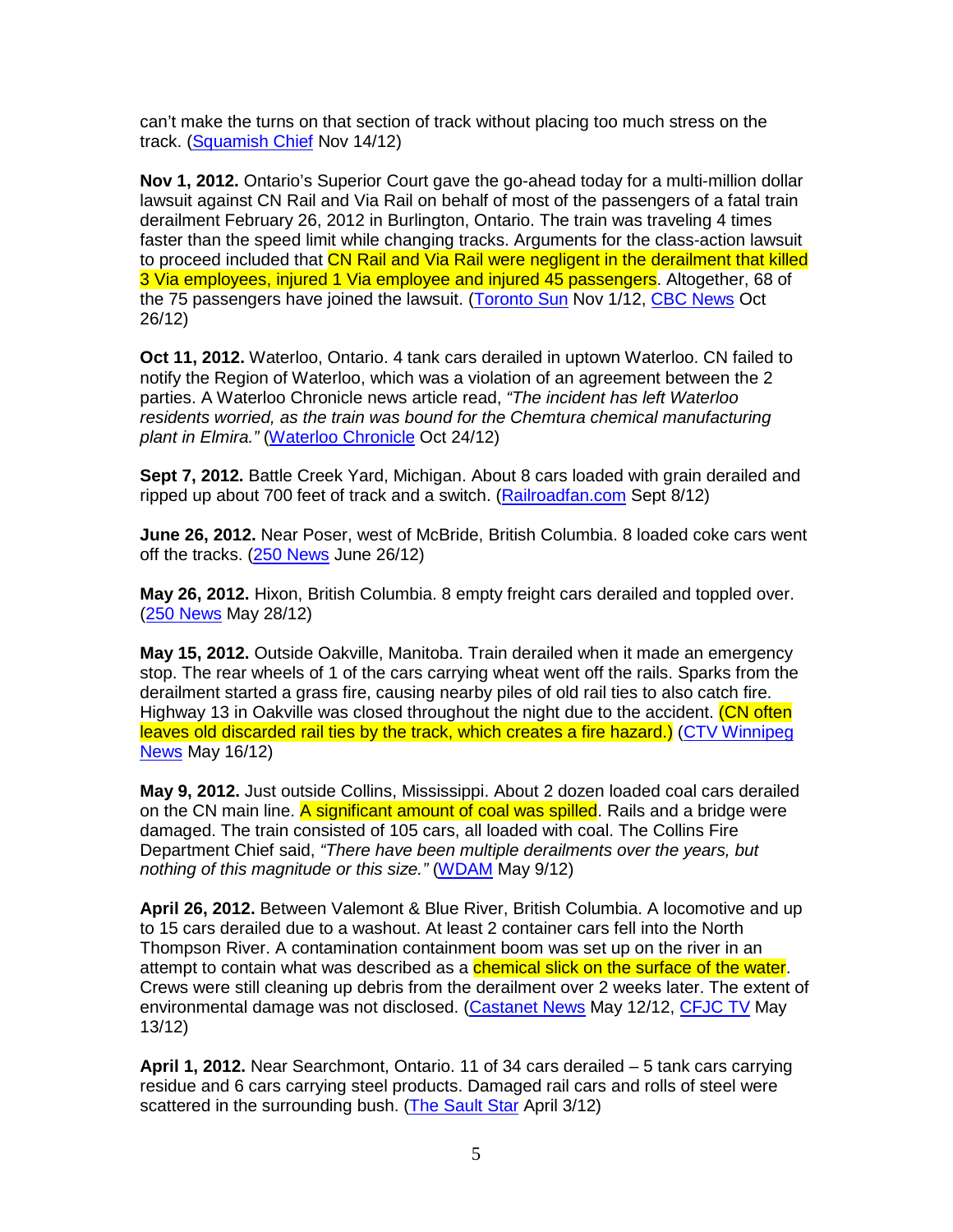**March 20, 2012.** SE Calgary, Alberta. 4 cars and 1 engine derailed in CN's Ogden Rail Yard. A conductor was reported to have suffered injuries when he jumped from the train. A fuel tank on the engine was punctured and an undisclosed amount of fuel spilled onto the ground. (CBC News March 20/12)

**March 15, 2012.** 35km east of Melville, Saskatchewan. 22 empty cars derailed on CN's main line. (Leader-Post March 16/12)

**March 6, 2012.** Saint John, New Brunswick. 12 CN cars derailed. 4 of the cars carrying potash flipped on their sides, **spilling potash on the ground.** (CBC News March 6/12)

**Feb 26, 2012.** Oakville Subdivision, near Aldershot Station, Burlington, Ontario. Three Via Rail engineers were killed and 46 other people were injured when the Via Train 92 locomotive and 5 cars derailed on track owned, operated and maintained by CN Rail. The train was switching from one track to another when it flew off the tracks and collided with a building, destroying the locomotive that the 3 deceased crew members were in. The locomotive's fuel tank was punctured and about 4,300 litres of diesel fuel spilled. The train was traveling 4 times faster than the speed limit while changing tracks. A lawsuit was later initiated against CN and Via Rail by passengers who are seeking compensation for physical and emotional injury, damage to property and loss of income as a result of the derailment and crash. An Orangeville Citizen editorial read, *"There* should be no need to await the safety board's final report on the crash before replacing such wholly inadequate switching, something that would likely have happened many years ago had the CNR not had such a cavalier attitude toward safety." The TSB slammed Transport Canada and the railway industry for not having voice recording included in locomotive data recorders, a recommendation made repeatedly by the TSB since 2003. The TSB said, "Voice recordings allow investigators to understand the environment in which crews operated and the decisions they made leading up to an accident. The lack of this information in rail investigations deprives the TSB of a key tool it needs to help make Canadians safer." The federal NDP said a positive train-control system, mandatory in the U.S. since 2008, would have prevented the accident, and having mandatory voice recorders in trains would have allowed investigators to know exactly what happened. Emile Therien, past Canada Safety Council President, said Transport Canada has relinquished its regulatory control to individual rail companies, making it more perilous to ride the rails. He said it's time for rail companies to stop monitoring themselves and for the federal government to step up to its on-the-track oversight responsibilities. (Orangeville Citizen March 1/12, TSB Investigation R12T0038)

**Feb 21, 2012.** 12km east of Smithers, British Columbia. 46 coal cars went off the track, spilling coal and damaging rail cars and rail tracks. One nearby resident said, "My property is a hell of a mess. I have property on both sides and they've made a mess of everything." (Houston Today March 3/12)

**Jan 21. 2012.** Tumbler Subdivision, 50km NE of Prince George, British Columbia. 13 CN cars loaded with coal derailed. (250 News Jan 22/12)

**Jan 21, 2012.** Near Fabyan, Alberta. 31 cars hauling grain derailed as a CN train crossed the Fabyan Bridge on the Wainwright Subdivision main track. The outside rail in a curve at the end of the bridge rolled over, causing the derailment. About 1,760 feet of track were destroyed, 17 of the derailed cars fell into the Battle River valley far below, rail cars were destroyed or sustained major damage, and there was significant damage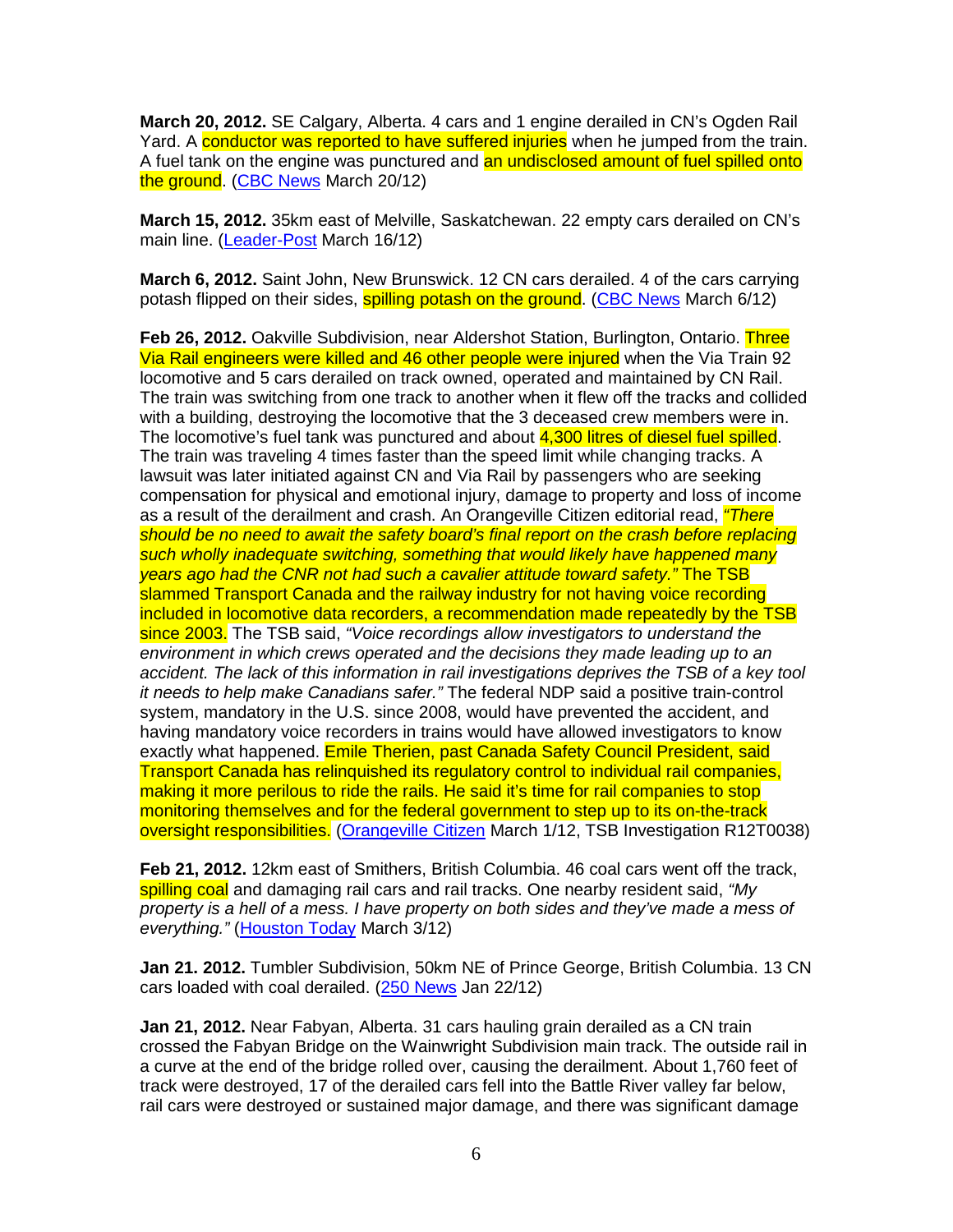to the bridge itself. The TSB found that loose and broken lag screws securing the track led to the derailment. As an example of the misleading information often provided by CN public affairs staff, both Julie Senecal and Warren Chandler of CN had told Star News that all 137 cars in the train were grain cars. Shortly following the derailment, a TSB investigator informed Star News that CN's information was not correct; there were only 74 cars that contained grain, while 31 tank cars contained dangerous goods residue (up to several thousand gallons in each car), 19 were empty, 5 were auto carriers, 2 carried pulp and 4 cars carried steel pipe. (Star News March 2/12, TSB Report R12E0008)

**Jan 20, 2012.** Near Hay Lakes, Alberta. 18 cars hauling plastic pellets and other general merchandise derailed. (CBC News Jan 20/12)

**Jan 18, 2012.** 16km north of Prince George, British Columbia. 11 cars in a CN train carrying lumber and pulp products went off the tracks. (250 News Jan 22/12)

**Jan 18, 2012.** Grande Cache Subdivision, Hanlon (between Hinton & Grande Cache), Alberta. CN train with 6 locomotives, 91 loaded coal cars and 1 empty car had a number of problems that eventually resulted in 13 loaded coal cars from the 13,620-ton train being left unattended on an incline with hand brakes improperly applied. The 13 loaded cars ran away uncontrolled for about 3 miles and plowed into a stationary CN train on the main line, causing 9 loaded cars and 3 locomotives to derail. 7 of the derailed cars were destroyed and the 3 derailed locomotives were extensively damaged. 1 locomotive flipped on top of another locomotive, with 2 locomotives ending up on their side. 1 crew member was seriously injured and taken to hospital by helicopter, while 2 crew members sustained minor injuries. At least 2,800 litres of fuel and 740 tons of coal spilled, resulting in undisclosed environmental damage. About 250 feet of track were damaged. (Canadian Press Jan 18/12, TSB Report R12E0004)

**Dec 21, 2011.** Near Caribou, British Columbia. 19 CN rail cars carrying coal derailed on the main track after a wheel gave out and caused emergency braking. The TSB criticized CN and reiterated to Transport Canada to put regulations in place for wheel safety inspections on rail cars. The American Association of Railways has set a threshold of 90,000 pounds of impact for rail operators in the U.S. to pull the train and replace wheels. Unfortunately, Transport Canada has no threshold in place even though on Dec. 1, 2011 the TSB called on Transport Canada to establish one. A similar CN derailment of 36 coal cars occurred along the same line near Fort Fraser, B.C. February 12, 2011. (Canadian Press Jan 22/13, TSB Report R11V0254)

**Oct 29, 2011.** Near Meharry, Manitoba. A CN freight train and a Via Rail passenger train approached one another on the same track, without either of the crews being aware, until it was almost too late. The trains were able to come to emergency stops within 1,500 feet of one another. An October 17, 2012 TSB investigation report determined that the rail near-miss resulted when short-cuts were made to railway operating rules and procedures. The redundancy and safeguards built into the rules are often compromised when short-cuts are taken, which increases the risk of accidents. The investigation also highlighted one of many outstanding issues on the TSB's Watchlist – the need for video and voice recorders on locomotives. The absence of such recorders has hindered many TSB investigations of rail accidents and rail near-misses, including this one. (TSB News Release Oct 17/12, TSB Report R11V0057)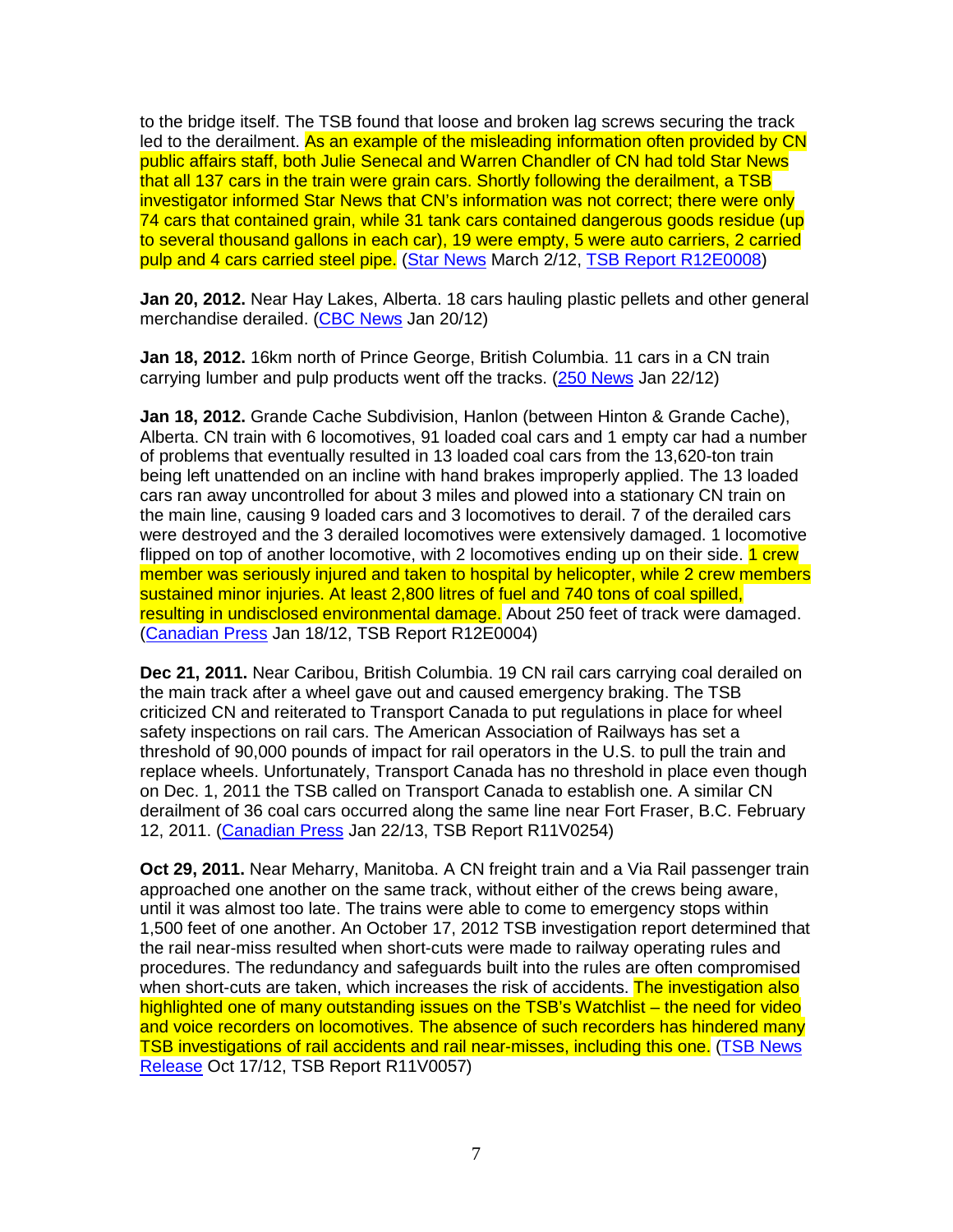**Oct 21, 2011.** Three Hills Subdivision, near Alix Junction, Alberta. A too-long freight train over 2 miles long consisting of 3 locomotives and 87 loaded cars derailed in a curve on the main track near the Ardley Bridge over the Red Deer River. The train consisted of 62 loaded double-stack intermodal cars (140 platforms) and 25 mixed freight cars. The TSB investigation found that 7 loaded double-stack intermodal flat cars (13 car bodies) derailed over a mile behind the locomotives when a sudden catastrophic failure of a rail occurred likely due to an existing defect in the rail. Several of these cars rolled down a bank and came to rest upside down. One derailed 3-unit intermodal flat car was carrying paint, paint products, sodium hydroxide, phosphoric acid and other dangerous goods. About **900 litres of phosphoric acid were spilled** and 470 feet of track were destroyed. The extent of environmental damage was not disclosed. The TSB criticized CN by indicating that their ultrasonic rail tests did not identify all the transverse defects in the older vintage rail. (TSB Report R11C0118)

**Sept 24, 2011.** Near Point-Saint-Charles, Quebec. A train exceeded the authorized speed limit at a switching crossover, causing a derailment on the main track. The TSB found that side-to-side force due to excessive speed and the sudden application of brakes caused the wheel of one of the cars to lift, leading to the derailment of 6 cars. About 650 feet of track and several track turnouts were damaged. (TSB Report R11D0075)

**July 14, 2011.** Near Waterfall, Ontario. 11 multi-platform intermodal cars carrying 86 containers derailed on CN's Bala Subdivision main track. About 6,800 feet of track were damaged or destroyed including a siding switch. The TSB reported that the derailment resulted from the combined effects of weakened track structure, worn car components condition and strained cornering behaviour of double-stack cars. (TSB Report R11T0162)

**July 14, 2011.** Kingston Subdivision, near Durham Junction, Ontario. 2 CN workers were repairing a section of track when a Via Rail train travelling on a track next to the track the workers were repairing hit and killed one of the workers. The TSB indicated the inappropriate use of the "Safety Watch" protocol was considered the primary factor in the fatality. The minimum required sight line at the accident location was 2,200 feet, whereas the actual sight line was less than 800 feet. The TSB criticized CN for improper or no training regarding the "Safety Watch" procedure, and criticized Transport Canada for lax implementation of its overall responsibility for rail safety. (TSB Report R11T0161)

**June 23, 2011.** 10km south of Anzac, south of Fort McMurray, Alberta. CN train derailed and an undisclosed amount of an undisclosed chemical leaked from 1 or more of the rail cars. The extent of environmental damage was not disclosed. The Fort McMurray Fire Department, Environment Canada and Alberta Sustainable Resources were all at the scene. Few details were provided by CN officials. (CHED News June 24/11)

**June 23, 2011.** Edmonton, Alberta. 1 CN freight train collided with the tail end of a second stationary CN freight train along the main track near 50<sup>th</sup> Street and the Yellowhead Freeway. The collision resulted in the derailment and toppling of 2 intermodal flat cars and 1 of the locomotives sustaining damage. As well, 6 empty containers and 2 containers loaded with waste paper and metal scrap were damaged. The TSB reported that the moving train was traveling too fast considering the short sight line distance, and that the operating crew was fatigued. (CBC News June 23/11, TSB Report R11E0063)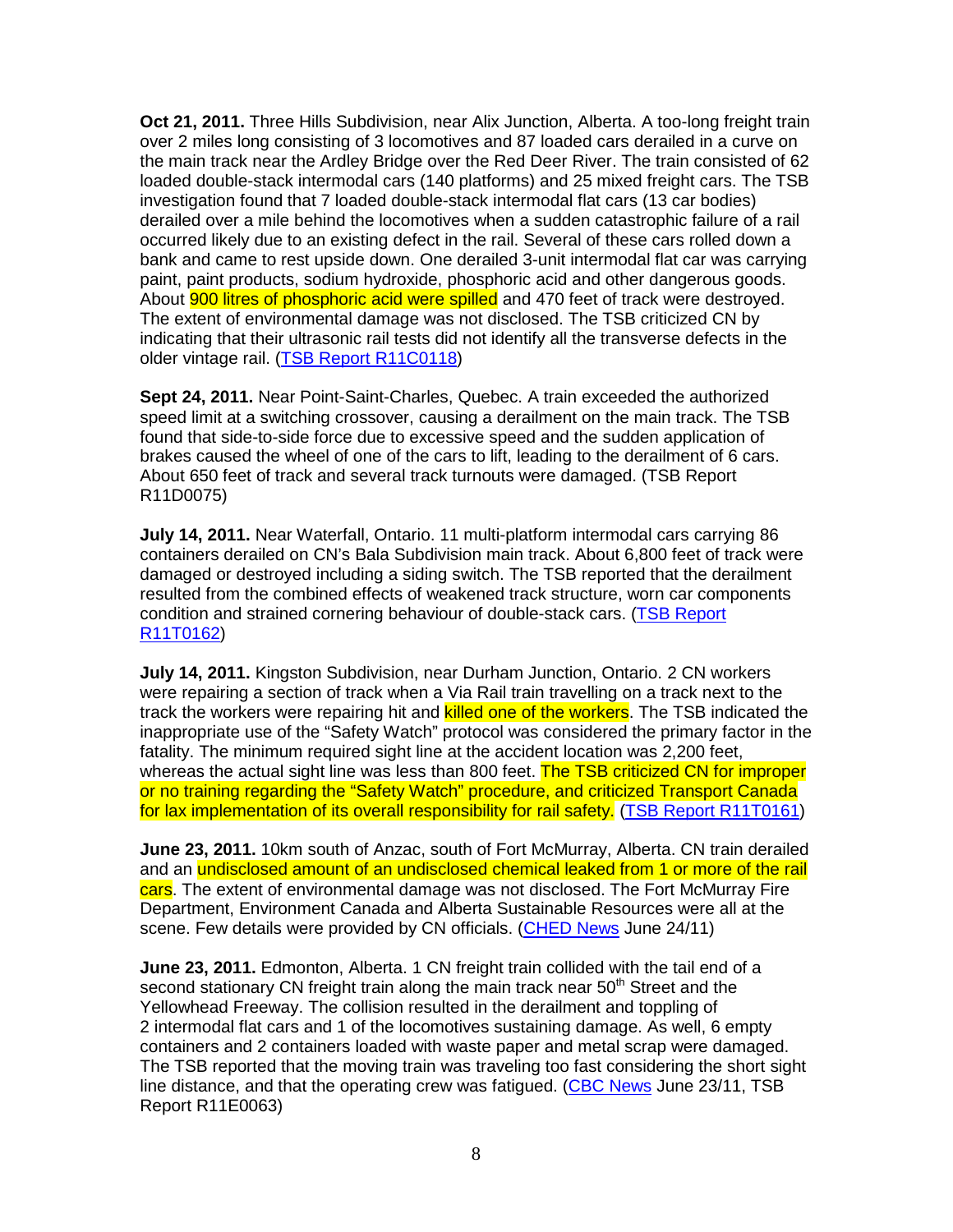**June 3, 2011.** Edmonton, Alberta. A moving CN freight train collided with the tail end of a stationary CN freight train. 2 intermodal flat cars from the stationary train derailed, and the lead locomotive in the moving train was damaged. The crew in the moving train did not have a long-enough clear and direct line of sight and did not reduce train speed accordingly before it collided with the stationary train. The TSB investigation report released October 18, 2012 on the collision read, "In the absence of additional backup safety defences in signalled territory, when signal indications are not correctly identified or followed, existing defences may not be adequate to reduce the risk of collision and derailment." The TSB has had an outstanding recommendation for more than a decade regarding this problem and has identified it as an issue on its Watchlist which is a list of issues "the TSB has determined pose the most serious risk to Canada's transportation system." (TSB News Release Oct 18/12)

**May 22, 2011.** Sarnia Rail Yard, Ontario. 2 CN trains collided during switching operations in the yard. 6 tank cars carrying dangerous goods, a locomotive and 2 loaded bi-level auto carriers derailed. About 400 feet of track were damaged. Sarnia Fire and Rescue Services were on the scene and remained on site while CN crews cleaned up the mess. The TSB reported that train movement information was not properly communicated between yard coordinators and operating crews. (The Observer May 24/11, TSB Report R11T0113)

**May 17, 2011.** SW Strathcona County, near Edmonton, Alberta. A CN-caused wildfire burned several acres of a private conservation area – Bretona ConservAction Area. The Strathcona Fire Department and the landowner had to fight the fire and contain it to prevent the entire 100-acre conservation area from burning. The fire occurred only about 100m from the industrial rail yard built in 2010 as a joint project by CN, Cando Contracting Ltd. and Imperial Oil Ltd. to store 225 petroleum tank cars right next to 2 homes and 2 conservation areas. Had the fire spread into the rail yard, it would have been disastrous. CN has refused to compensate the landowner for damages resulting from the wildfire. (Railroaded News Release May 18/11)

**May 8, 2011.** Clover Bar Yard, Edmonton, Alberta. 4 freight cars jumped the tracks. CN did not share information on the contents of the derailed cars. (CTV News May 8/11)

**April 24, 2011.** Prince George CN Yard, British Columbia. A locomotive derailed and appeared to have crashed into cars that were full of coal. (250 News April 24/11)

**April 22, 2011.** Ikea (Sweden's furniture giant), Tuxedo Yards Development Corp., and Seasons (Winnipeg) JV Corp. are suing CN Rail for unspecified damages to the property where Ikea's new store was to be built in Winnipeg. More specifically, the suit claims CN has refused to remove fill and materials it dumped on the property over several decades. They also claim that while CN has removed the tracks, it didn't take away the ballast used to construct the spur track, and it also left underground drainage pipes all over the property. As well, the companies allege that when a building CN built on the site was being demolished, they found the walls contained hazardous levels of asbestos in the vermiculite insulation. The companies claim they asked CN to remove the material, but finally did it on their own when CN didn't. (Winnipeg Free Press April 27/11)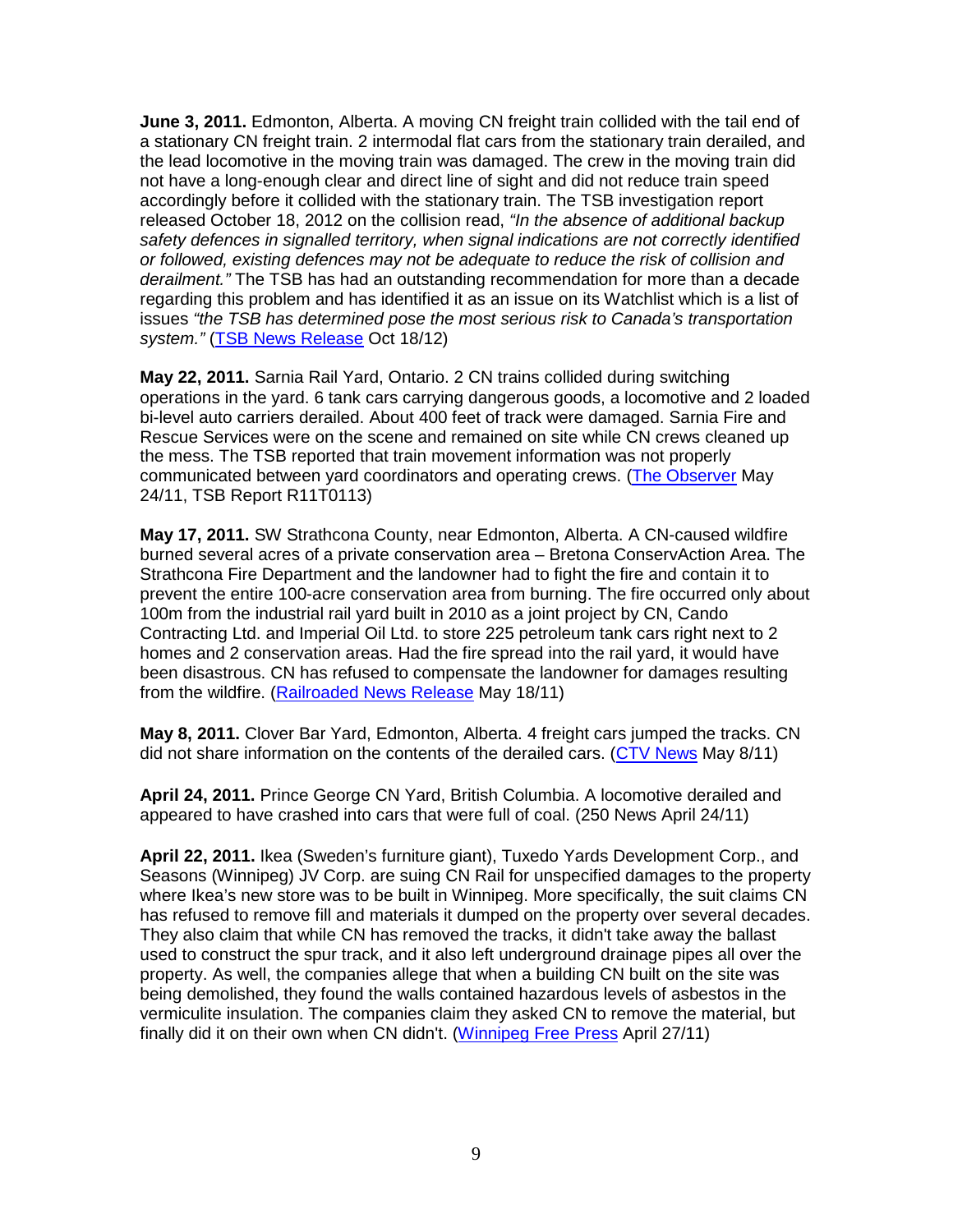**March 31, 2011.** Symington Rail Yard, Winnipeg, Manitoba. 10 CN cars derailed and 1 of the toppled cars **spilled an undisclosed amount of gasoline**. (Winnipeg Free Press March 31/11)

**March 27, 2011.** East of Port Hope, Ontario. At least 25 CN cars in a 116-car train derailed. The derailment, considered "significant", occurred on a main line and included spills of dangerous goods - jet fuel and propane. Booms were required in an attempt to contain the spills. A fire broke out and a "Red Alert" was issued through Emergency Management Ontario. A Red Alert means there is "a major risk to health, safety and security". Families from 20 houses were forced to flee their homes. The rail corridor was also shut down. About 67,000 litres of spilled aviation fuel were eventually recovered, while about 133,000 litres made their way into the local environment including the water system, causing undisclosed environmental damage. As with many other CN derailments across North America, CN did not allow the media near the vicinity of the spill to view clean up progress. Fuel spilled during the derailment on the shores of Lake Ontario continued to come up through a swamp area 19 months later. Production on 2 private farm properties was still not back to normal. Not only the farmland near the lake was affected, but the access roadways to them as well. Clean-up has included excavating and hauling away contaminated soil. It is not known whether CN has paid compensation to the farmers for damages. (Toronto Star March 27/11, Northumberland Today April 25/11, Northumberland Today Oct 4/12)

**March 15, 2011.** A U.S. Federal Appeals Court ruled unanimously that CN must honour conditions imposed by the U.S. Surface Transportation Board on CN's purchase of the Elgin Joliet & Eastern (EJ&E) Rail Line that runs between Illinois and Indiana. The decision means CN must pay \$68 million to cover the lion's share of costs in building 2 underpasses in the Chicago area to mitigate rail crossing traffic jams. CN has been battling with 33 communities along the EJ&E main line that are concerned about CN's aggressive approach to the EJ&E takeover. Communities have been concerned about increased rail traffic, increased noise and diesel exhaust pollution, adjacent property devaluation, and increased traffic jams at many rail crossings which have very significant impacts on emergency vehicle response times. (Chicago Business March 15/11)

**March 11, 2011.** A British Columbia Provincial Court convicted CN of an offence under the federal Fisheries Act. CN was sentenced to pay \$75,000 for spilling a deleterious substance – diesel fuel - into a fish-bearing river. In January 2009, Environment Canada was notified of a diesel slick near the confluence of Barker Creek and the Fraser River in B.C. Their investigation confirmed that the source was a fuel pumping station at the CN Rail Thornton Yards. (Daily Commercial News March 14/11)

**End of Feb 2011.** Kennedy Siding, Pine Pass, British Columbia. CN train carrying 16 propane cars derailed. (250 News Feb 26/11)

**Feb 12, 2011.** Fort Fraser, British Columbia. 36 of 104 loaded CN coal cars derailed on the main track. A rail car wheel fractured when a crack, which had been growing over a period of time, reached such a size that the wheel could no longer support normal service loads. 19 loaded CN coal cars went off the tracks on the same line near Caribou, B.C. December 21, 2011. (TSB Report R11V0039)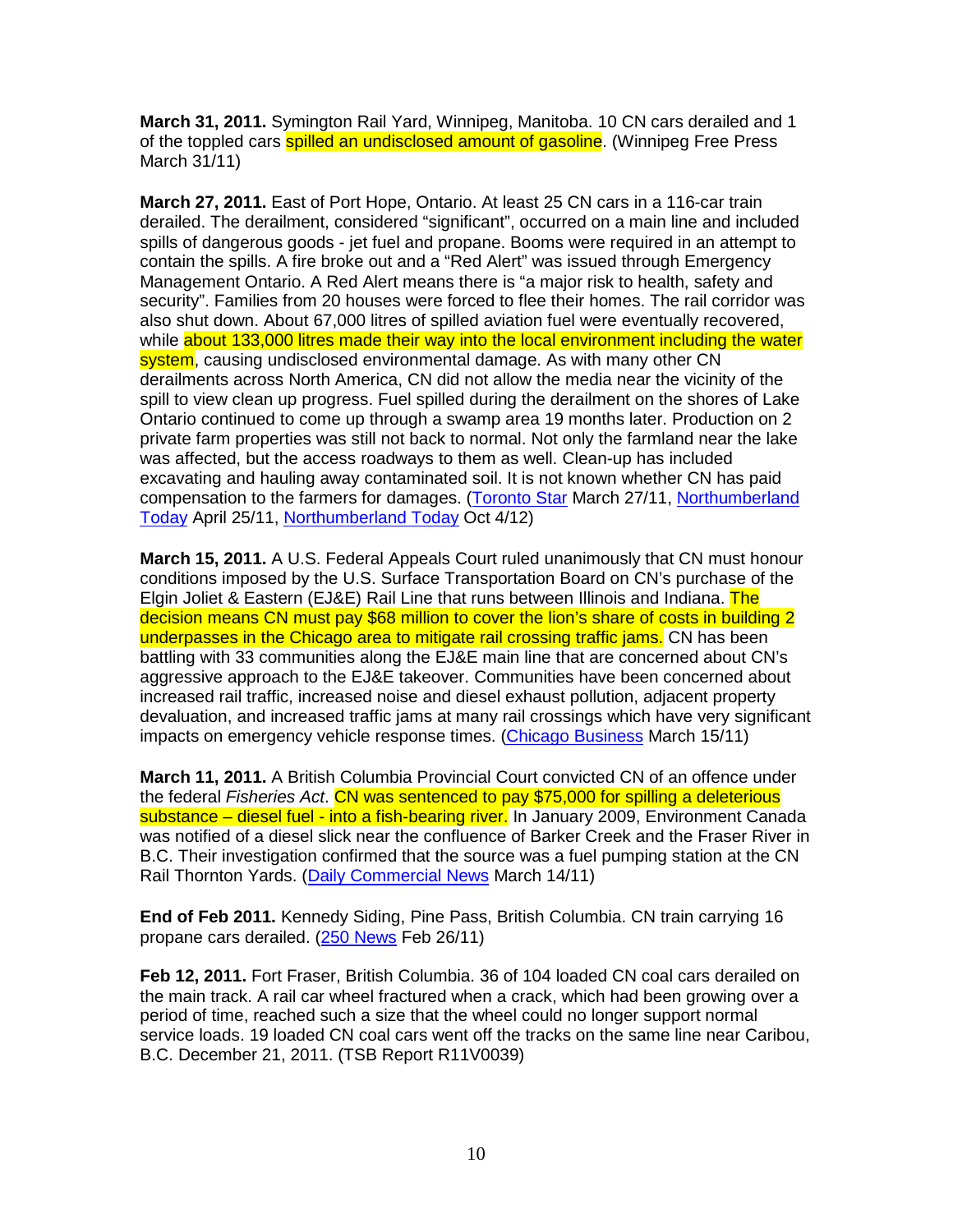**Feb 7, 2011.** Mussey Township, St. Clair County, Michigan. 4 CN cars derailed, **spilling** ammonia nitrate, which is used as a fertilizer. CN did not disclose how much ammonia nitrate was spilled. (The Times Herald Feb 7/11)

**Jan 6, 2011.** Vernon Township, Michigan. A CN train that derailed spilled hydrochloric acid, forcing about 35 nearby residents to evacuate their homes. 12 of about 100 cars came off the tracks, including 4 that toppled over on their sides. 10 tank cars were loaded with toxic hydrochloric acid, 1 carried flammable ethanol and the other was a freight box car. At least 1 tank car with a capacity of 20,000 gallons spilled hydrochloric acid and a cloud of gas drifted into the surrounding area. Hydrochloric acid is toxic and can damage eyes, skin, lungs and other organs. Local authorities monitored air and water quality before lifting the evacuation notice. A CN public relations spokesperson refused to share information on the health of the train crew, saying it is company policy not to discuss the status of employees. CN also did not disclose how much hydrochloric acid had spilled or the extent of environmental damage. (Washington Post Jan 7/11)

**Jan 2, 2011.** 10km west of Tête-Jaune Cache, British Columbia. 33 of 113 loaded CN coal cars derailed at a bend in the track next to the Fraser River, on their way to Prince Rupert. The derailed cars slid onto the riverbank, **spilling an undisclosed amount of coal**. (Each car carries up to 1 million kg of coal.) A small marsh that drains into the Fraser River was directly impacted by the spilled coal. Crews worked several days clearing up the mess and removing all the debris. A veteran CN employee said the derailment could have been caused by any number of rail defects. (Rocky Mountain Goat Jan 5/11)

**Dec 27, 2010.** Neenah Rail Yard, Wisconsin. Part of a 99-car CN train - 11 empty freight cars - derailed and 7 of them toppled over on the main line. An undisclosed length of track was damaged. (Chicago Tribune Dec 27/10)

**Dec 21, 2010.** The U.S. Surface Transportation Board fined CN \$250,000 for intentionally under-reporting train blockages at railroad crossings along the EJ&E line between Illinois and Indiana. The decision was the first fine ever imposed on a railroad by the U.S. Surface Transportation Board. The decision stated that an investigation into Canadian National's reporting of the blockages, "supports the conclusion that CN has knowingly violated the Board's orders that CN report, on monthly and quarterly bases, the date and descriptive information for each crossing blockage exceeding 10 minutes in duration." For example, U.S. Representative Judy Biggert indicated that CN had reported only 14 blocked crossings lasting 10 minutes or longer for a particular reporting period, whereas the actual number was 1,457, over 100 times the reported number. TRAC (The Regional Answer to Canadian National) stated, "The STB decision brings to light a serious flaw in how railroads are regulated." TRAC has indicated that more needs to be done to ensure that communities across the U.S. are not harmed by CN's lack of respect for U.S. citizens. (nwitimes.com Dec 21/10, several other sources)

**Dec 10, 2010.** Prichard, Alabama. At least 10 CN cars loaded with coal derailed and 3 overturned, spilling an undisclosed amount of coal and closing Highway 45. (FELA Lawyer News Dec 10/10)

**Nov 27, 2010.** Williams Lake, British Columbia. 2 locomotives derailed, disrupting traffic at a public crossing just north of a rail yard. (Williams Lake Tribune Dec 2/10)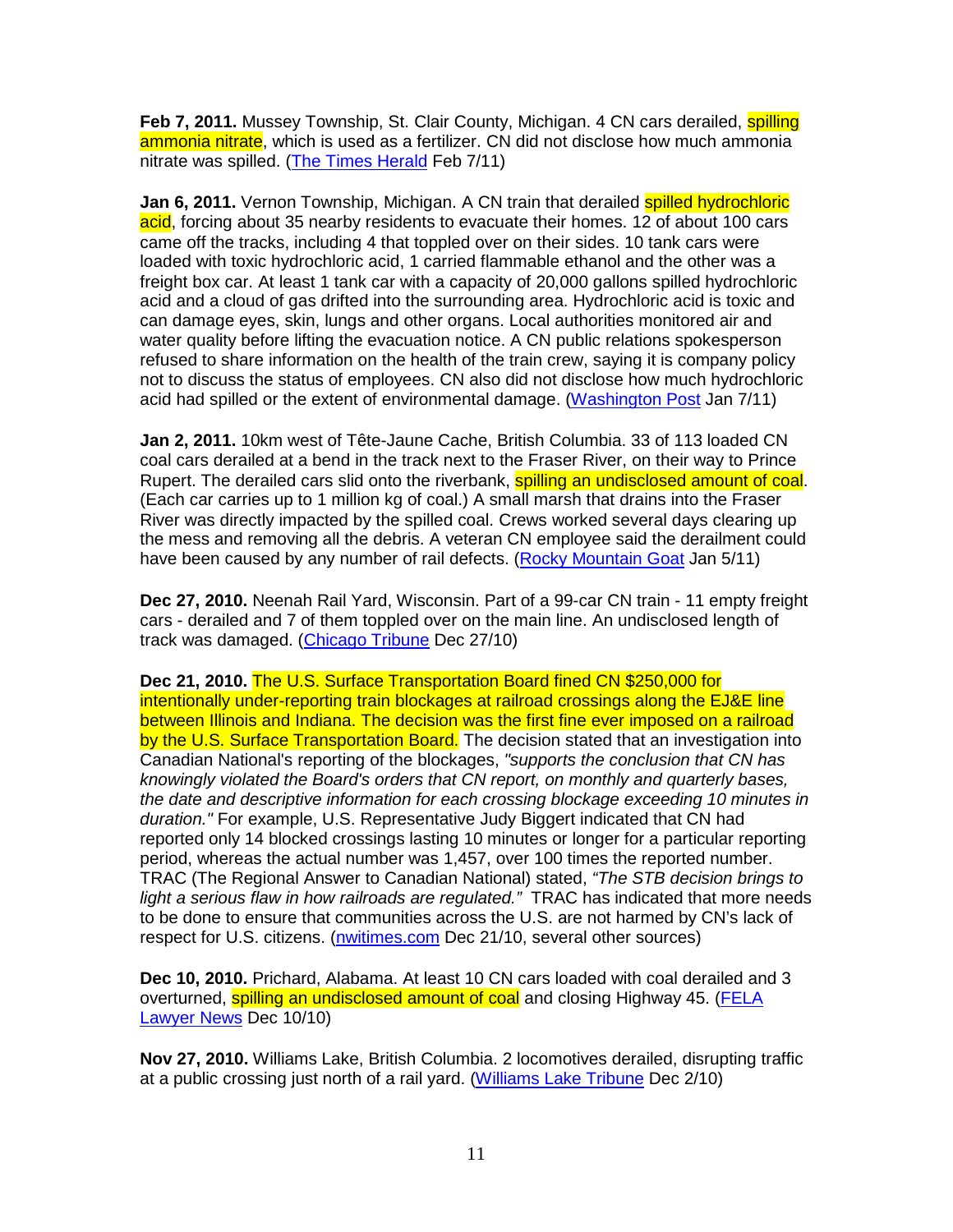**Nov 21, 2010.** Scotford Rail Yard, Fort Saskatchewan, Alberta. 14 CN cars fell off the track – 10 tank cars and 4 general freight cars - a short 3 months following a 43-car derailment in the same yard. Another CN derailment in the same yard April 6, 2005 involved a hydrogen peroxide spill. (Fort Saskatchewan Record Nov 25/10)

**Nov 19, 2010.** East of Vibank, Saskatchewan. 2 locomotives and 1 empty hopper car derailed, closing Highway 48 for 2 days while CN cleared the derailed locomotives and car, and repaired damages. (Regina Leader Post Nov 20/10)

**Nov 5, 2010.** SW Strathcona County, near Edmonton, Alberta. The first petroleum tank cars were moved in to an industrial rail yard joint ventured by Cando Contracting Ltd., CN and Imperial Oil Ltd. Construction of the new rail yard began June 21, 2010 and was completed by late October. Up to 225 tank cars owned by Imperial Oil Ltd. are to be stored and moved in and out of the rail yard. The rail yard was built only 68m from one home and 163m from another home, and only 30m from 2 conservation areas. This violates minimum set-back distance requirements of the Railway Association of Canada, Federation of Canadian Municipalities and CN's own policy, all of which indicate that new rail yards are not to be built within 300m of any homes. Construction and operation of the rail yard also breaches federal transportation, railway safety and environmental legislation and regulations; Alberta environmental protection and drainage legislation; Canadian Rail Operating Rules; CN environmental policies; CN community relations policies; Imperial Oil environmental policies; and, Imperial Oil community relations policies. (Railroaded News Release July 21/10, Railroaded News Release Nov 8/10)

**Oct 18, 2010.** Kingston Subdivision, near Lancaster, Ontario. CN train derailed 18 cars on the main track, including 6 cars containing dangerous goods. An **undisclosed amount** of sodium cyanide (solid) was spilled. As a precautionary measure, residents in close vicinity to the accident site left their homes. About 1,000 feet of track were damaged or destroyed. The train consisted of 2 locomotives at the head of the train and 122 cars (59 loaded, 63 empty). It weighed 8,350 tons and was 7,105 feet long. The train derailed due to a rail roll-over partly attributable to improperly assembling the train. (TSB Report R10D0088)

**Oct 10, 2010.** New Haven, Michigan. About 3,000 gallons of diesel fuel spilled from a CN locomotive, causing undisclosed environmental damage. (The Voice News Oct 11/10)

**Oct 8, 2010.** Parry Sound, Ontario. CN train carrying dangerous goods derailed. 19 cars fell off the tracks, 15 of them containing extremely flammable propane and fuel oil. A major emergency response included evacuations, road closures and fire crew deployment. Many rail cars and 1,000 feet of track were damaged. About 40 gallons of fuel oil were spilled. (Cottage Country Now Oct 8/10)

**Oct 2, 2010.** Near Newbrook, NW of Edmonton, Alberta. 2 locomotives and 18 cars derailed on the way from Edmonton to Fort McMurray in a 1½ mile long train with 3 locomotives and 162 cars. (Edmonton Journal Oct 3/10)

**Oct 1, 2010.** Near Falding, Ontario. CN freight train derailed 21 cars on the main track. The derailed cars included 8 loaded tank cars containing liquefied petroleum gas and 7 loaded tank cars containing fuel oil. A number of homes in the vicinity of the derailment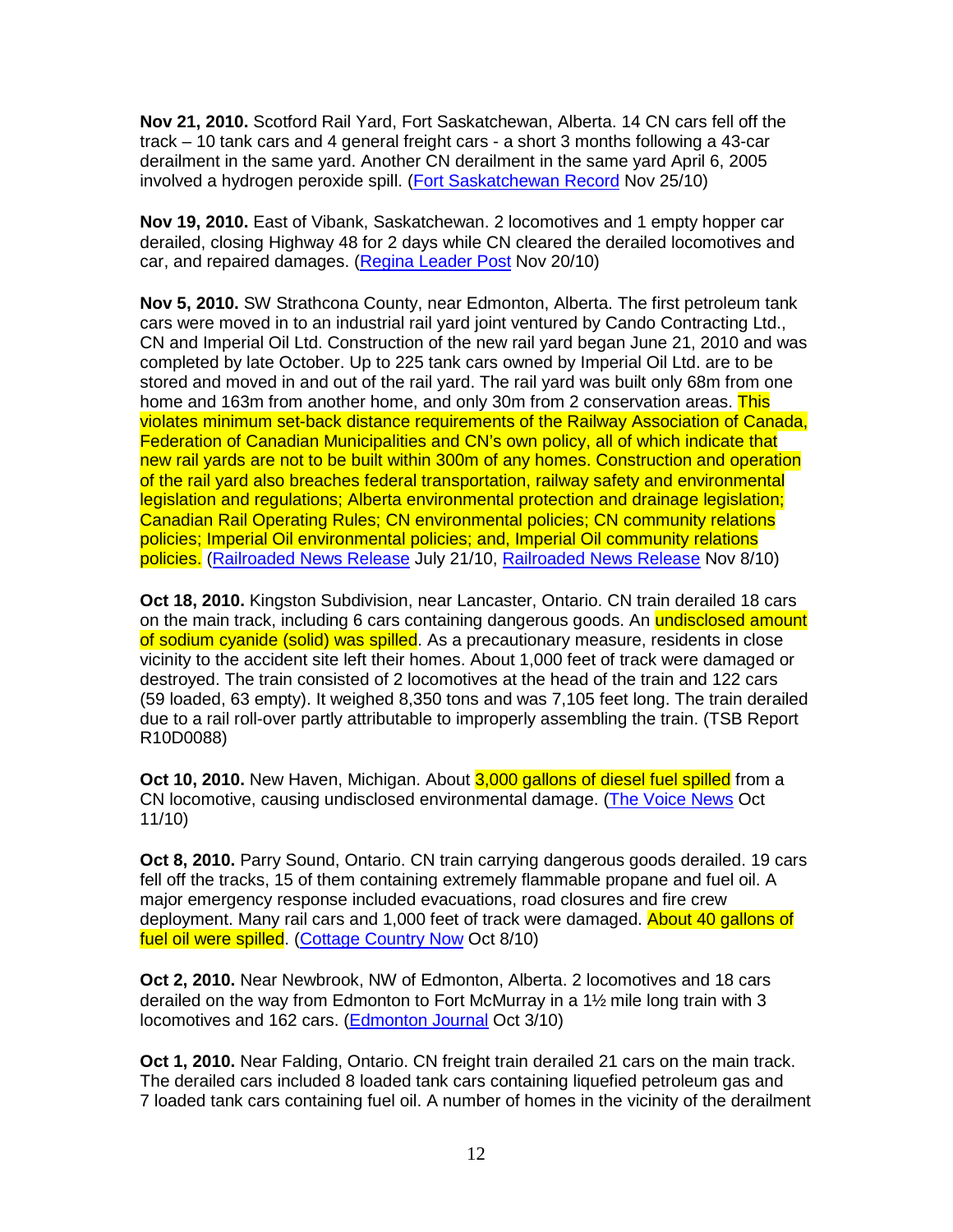were evacuated. The TSB found that the train was not properly assembled, braking instructions were not properly followed, and the locomotive engineer was fatigued. (TSB Report R10T0213)

**Sept 30, 2010.** Brimson, North of Two Harbors, Minnesota. 2 CN ore trains collided after one of the trains carrying 116 cars full of taconite ore left a siding and entered the main track before getting permission. It later collided with a CN train with 118 empty rail cars. 3 locomotives and 14 cars derailed, all 5 crew members from both trains were injured, and the derailment resulted in over \$8 million in property damages. The NTSB blamed the collision on the loaded train entering the main line without permission and a lax CN policy on train right-of-way communication on a route without signals. (Duluth News Tribune Feb 12/13)

**Aug 23, 2010.** Saint-Maurice Subdivision, near Clova, Quebec. 17 CN cars (16 loaded and 1 empty) derailed and about half of the cars toppled over on their sides on the main track. About 1,300 feet of track were destroyed. The derailment zone covered a distance of about 1,300 feet. The derailed equipment consisted of 10 gondola cars loaded with wood chips, 1 covered hopper car (sodium cyanide residue), and 6 covered cars carrying newsprint. The train was made up of 5 locomotives and 95 cars (90 loaded and 5 empty), it weighed 13,100 tons and was 5,640 feet long. The derailment occurred when a track slid sideways as the train was passing over it. (TSB Report R10Q0037)

**Aug 18, 2010.** Scotford Rail Yard, Fort Saskatchewan, Alberta. 43 CN tank cars carrying 7 types of hazardous goods including diesel and liquefied petroleum gas derailed, many of them toppling over on their sides. The derailment occurred during switching operations - 1 CN train was shoving 50 loaded and 5 empty cars in the yard when the movement collided with 46 parked empty cars on the track. It is not known whether there were any hazardous products spilled or whether there was any environmental damage, as CN staff made sure no members of the public were allowed near the site. The TSB attributed the derailment to human error and to the poorly lit rail yard during a night time operation. Other CN derailments in the same yard include one April 6, 2005 and another one November 21, 2010 (Edmonton Journal Aug 19/10, Railroaded News Release Aug 19/10, TSB Report R10E0096)

**July 31, 2010.** 15km south of Lytton, British Columbia. A water bomber crashed in the Fraser Canyon while fighting a CN-caused wildfire, killing the pilot and co-pilot. (FireFightersCloseCall.com Aug 1/10)

**July 21, 2010.** 10km east of Prince George, British Columbia. 16 CN cars loaded with coal derailed.

**July 20, 2010.** Tk'emlups First Nation Reserve, near Kamloops, British Columbia. A fire investigator is confident that a CN engine in a rail yard ignited a large grass fire on the Tk'emlups First Nation Reserve. In 2009, the City of Kamloops billed CN for \$20,000 for firefighting when sparks from a train ignited a 3-day blaze. These are just a few examples of the many fires caused annually by CN. Idling and slow-moving locomotives, such as in rail yards, pose particularly high fire hazards. (Kamloops Daily News July 23/10)

**July 6, 2010.** Jasper Yard, Jasper, Alberta. A CN freight train collided with a Via passenger train while passengers were disembarking on the station track. The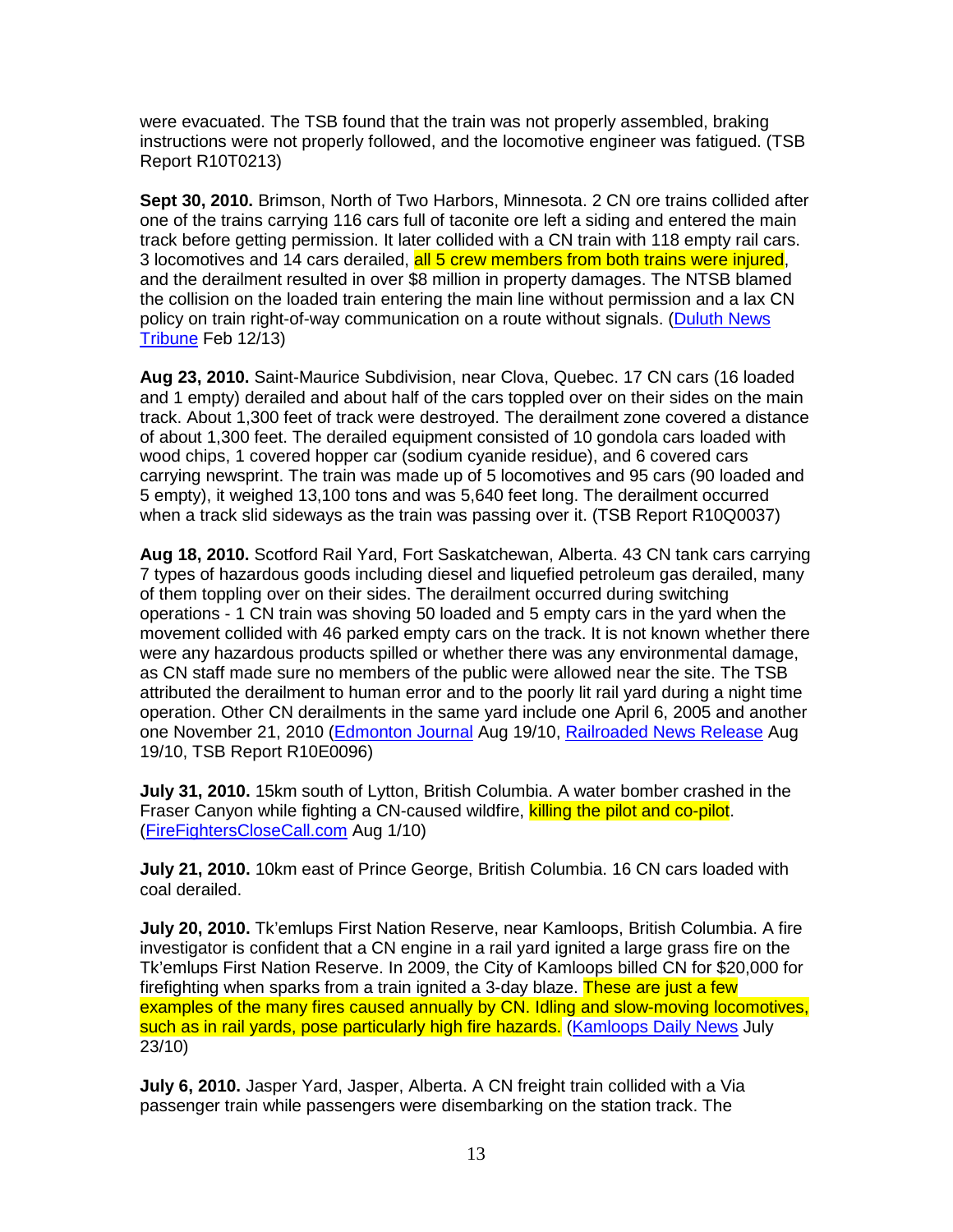passenger train was pushed to a 45° angle. The CN l ocomotive and one of the Via passenger cars were damaged. The TSB attributed the accident to human error – improper communication between the 2 crews. (TSB Report R10E0080)

**June 15-28, 2010.** Between Sarnia, Ontario and Port Huron, Michigan. About 2,000 rail tank car loads of biodiesel were moved back and forth repeatedly across the Canada/U.S. border without unloading the cars. One CN worker said, "In 25 years, I'd never done anything like it…The clerk told me it was some kind of money grab. We just did what we were told." CN made \$2.6 million from the money-making scheme. (UPI Dec 3/12)

**March 30, 2010.** Pickering, Ontario. 9 cars of a 149-car CN train stretching 9,383 feet and weighing 12,166 tons jackknifed and derailed at the Pickering GO Station on the main track. 1 car spilled a load of lumber and the fuel tank of one of the 3 locomotives was punctured and **spilled 50 litres of diesel fuel which caught fire**. Local residents were concerned about the sixth derailment in as many years along this section of track running from Whitby to Pickering. This is of particular concern to Canadians living next to railways, considering that 12% of all rail traffic carries dangerous goods, according to the Railway Association of Canada. In April 2011, the TSB issued a scathing investigation report faulting the way in which this latest train was assembled. The train was pulled by 3 locomotives, all located in the front of the train, a method the TSB has blamed for a number of other CN derailments involving these too-long and too-heavy trains. Following a similar CN derailment near Brighton, Ontario in 2009, CN had pledged to start building trains over 8,500 feet long by spacing locomotives throughout the train, a technique known as distributing power, which cuts down on in-train forces. The TSB has investigated 10 derailments that involved longer, heavier trains and excessive in-train forces. 9 of these were Canadian National trains. CN has the lowest safety level rating, 1 or 2 on a scale of 5. One of many reasons identified for this poor safety record is the lack of dialogue by CN management with its train operators and the general strained relationship between the railway union and CN management. A "culture of fear" is known to exist within CN, and workers are reluctant to bring safety risks to the attention of their supervisors for fear of reprisal. (TSB Report R10T0056, The Toronto Star March 31/10, Financial Post April 15/11, Consider This April 21/11)

**March 2, 2010.** Morrisburg, Ontario. CN train derailed 26 cars on the Kingston Subdivision main track. The train comprised 2 locomotives and 121 cars (53 loaded, 68 empty). It was 8,703 feet long and weighed 9,641 tons. About 1,400 feet of track, including 4 crossovers, were damaged. The TSB blamed the derailment on a cracked axle and insufficient inspections by CN. (TSB Report R10T0035)

**Feb 25, 2010.** St-Charles-de-Bellechasse, Quebec. A Via Rail passenger train on CN track entered a siding track at excessive speed resulting in 2 locomotives and 6 passenger cars derailing on the main track. 2 locomotive engineers and 5 passengers were injured. A house, garage and 6 motor vehicles were destroyed. Via passenger cars and siding track were also extensively damaged. About 3,000 litres of diesel fuel spilled from the derailed train, causing undisclosed environmental damage. The TSB reported the following factors as contributing to the derailment: snow accumulation, poor visibility, misinterpretation of the advance switching signal, and safety deficiencies related to medical testing for employees (slow transfer of medical information for locomotive engineers hired by Via Rail from CN and other railways). When the TSB investigation report was released March 6, 2012, TSB officials said Canadians have reason to fear rail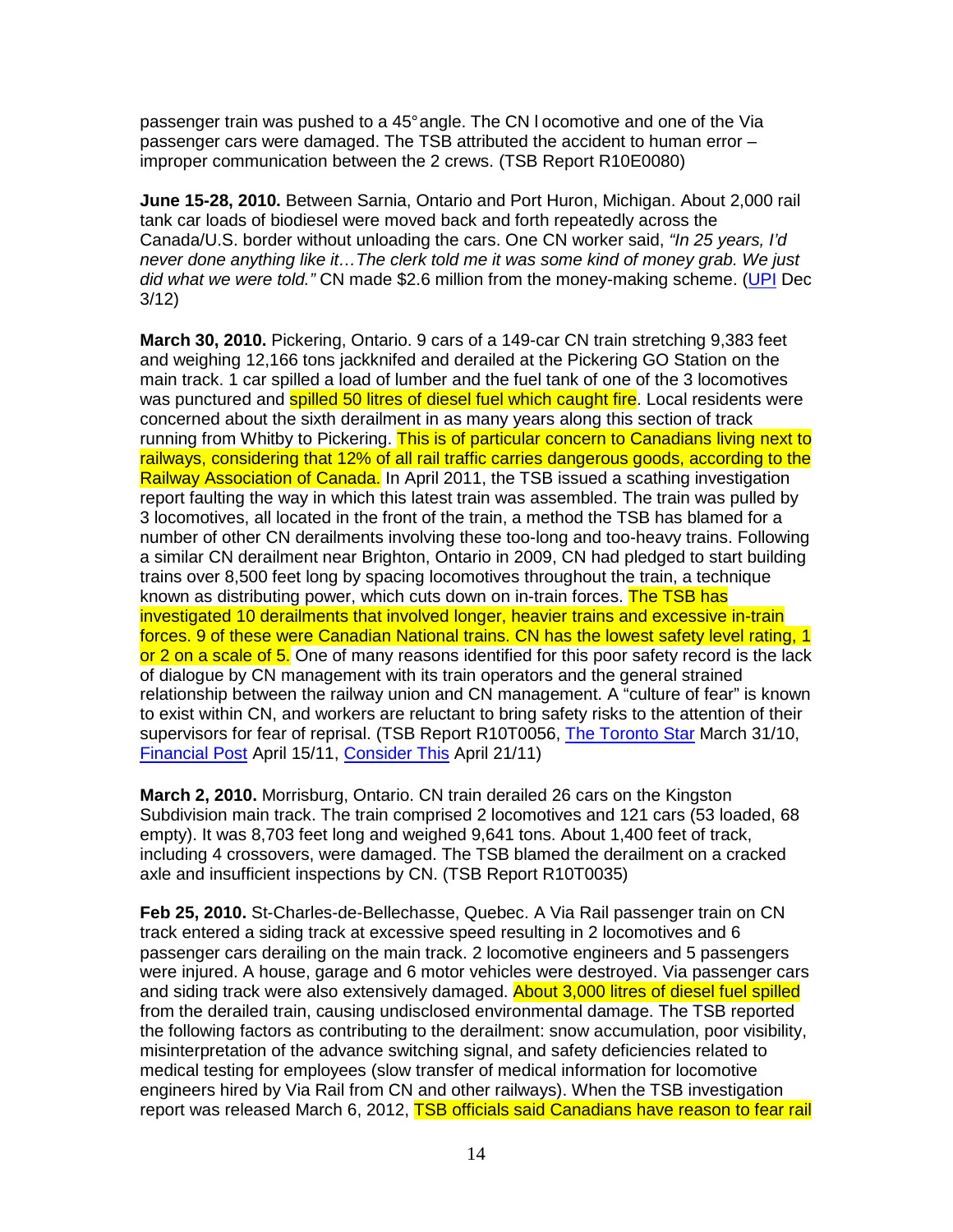safety because the rail industry and Transport Canada refuse to recognize the necessity of maintaining and in many cases improving rail safety measures. (CTV News March 6/12, TSB News Release March 6/12, TSB Report R10Q0011)

**Feb 9, 2010.** MacMillan Yard, Toronto, Ontario. 2 CN cars derailed in the yard during switching operations. 1 of the cars, a tank car, broke into 2 sections and spilled its entire load of about 57,000 litres of ferric sulphate – a hazardous corrosive liquid - along the roadway and adjacent tracks. The extent of environmental damage from the spill was not disclosed. 3 additional cars were damaged. The TSB reported that the tank split in 2 due to a small fatigue crack at a weld seam that should have included a reinforcing pad. (TSB Report R10T0020)

**Dec 5, 2009.** Rivers Subdivision, near Spy Hill, Saskatchewan. A CN freight train derailed 36 cars on the main track, including 22 tank cars loaded with dangerous goods – liquefied propane, benzene, plastic pellets. An undisclosed quantity of dangerous goods was subsequently spilled, resulting in a fire which initially involved 34 of the cars and burned for 6 days. All residents within a 1.6-kilometre radius were evacuated. About 400 feet of track were destroyed. The extent of environmental damage was not disclosed. The train consisted of 2 locomotives at the head of the train and 168 cars (142 loaded, 26 empty). It weighed 12,423 tons and was over 2 miles long. The TSB determined the probable cause of the accident was the sudden failure of a rail that had persistent surface defects. (TSB Report R09W0252, several additional sources)

**Nov 21, 2009.** Lac-St-Jean Subdivision, Sainte-Tite, Quebec. A CN train derailed 10 cars (5 loaded and 5 empty) on the railway bridge across des Envies River. About 200 feet of the main track were damaged and one span of the bridge was destroyed. The train consisted of 2 locomotives and 11 cars (5 loaded and 6 empty). It weighed 1,250 tons and was 850 feet long. The derailment was caused by a fatigued rail on the bridge that had developed numerous defects over time. (TSB Report R09Q0047)

**Nov 17, 2009.** Yale Subdivision, near Komo, British Columbia. A CN freight train consisting of 1 locomotive, 45 loaded cars and 13 empty cars struck a debris slide of rock, mud and trees on the main track that derailed the locomotive and 3 cars loaded with copper concentrate. The train struck the slide, rode up and over it and came down on the other side where the locomotive rolled over onto its side. The first 3 cars behind the locomotive jackknifed and derailed. About 833 gallons of fuel were spilled from the locomotive, which overturned on its side, resulting in undisclosed environmental damage. The locomotive engineer sustained contusions and a laceration to his right leg. The conductor suffered a fractured right thumb and contusions. Both were taken by ambulance to the hospital in Hope. The train weighed 6,394 tons and was 3,519 feet long. (TSB Report R09V0235)

**July 17, 2009.** Limoilou Yard, Quebec City, Quebec. 5 CN tank cars derailed. A turnout and about 180 feet of track were damaged. Aviation fuel, which is extremely flammable and explosive, leaked from one of the tank cars. A safety perimeter was established around the derailment area. The Dufferin-Montmorency Highway and neighbouring public roads were closed to traffic. The derailment occurred when a track in one of the yard switches rolled over due to the lateral forces exerted by the heavy tank car wheels. (TSB Report R09Q0030)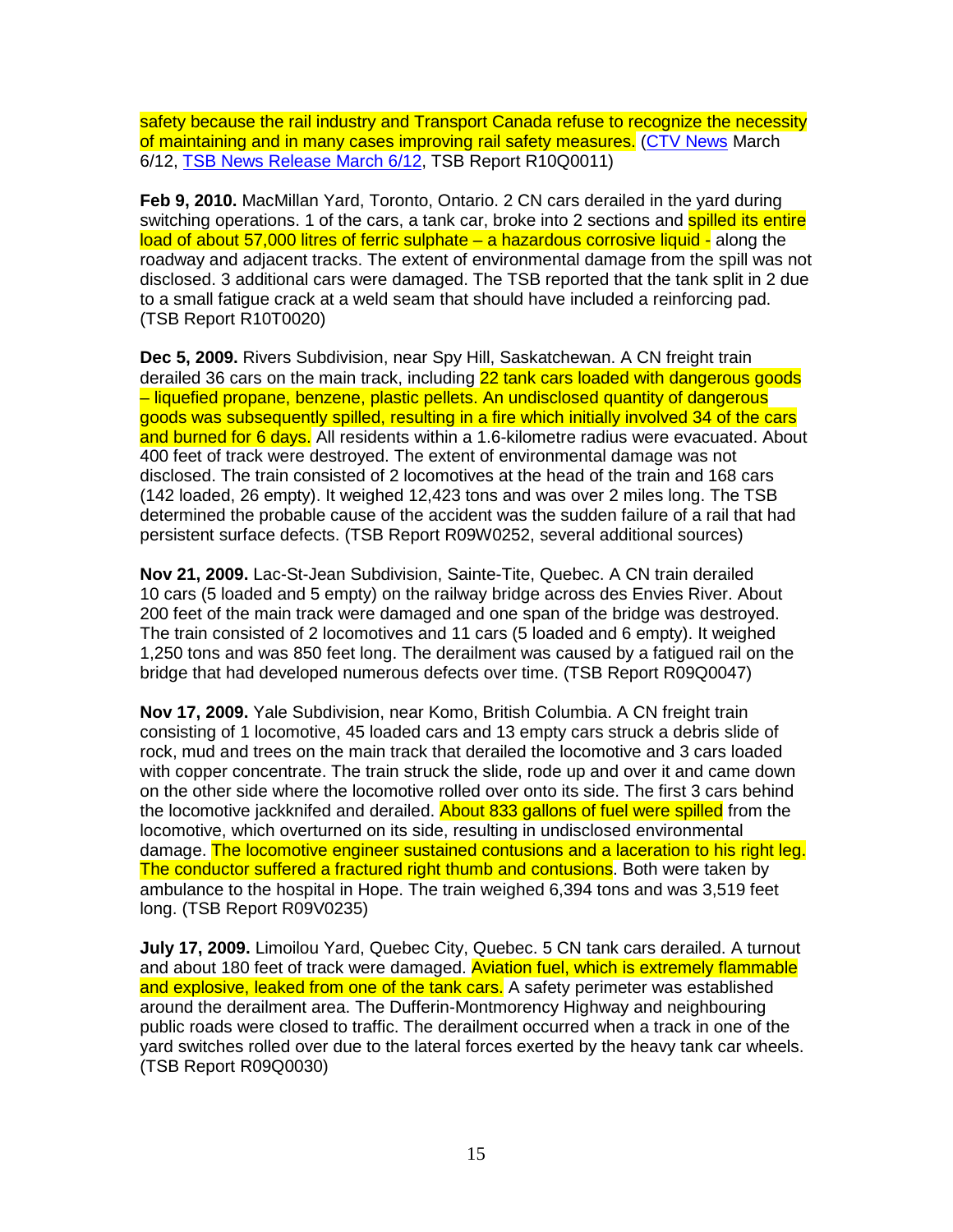**June 28, 2009.** Redditt Subdivision, Jones, Ontario. A CN train collided with the tail end of another CN train which was stopped on the main track. As a result of the collision, the 4 intermodal cars (six platforms in total) from the stationary train and the 3 locomotives from the moving train derailed. The locomotive engineer from the moving train was transported to hospital with injuries. The TSB reported miscommunication between the rail traffic controller and the operating crew of the moving train. (TSB Report R09W0118)

**June 19, 2009.** Cherry Valley, Illinois. 19 of 74 tank cars carrying flammable ethanol, derailed at a highway railway crossing where cars waited for the train to pass. 13 of the derailed cars were punctured, causing the ethanol to spill which exploded into a huge fireball. The train, hauling a total of 114 cars, was carrying about 2 million gallons of ethanol. One 44-year-old woman waiting at the railway crossing burned to death, and 9 to 11 others were injured (reports vary). The dead woman's husband was burned but survived and her 19-year-old pregnant daughter was injured and lost her baby. 600 nearby homes were evacuated due to the intensity of the ethanol fire. About 60,000 gallons of ethanol spilled into a creek that flows into the Rock and Kishwaukee rivers, killing a minimum of 72,350 fish, many of which were game species. The Illinois Attorney General found CN Rail responsible for what was characterized as the single-largest fish kill that was not natural in the history of the state of Illinois. Monetary damages were estimated to total \$7.9 million. The NTSB investigation found a washout of the tracks, a failure of CN's emergency communications, and inadequate design of the tanker cars all contributed to the derailment and severity of the accident. The NTSB report released in February 2012 contained many more criticisms of CN. Associated Press research of U.S. statistics revealed that ethanol tank cars have been breached in at least 40 serious accidents between 2000 and mid-2012. An Illinois District County Court ordered CN to pay US\$36 million to settle 2 negligence lawsuits that revealed Canada's largest railway was negligent in the operation, maintenance and supervision of the train and track. (Associated Press Sept 12/12, Rock River Times June 6/12, NTSB Report RAR-12-01)

**May 22, 2009.** CN Walker Yard, Edmonton, Alberta. A fire broke out in the rail yard and was contained within about an hour. Generally, rail yards pose high fire risks because extremely flammable diesel fuel, oil, grease and solvents leak and drip all over the ground from locomotives and rail cars. As well, tank cars carrying flammable products often ignite during derailments and spills in rail yards. (Edmonton Sun May 23/09)

**May 19, 2009.** Becancour, Quebec. A stub sill was reported broken on a tank car loaded with chlorine at a chemical plant. (A stub sill is part of the frame which connects the tank cars.) Based on this particular type of fault, the **TSB warned, "that tens of thousands of** faulty railway cars may be in operation, hauling dangerous goods across Canada". (TSB Report R09W0016)

**March 21, 2009.** Kingston Subdivision, near Brighton, Ontario. 6 of 137 CN rail cars were ripped off the main track - 3 carrying hazardous materials - after the train, which stretched nearly 2.7km, came to an unexpected and abrupt stop. This forced some of the heavier loaded cars in the back of the train to crash into some lighter empty ones closer to the front, causing the knuckle on the 107<sup>th</sup> car to break. CN and others have been realizing significant cost savings by increasing the length and weight of their trains, and by improperly assembling them, but at the same time this practice is compromising safety. As a result of the increasing number of derailments of too-long, too-heavy and improperly assembled trains, the federal government launched a 2-year study in an attempt to develop regulations to address the problem. (TSB Report R09T0092)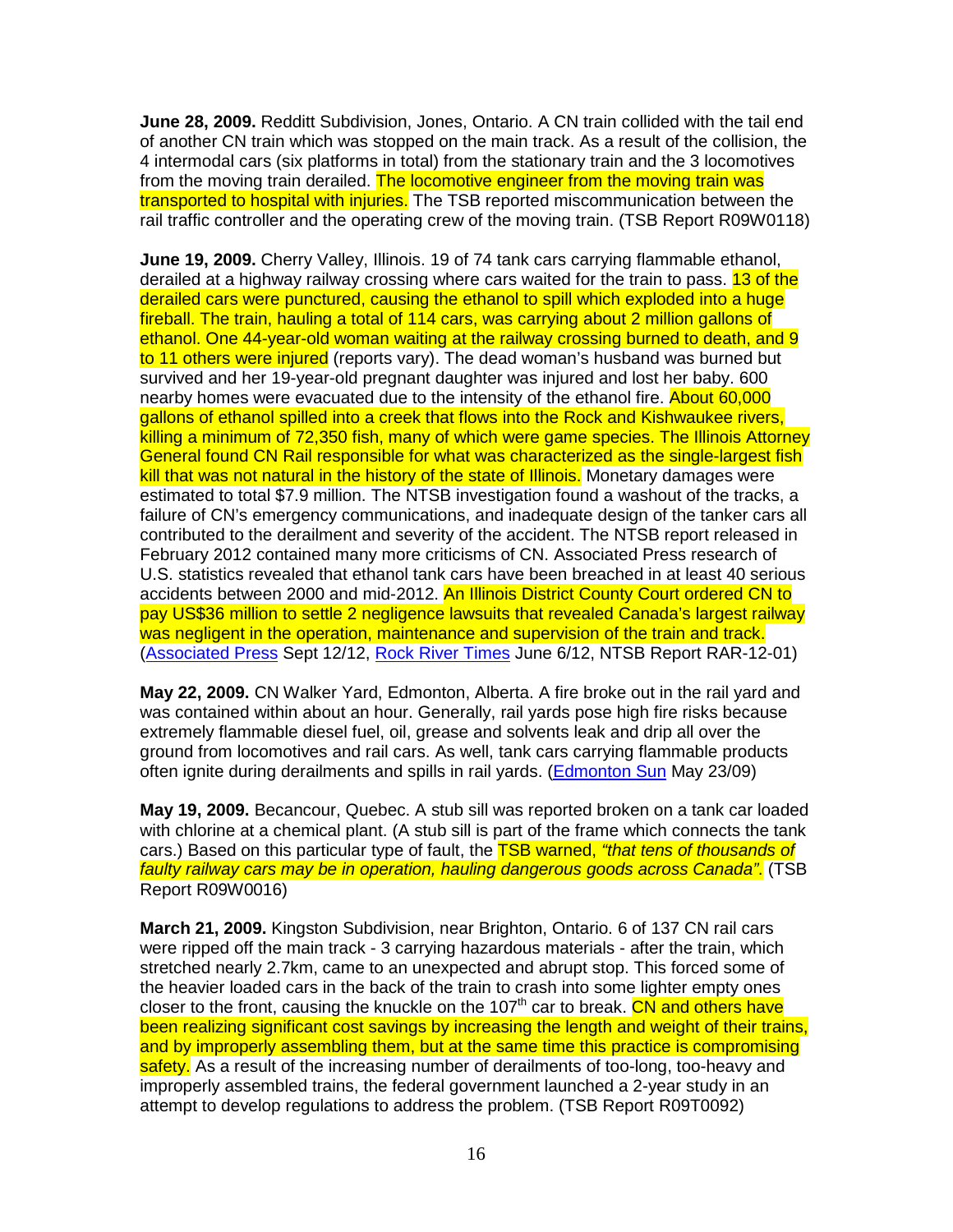**Feb 13, 2009.** Allanwater Subdivision, Robinson, Ontario. A CN freight train derailed 2 locomotives and 29 cars on the main track. The derailed cars included a load of sodium chlorate and 2 loads of propane. The derailed cars struck an 800-gallon wayside propane tank that fuelled a switch heater, puncturing it and igniting an explosion and fire. The fire engulfed most of the derailment site, including approximately 15 of the 29 derailed cars. 2 tank cars of lard and a carload of lumber were consumed in the fire. Several bulldozers and large backhoes were brought to the accident site to contain the fire and to work on restoring the rail line. The heavy equipment spread the damaged rolling stock about the site and covered it in snow in an effort to extinguish the fire, which burned for about 24 hours. The train consisted of 2 locomotives at the head of the train and 94 cars. It weighed 10,386 tons and was 6,061 feet long. The TSB was unable to determine the cause of the derailment because the wrecking and restoration work had commenced without TSB consent. (TSB Report R09W0033)

**Jan 14, 2009.** Near Dugald, Manitoba. A faulty stub sill went undetected, allowing a tank car loaded with 51,500 pounds of flammable liquid propylene to separate from the rest of the train before coming to a stop. (A stub sill is part of the frame which connects the tank cars.) In a scathing report issued August 25, 2010, the TSB said the lack of formal protocols to record and report stub sill failures may prevent other broken parts from being found before the next accident. The TSB warned "that tens of thousands of faulty railway cars may be in operation, hauling dangerous goods across Canada". The TSB continued, "Approximately 41,000 cars within the North American tank car fleet are equipped with this model of stub sills, and approximately 35,000 of them are in dangerous goods service…These numbers are alarming and must not be ignored." Adding to the concern, Transport Canada, the regulator, was either unaware of, or had limited information regarding, stub sill failures so the problem has gone undetected. The TSB strongly suggested Transport Canada take the lead in coordinating with the railway industry and other North American regulators on the issue of reporting stub sill failures. (This does not appear to have been done.) Adding to the risk, the TSB said today's trains are longer and heavier than ever, making them more difficult to control. Alarmingly, stub sills manufactured according to older design criteria may be more susceptible to failure in the current operating environment of longer heavier trains. Prior to the mid-1990's, an average train in main-track service was about 5,000 feet long and weighed 6,000 to 7,000 tons. Following the privatization of CN in 1995, some of the trains are now over 12,000 feet long and weigh more than 10,000 tons. (TSB News Release Aug 25/10, TSB Report R09W0016)

**Dec 31, 2008.** Drummondville Substation, near Villeroy, Quebec. 33 CN cars derailed on the main track - 7 empty tank cars, 6 empty box cars and 20 loaded covered hopper cars. 2 main-track turnouts were damaged. A switch heater gas line was severed, causing about 2,000 gallons of propane gas to leak into the air. About 500 feet of track were destroyed. The train consisted of 3 locomotives and 115 cars (70 loaded and 45 empty), weighed 10,800 tons and was 7,000 feet long. The local fire department was advised by local residents of the accident, arrived on the scene shortly thereafter, and established a safety perimeter, evacuating about 70 residents from the area as a precaution. The TSB reported that the train derailed when the switch heel block joint failed under the weight of the train, and that a simple wrench test would have detected the loose switch bolts. (TSB Report R08Q0028)

**Dec 18, 2008.** Edson Subdivision, Peers, Alberta. A CN freight train weighing 9,444 tons and 8,244 feet long derailed 48 of its 147 cars on the main track. The derailed cars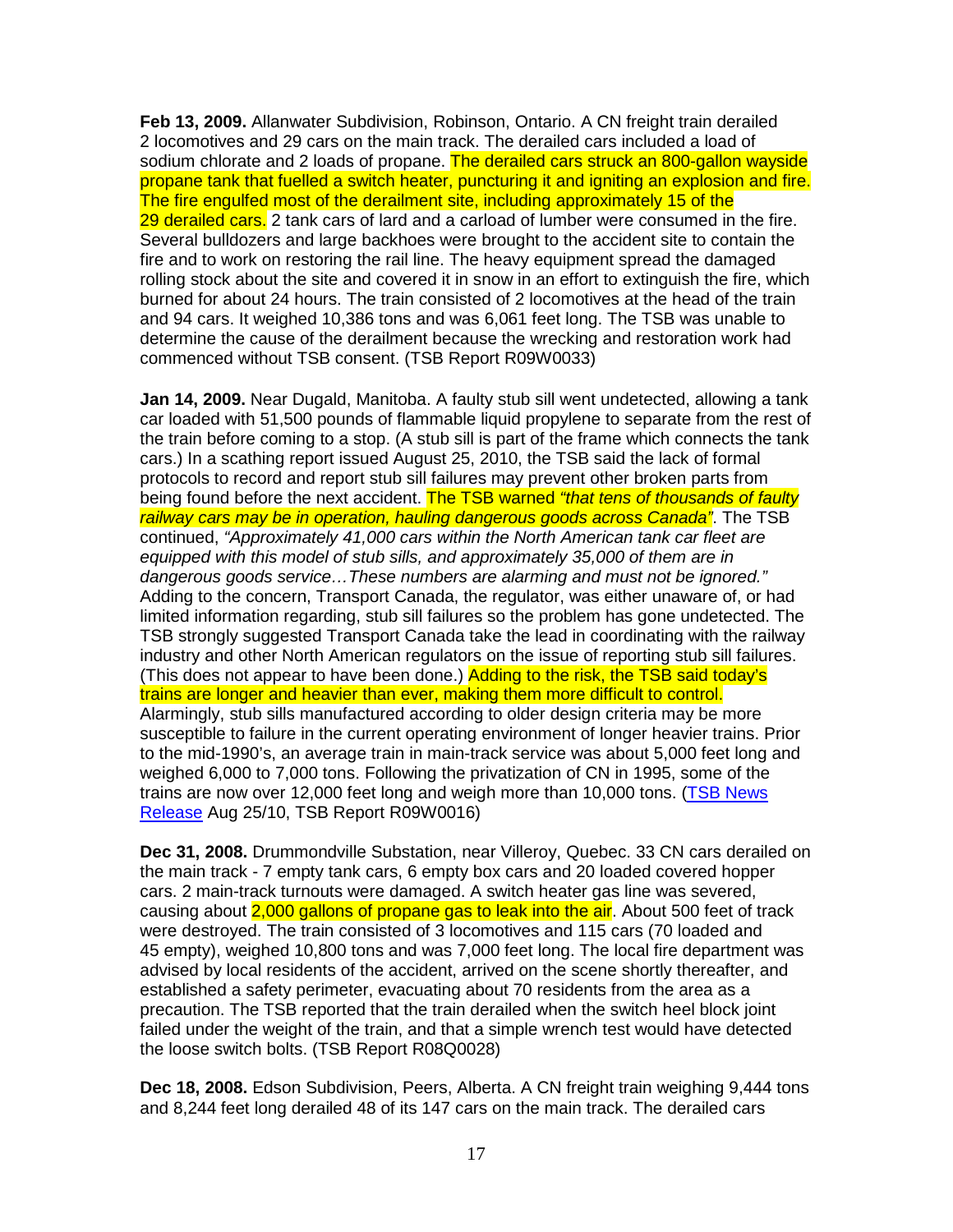included 16 loaded hopper cars, 7 loaded centre beam bulkhead flat cars, 3 loaded box cars, 12 empty covered hopper cars, a loaded gondola, and 9 tank cars carrying residue. The first 6 derailed cars had left the track on the high side of a curve. The following 42 cars were derailed on both sides of the track. About 1,715 feet of main track were damaged. The TSB reported that, as the train was travelling through the curve, the high rail likely broke under the 21st car or one of the adjacent cars due to heavy loads and inservice forces. (TSB Report R08E0150)

**Oct 21 & 22, 2008.** Symington Yard, Winnipeg, Manitoba. 3 CN cars derailed in the yard on October 21. On October 22, a CN mechanical crew was cleaning up the derailment site. While one of the clean up crew members was monitoring a crane that was lifting a derailed car, the employee was struck by a locomotive that was in switching operation right next to the derailment work site. The employee, who suffered a broken wrist, a facial laceration and a bruised knee, was taken to the hospital. The TSB questioned why CN decided to resume normal switching operations so quickly and so close to the derailment site where clean up activities were underway. This resulted in reducing the physical space available to the clean up crew and, therefore, the level of protection. The locomotive struck the employee because the physical space required to conduct re-railing activities was insufficient. (TSB Report R08W0219)

**Oct 1, 2008.** Near Hamiota, Manitoba. 11 empty cars of a 153-car CN train derailed, causing major damage to both the rail lines and the cars. (TCRC76 Oct 2/08)

**July 3, 2008.** CN Bedford Subdivision, Halifax, Nova Scotia. A Via Rail train was moving westward exiting a loop track. At the same time a CN train was reversing eastward toward Halifax Ocean Terminals. In an area where sightlines were restricted due to the curvature of the track and a rock cut, the 2 trains collided. As a result of the collision, 2 locomotives, a baggage car and 5 coaches of the Via train were severely damaged. There was also some track damage. (TSB Report R08M0063)

**June 23, 2008.** Wabamun, Alberta. A stub sill on a tank car completely severed from the car during normal CN train operation. The car was scrapped with, unfortunately, no record of the stub sill failure which could have helped fix the problem on many other tank cars carrying dangerous goods. (A stub sill is part of the frame which connects the tank cars.) Based on this particular type of fault, the TSB warned, "that tens of thousands of faulty railway cars may be in operation, hauling dangerous goods across Canada". (TSB Report R09W0016)

**May 2008.** Standing Committee on Transport, Infrastructure & Communities released its report on Rail Safety in Canada. The report was particularly critical of CN's carrying out of safety standards and manner of reporting safety issues. The Committee wrote, *"Due* to the frequency of rail accidents in Canada in the last few years, notably in British Columbia, Alberta, Ontario and Quebec, there is a concern that the rate of accidents is on the rise. The repercussion from these accidents has been severe in terms of human fatalities and environmental damage." The Committee remained concerned about both the increase in main track derailments and the need for better rail safety generally across the country. There is a lack of accountability by both Transport Canada and the railroads with regard to rail safety. Transport Canada is not accountable enough in enforcing safety regulations, ensuring the implementation of safety procedures is more consistent across the country, conducting safety audits and making safety audit results public. Transport Canada needs more resources and needs a more hands on approach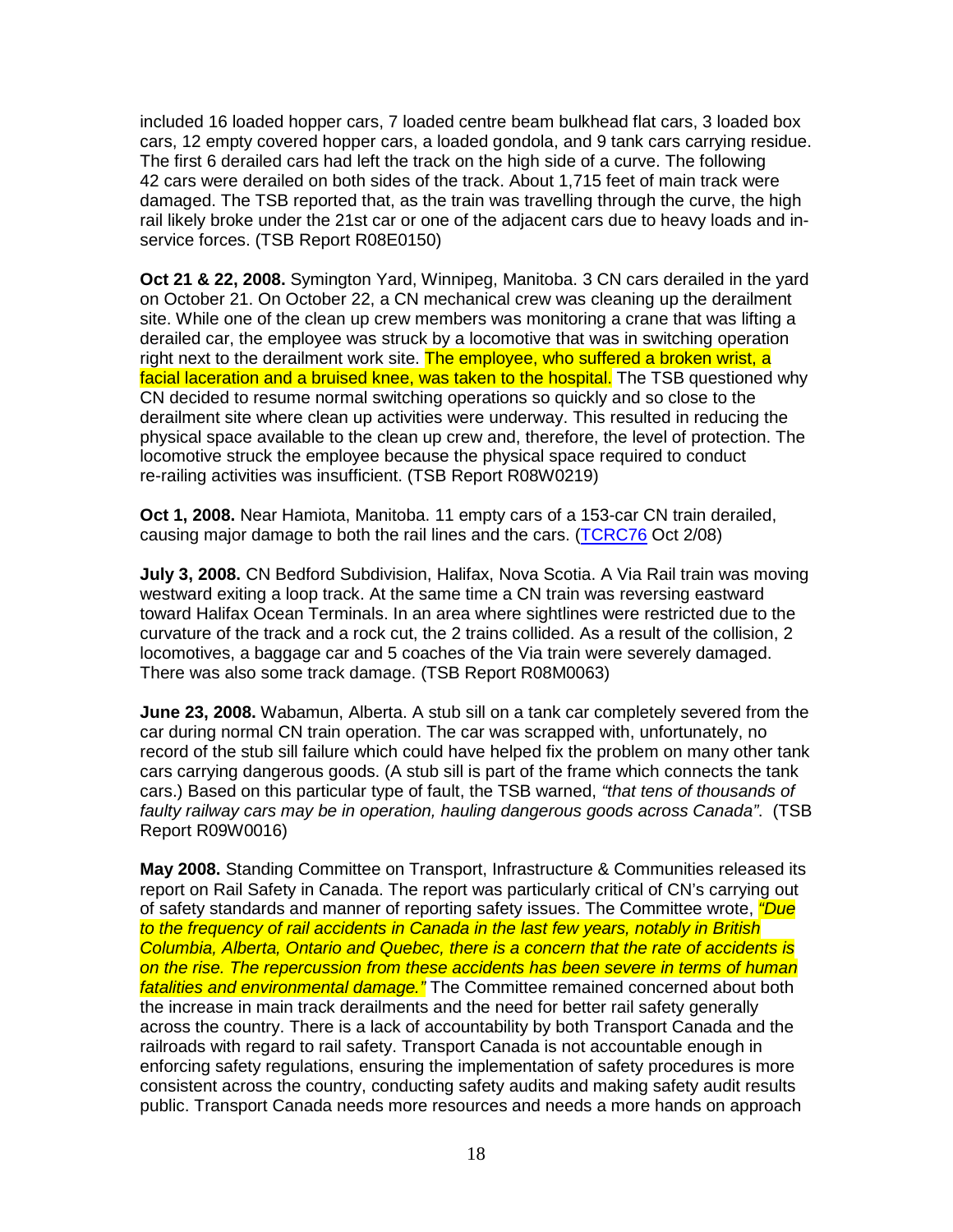to rigorous inspection programs and to enforcing safety regulations. The railways, particularly CN, were criticized for the lack of meaningful management-employee consultations, poor crew training, poor employee fatigue management, and poor prioritizing and carrying out of safety procedures. The Committee also criticized Transport Canada and the railways for the serious delays in implementing the Safety Management Systems, developed 7 years earlier. On a scale of 1 to 5, with 5 being the optimal level, CN was at level 1 or 2, CP at 3 and Via Rail at 4 in terms of progress to properly implement the Safety Management Systems. CN employees were reluctant to report safety violations, for fear of reprisals from the company, and stated they were working within a "culture of fear". The fear of discipline for reporting safety violations was viewed by CN employees as a major deterrent to reporting such violations. The Standing Committee developed 14 recommendations to address the above-mentioned shortcomings. (Standing Committee Report May 2008, Maclean's July 7/08)

**Feb 18, 2008.** Oakville Substation, Aldershot, Ontario. 20 CN cars derailed including 5 residue tank cars - 3 containing sulphuric acid residue and 2 containing sodium hydroxide residue. There was significant structural damage to a neighbouring industrial building. The train consisted of 3 locomotives and 139 cars (79 loaded, 43 empty, and 17 residue tank cars). It weighed 11,908 tonnes and was 8,027 feet long. The TSB reported that a rail car wheel broke while the train was moving through a curve in the track. The wheel was defective and had been deteriorating for some time. The TSB said without an appropriate quality assurance process for inspecting wheels, derailments will continue. (TSB Report R08T0029)

**Oct 30, 2007.** Malport, Ontario. A CN freight train derailed while stopping to set off a block of intermodal cars. The train consisted of 4 locomotives at the head of the train and 131 cars (59 loaded and 72 empty), was 7,839 feet long and weighed 7,810 tons. 32 cars derailed and about 2,500 feet of track were destroyed or damaged. The TSB investigation determined that weakened track rolled over, initiating the derailment. The derailment actually consisted of 2 separate derailments, an initial one involving only 2 cars, and then a subsequent one that resulted in other derailed cars continuing to spread rail until the added drag finally brought the train to a stop. (TSB Report R07T0323)

**Oct 27, 2007.** Edson Subdivision, Peers, Alberta. A CN train did not stop prior to a stop signal on the main track and collided with a second CN train that was entering the siding. As a result of the collision, the locomotives and 22 cars of the train that could not stop derailed; 10 other cars were damaged but did not derail. 5 cars on the train that was hit derailed and 4 other cars were damaged but did not derail. The TSB reported that the locomotive engineer in the train that failed to heed the stop signal was fatigued. The report said despite previously-acquired knowledge on employee fatigue, the countermeasures that CN had in place were ineffective. In view of the severity of the accident and the availability of other crews at that location, consideration should have been given to relieving the crew from the train that missed the stop signal. (TSB Report R07E0129)

**Sept 17, 2007.** Halton Subdivision, MacMillan Yard, Toronto, Ontario. A CN train remotely controlled by Beltpack and consisting of 67 loaded cars and 30 empties sidecollided with the tail end of a second CN train. 2 locomotives and 2 cars from the remotely controlled train derailed. 6 cars on the other train derailed and/or sustained damage, including 2 special dangerous goods tank cars containing chlorine gas. Both of these cars were severely damaged. About 3,785 litres of diesel fuel spilled from the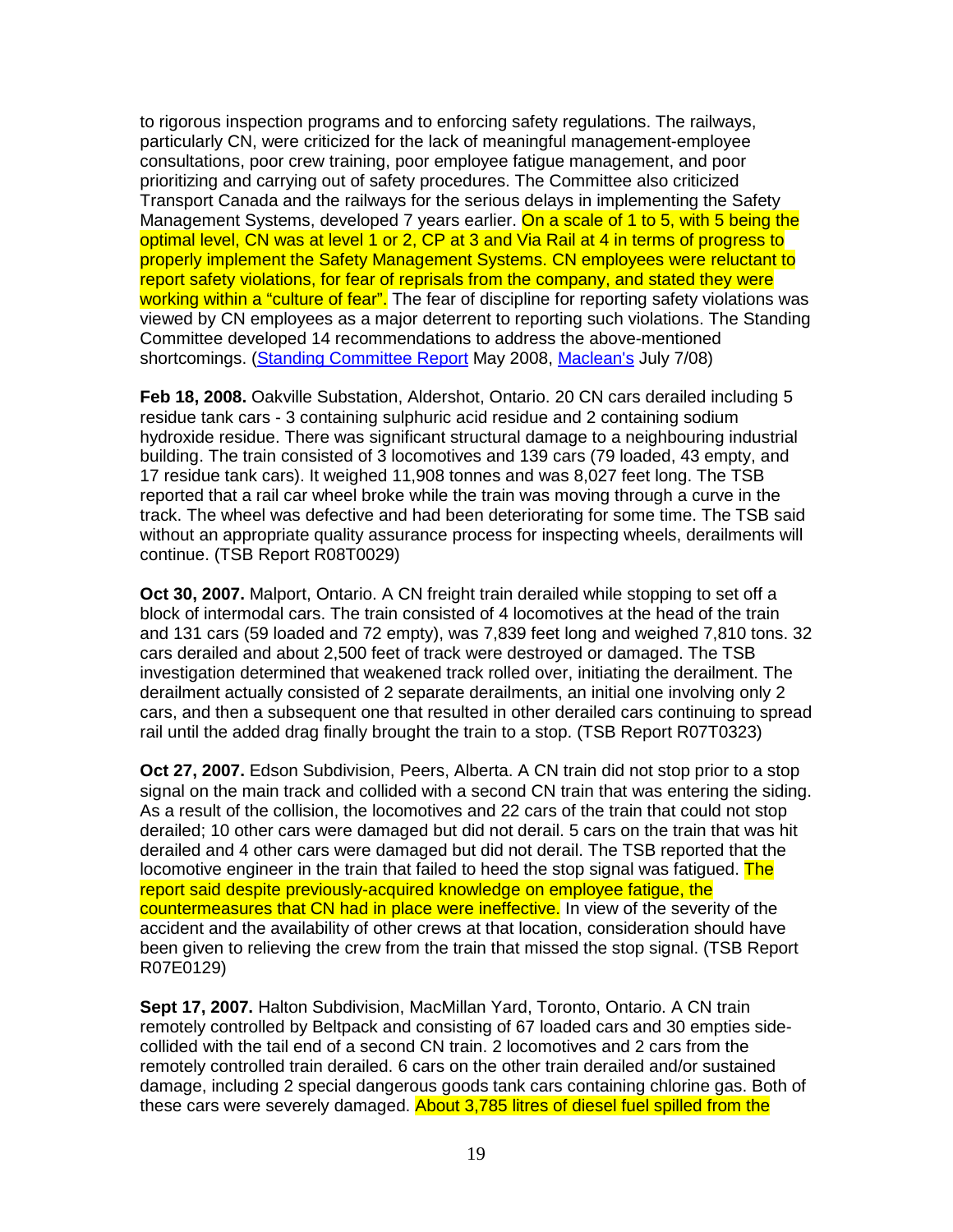derailed locomotives and seeped into the ground. About 3,000 litres of diesel fuel were reported to have been recovered and 4 tons of contaminated soil was removed. The extent of environmental damage was not disclosed. The remotely controlled train weighed 9,054 tons and was 5,914 feet long. The TSB reported that the new conductor operating the train by Beltpack remote control had inadequate training and experience for switching long, heavy trains by remote control. The TSB also indicated that the train was actually too long and too heavy to be operated by remote control at all. (TSB Report R07T0270)

**Sept 17, 2007.** 48km east of Terrace, British Columbia. 29 of 99 grain cars derailed on CN's northern B.C. main line. (Business Edge May 10/07)

**Aug 4, 2007.** Chetwynd Subdivision, CN Yard, Prince George, British Columbia. During a switching operation in the yard located on the banks of the Fraser River, a CN train remote controlled by a Beltpack and pulling 53 loaded cars struck a second CN train which was entering the yard. The remote controlled train struck a car loaded with gasoline, derailing it as well as the adjacent car also loaded with gasoline. 2 locomotives, a yard slug unit (a car that provides traction and braking effort to a locomotive) and a centre beam flatcar loaded with lumber in the remote controlled train derailed. A massive fire broke out, burning and destroying the 2 tank cars loaded with gasoline, the centre beam flatcar, as well as the 2 locomotives and slug unit of the remote controlled train. About 172,600 litres of fuel (1,600 litres of diesel and 171,000 litres of gasoline) were spilled, some of which was consumed by the fire. Water bombers were called in to help fight the fire. Health officials issued a voluntary evacuation order for nearby residents. An undisclosed amount of gasoline also spilled into the nearby **Fraser River as slicks were seen swirling downstream.** The extent of environmental damage was not disclosed. The TSB investigation reported that the CN staff operating the train by remote control Beltpack were inadequately trained and had no experience switching long, heavy trains by remote control. (CBC News Aug 4/07, TSB Report R07V0213)

**April 28, 2007.** Kingston Subdivision, Cobourg, Ontario. A CN freight train derailed a Herzog track maintenance machine and 21 empty multi-level cars on the main track. During the derailment, the fuel tank on the Herzog maintenance unit was punctured, spilling about 9,084 litres of diesel fuel. The fuel ignited, setting fire to the Herzog unit and about 1,000 feet of track structure, including the Burnham Street level crossing. The local fire department responded and extinguished the fire. The train consisted of 3 locomotives at the head of the train and a mix of 84 empty and loaded cars. It was 9,602 feet long and weighed 9,000 tons. The TSB investigation determined that the marshalling of the train, with placement of a car equipped with non-standard couplers at the head-end of a train with significant trailing tonnage, was a contributing factor to the accident. A quote from the TSB report read, "CN's train design planning system does not take weight distribution within the train into consideration when the train service plan is produced. In comparison, other Canadian railway companies require that freight trains be made up…with the loads marshalled closest to the locomotives to reduce the probability of undesirable track/train dynamics occurrences." The TSB also wrote, "Despite a recent derailment under similar circumstances where Canadian National investigators were made aware of the unique coupler design of the Herzog machine, the machine was allowed to be marshalled in trains without additional restrictions." (TSB Report R07T0110)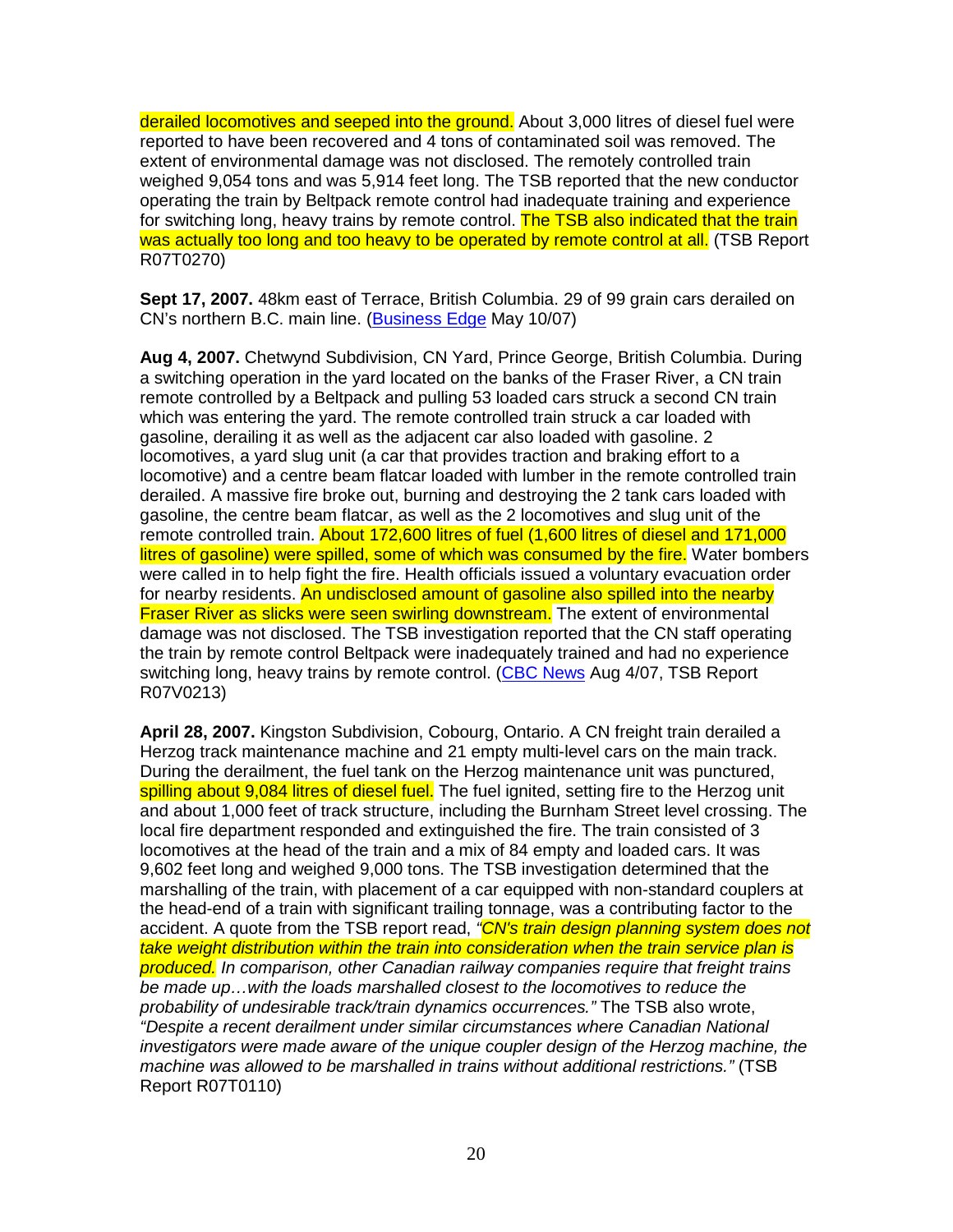**March 29, 2007.** North of Huntington, Quebec. A CN freight train derailed 8 cars on the main track. 4 of the derailed cars were tank cars loaded with sulphuric acid (a dangerous good), 2 cars were loaded with wood products and 2 cars were loaded with paper. 6 of the cars, including 3 of the tank cars loaded with sulphuric acid, flipped over on their sides down an embankment. The train consisted of 2 locomotives and 80 cars (78 loaded and 2 empty). It was 4,771 feet long and weighed 10,382 tons. About 1,200 feet of track were damaged. In some places the track had buckled and was forced laterally up to 2 feet. The TSB reported the rail anchoring condition was poor and may have contributed to the derailment. (TSB Report R07D0030)

**March 12, 2007.** Queen's switch, Kingston, Ontario. CN freight train derailed 32 cars. (Colin Churcher's Railway Pages)

**March 7, 2007.** Chicago, Illinois. The crew of a CN train left 2 locomotives, which had only air brakes applied, on a grade at CN's Lumber Street interchange. The 2 uncontrolled and unmanned locomotives rolled about 1,789 feet along CN's track and onto Amtrack's track where they collided with the lead locomotive of a standing Northern Illinois Regional Commuter Railroad (Metra) train. About 55 passengers were aboard the eighth Metra passenger car at the time of the collision. The other 7 passenger cars were empty. **7** passengers and the Metra engineer and assistant conductor were transported to area hospitals with minor injuries. The total property damage was estimated to be \$75,766. The NTSB determined the probable cause of the collision was the failure of the CN engineer and conductor to properly secure the CN locomotives before leaving them unattended. (NTSB Report RAB-07-04)

**March 3, 2007.** Napadogan Subdivision, Juniper, New Brunswick. A CN freight train derailed 18 cars, including 3 dangerous goods tank cars (liquefied petroleum gas residue) on the main track. The derailed equipment consisted of 12 empty covered hopper cars, 2 tank cars that contained non-dangerous goods residue, and 3 tank cars which contained liquefied petroleum gas residue. They had detached from the train and piled up on either side of the main track. 10 of the cars were destroyed. The 3 liquefied petroleum gas tank cars experienced some jacket damage. Rail car wheel sets were strewn about the derailment site. There were more than 50 broken rails in the 14 miles between Juniper and the accident site. Damaged infrastructure included 2 switches, a hot box detector and its associated bungalow, a private crossing for a logging road, as well as 14 miles of track. The train consisted of 3 locomotives and 100 cars (42 loaded, 49 empty, and 9 with residues), weighed 7,600 tons, and was 6,850 feet long. The TSB reported the train derailed following the fracture of a wheel caused by the improper functioning of the car's air brakes due to a stuck slide valve on the service portion. (TSB Report R07M0017)

**Feb 13, 2007.** Sprague Subdivision, Symington Yard, Winnipeg, Manitoba. A CN train remote controlled by a Beltpack was accidentally made to travel westward during a switching operation when the operator meant to send the train eastward. The remote controlled train sideswiped a second CN train that was outbound. 4 empty covered hopper cars from the remote controlled train derailed. A total of 9 cars were damaged. The first 2 derailed cars were on their side, the third car came to rest at a 45° angle and the fourth derailed car remained upright. On the outbound train, 3 covered hopper cars loaded with grain and 1 empty covered hopper car were damaged. As well, a stationary empty auto rack car, which was stored on an adjacent track, was damaged. The TSB warned that greater care was required by CN operators who control trains in rail yards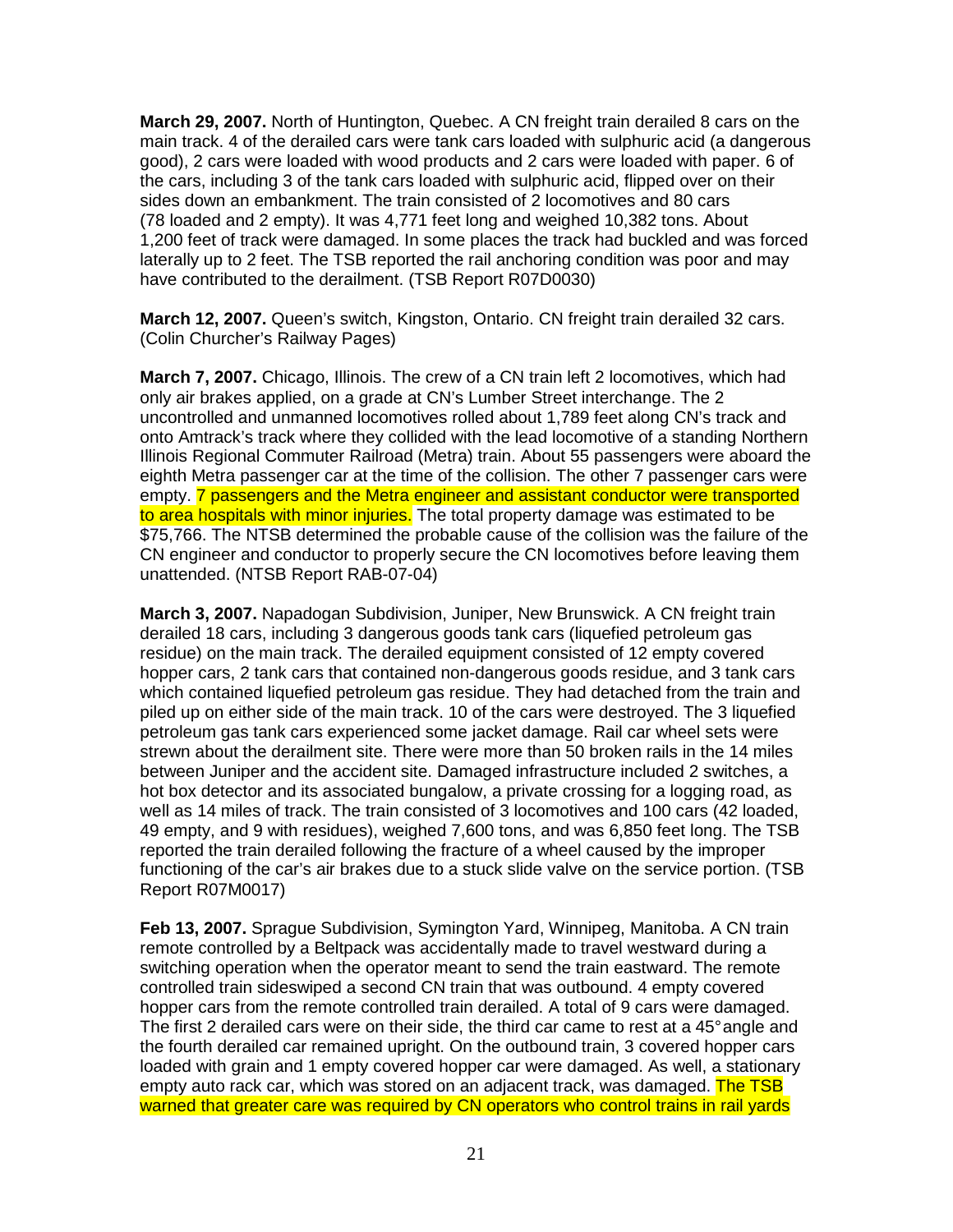with remote controls. In this particular case, the operator was sitting in a motor vehicle that was travelling away from the train which made it very difficult to visually monitor the train he was operating by remote control. (TSB Report R07W0042).

**Feb 12, 2007.** Drummondville Subdivision, near Drummondville, Quebec. 8 of 105 cars in a CN freight train derailed when a knuckle on the  $75<sup>th</sup>$  car broke. 1 of the derailed cars was a tank car with aviation fuel residue. About 850 feet of track were damaged. The train was pulled by 5 locomotives all located at the front end of the train, was 7,006 feet long and weighed 10,815 tons. The TSB investigation determined that the improperly assembled train (empty cars ahead of loaded cars) contributed to the derailment. CN and others have been realizing significant cost savings by increasing the length and weight of their trains, and by improperly assembling them, but at the same time this practice is compromising safety. (TSB Report R07D0009)

**Jan 7, 2007.** Montmagny Subdivision, Montmagny, Quebec. A CN freight train derailed 24 cars (19 loaded and 5 empty) on the main track. 4 of the derailed tank cars contained sulphuric acid, a dangerous good. 1 of these cars was damaged which created a risk because it was located on a bridge over a river. The rest of the derailed cars included: 3 tank cars loaded with non-dangerous liquids, 4 centre beam flat cars, 2 automobile carriers, and 11 covered hopper cars. These cars were derailed in an accordion pattern across the main track, the station platform, and into the street behind the station. A workshop trailer owned by CN was destroyed, and the Via Rail station building and 2 inhabited houses were damaged. About 600 feet of track, a main-track turnout, numerous switch parts, the deck and the west span of the bridge over the Rivière du Sud were also damaged. The train consisted of 3 locomotives and 122 cars (72 loaded and 50 empty), weighed 10,587 tons and was 8,384 feet long. The TSB reported that the train derailed when a switch point rail broke under the train. The TSB also suggested that, considering all the derailments in Canada, perhaps there is a need for tracks to be maintained at a level higher than that required by the Railway Track Safety Rules. (TSB Report R07Q0001)

**Nov 11, 2006.** Kingston Subdivision, Moira, Ontario. A spike puller operator on contract to CN was fatally injured while attempting to perform repairs to his Nordco Grabber Model A Spike Puller. The accident occurred when the right side joystick controller of the spike puller was inadvertently activated, causing the right-hand roller frame assembly to drop rapidly onto the machine operator underneath the machine. (TSB Report R06T0281)

**Aug 27, 2006.** Lac-Saint-Jean Subdivision, Chambord, Quebec. A CN freight train derailed 12 cars, 5 loaded and 7 empty, on the main track. The derailed equipment consisted of 4 gondola cars loaded with wood chips, 1 tank car loaded with a flammable liquid, 4 empty box cars, and 3 empty gondola cars. About 1,400 feet of track were damaged. The train consisted of 2 locomotives and 93 cars (20 loaded, 73 empty), weighed 4,980 tons and was 6,140 feet long. The TSB reported that the derailment was caused by wheel lift on a loaded wood chip car negotiating a curve in the track. As the car ran derailed, it damaged the track, leading to the derailment of 11 other cars. The TSB also reported on asymmetrical loading of car contents as a contributing factor. (TSB Report R06Q0096)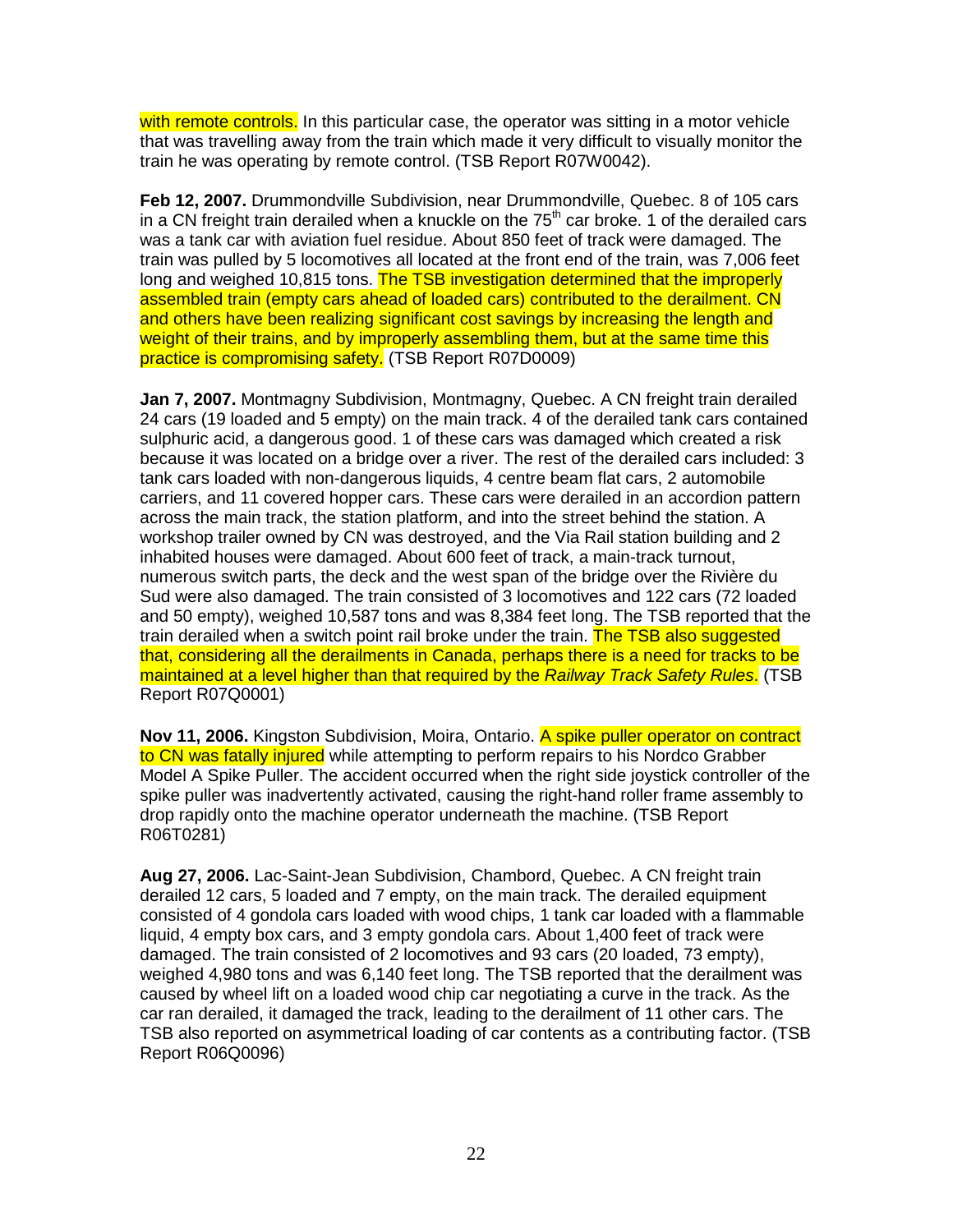**July 14, 2006.** Oakville Subdivision, Mimico, Ontario. A CN freight train derailed 7 cars on the main track as it was passing over a switch. Derailed equipment fouled the 3 main tracks. The train derailed at a track buckle in an area of track that had undergone recent upgrades in the form of a new turnout installation and track resurfacing. In addition to the buckled track and damaged turnout, about 650 feet of the 3 main-line tracks were damaged during the derailment. The TSB attributed the derailment to track buckling caused by inadequate rail anchoring. (TSB Report R06T0153)

**June 29, 2006.** Lillooet Subdivision, near Lillooet, British Columbia. A CN freight train consisting of 1 locomotive and 1 car loaded with lumber derailed after losing control while descending a steep grade near Lillooet. When the crew realized the train was in a runaway situation, the conductor decoupled the loaded lumber car from the locomotive, climbed onto the car and began to make his way over the lumber to apply the hand brake located on the other end of the car. With the connection between the locomotive and the car severed, the 2 began to separate. Having separated from the locomotive by about 200 feet, the car derailed to the outside of a curve. The conductor was thrown from the derailing car and was killed. The lumber car came to rest about 1,000 feet below the rail right-of-way. The locomotive continued to accelerate. At a curve in the track, the locomotive derailed and slid about 800 feet down the mountain. The trainman was thrown from the locomotive and sustained fatal injuries. The locomotive engineer was thrown off and sustained serious injuries. The locomotive came to rest about 800 feet below the rail right-of-way. The TSB report contained many criticisms of CN and many recommendations to improve the safety of train travel in steep mountainous terrain. Brake shoe friction fade on the lumber car may well have contributed to the derailment. The TSB expressed concern that Transport Canada and CN had not followed the lead by the Association of American Railroads in improving brake shoe design for heavier cars, and that heavier cars in Canada will continue to be operated using brake shoes designed to an older specification. CN employees had also previously raised concerns about the use of non-Dynamic Brake-equipped locomotives in steep mountainous territory such as Lillooet, but these concerns were not relayed to CN management. The TSB criticized CN for the failure of its safety management system to identify and mitigate risks in steep mountainous terrain and recommended that Transport Canada require CN to do so. Many local residents and ex-B.C. Rail employees criticized CN for not becoming better prepared for the added risks of rail travel in mountainous terrain when they bought B.C. Rail in 2004. (TSB Report R06V0136, several other sources)

**June 4, 2006.** Joliette Subdivision, Charette, Quebec. A CN freight train derailed 14 cars (10 loaded and 4 empty) on the main track, including 7 cars loaded with dangerous goods, while exiting a bridge. The dangerous goods cars included 2 cars loaded with gasoline, 3 cars loaded with fuel oil and 2 cars loaded with sulphuric acid. About 233,000 litres of hydrocarbons spilled from 3 tank cars and about 160,000 litres flowed down the river valley and into the Rivière du Loup right next to the derailment. Local fire and police departments; Environment Canada; the Canadian Forest Service; and Quebec Sustainable Development, Environment and Parks responded to the accident. Containment barriers were constructed in an attempt to slow the flow of the remaining hydrocarbons into the river. Skimmers and booms were installed on the Rivière du Loup in an attempt to collect hydrocarbons near the derailment site and downstream near the St. Lawrence River. Because the first responders arrived after most of the hydrocarbons had entered into the Rivière du Loup, only about 73,000 of the 233,000 litres of hydrocarbons were recovered. Spilled liquids continued being collected through the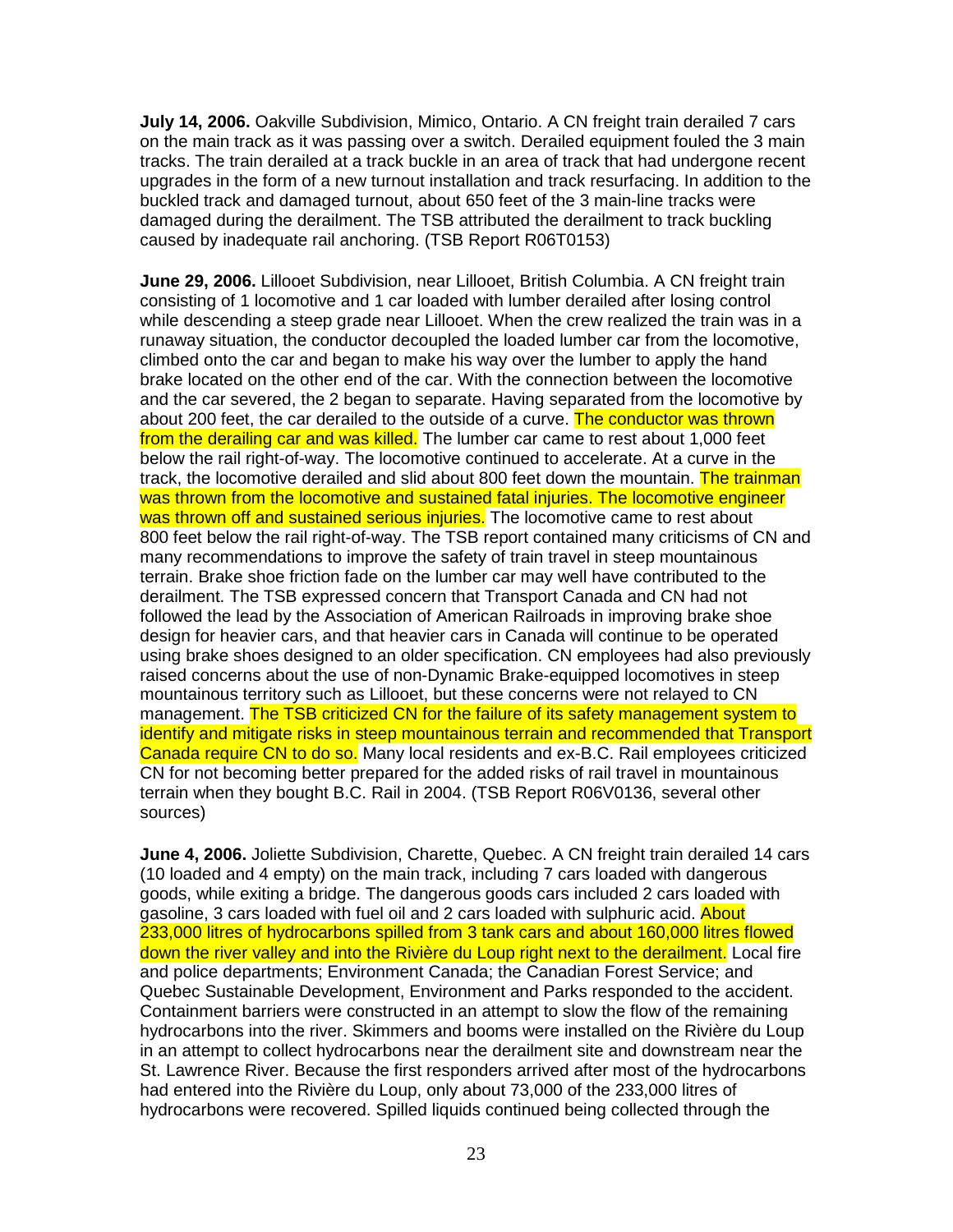following winter months. The spill negatively impacted the bird and fish life along the Rivière du Loup. The train consisted of 3 locomotives and 142 cars; it was 6,760 feet long and weighed 12,290 tons. The TSB reported that rotting and otherwise deteriorating track ties and a lack of rail anchors were major contributors to the derailment and spill. (TSB Report R06Q0054)

**May 21, 2006.** Kamloops Yard, Kamloops, British Columbia. A CN train involved in a switching operation in the yard collided with an unoccupied Rocky Mountaineer Vacations (RMV) passenger train moving into the yard. 4 passenger cars derailed and the CN locomotive was heavily damaged. The CN train was 2,600 feet long, weighed 3,952 tons and consisted of 2 locomotives pulling 28 loaded and 13 empty cars. The TSB reported that the speed of the CN train and distance to the RMV train, along with the weight and lack of braking power on the trailing cars, resulted in the CN train being unable to stop before colliding with the RMV train. Although the CN train did not exceed 15 mph, the movement was unable to stop within one-half the range of vision of equipment as required by Canadian Rail Operating Rule 105. Communications between the rail traffic coordinator and train crews and between the 2 crews involved were inadequate to assist the crews in identifying each other's whereabouts. (TSB Report R06V0111)

**May 15, 2006.** Lac-Saint-Jean Subdivision, near Lac Bouchette, Quebec. A CN freight train derailed 18 cars (16 loaded, 2 empty) at a curve on the main track. The train consisted of 3 locomotives and 75 cars (72 loaded, 3 empty), weighed 8,780 tons and was 4,750 feet long. The TSB reported that the design and loading of the first 3 derailed cars contributed to the derailment and speculated that there must have been a warp in the track. (TSB Report R06Q0046)

**Aug 5, 2005.** Squamish Subdivision, north of Squamish, British Columbia. 9 CN Rail cars (1 loaded and 8 empty) flipped off the tracks, **spilling 40,000 litres of toxic caustic** soda (sodium hydroxide) into the Cheakamus River. The chemical compound stripped the river of oxygen and had a devastating impact on the river's fish population. All freeswimming fish occupying the river at the time of the spill were killed. More than 500.000 adult and young salmon, steelhead, trout and other fish species were killed. Fish died of suffocation from skin burns and gill haemorrhaging. British Columbia Environment staff said the spill decimated the river's fish population. Angling closures were issued on the Cheakamus and MamQuam rivers and a portion of the Squamish River in an attempt to help fish populations repopulate the sections impacted by the spill. Birds and mammals that relied on Cheakamus River salmon for food were also negatively impacted by the toxic spill. CN was assessed about \$200,000 for river clean up costs and was charged twice under the federal Fisheries Act and 3 times under the B.C. Environmental Management Act, which resulted in fines. The train consisted of 5 locomotives at the head of the train, 144 cars (3 loaded and 141 empty), and 2 locomotives behind the 101<sup>st</sup> car. It was 9,340 feet long and weighed 5,002 tons. The TSB blamed the derailment on human error, poor supervision, use of a too-long train and an improperly assembled train. (TSB Report R05V0141, Canada.com Aug 4/07, several other sources)

**Aug 3, 2005.** Edson Subdivision, Wabamun Lake, west of Edmonton, Alberta. 43 CN cars derailed along the shoreline of Wabamun Lake, **spilling 1.3 million litres of heavy** bunker C fuel oil that quickly spread across the lake. 100 Wabamun Lake residents blockaded the CN tracks for 5 hours to protest insufficient action by CN to contain or clean up the spill. Oil-slicked birds and other wildlife plus the oil-soaked lake shoreline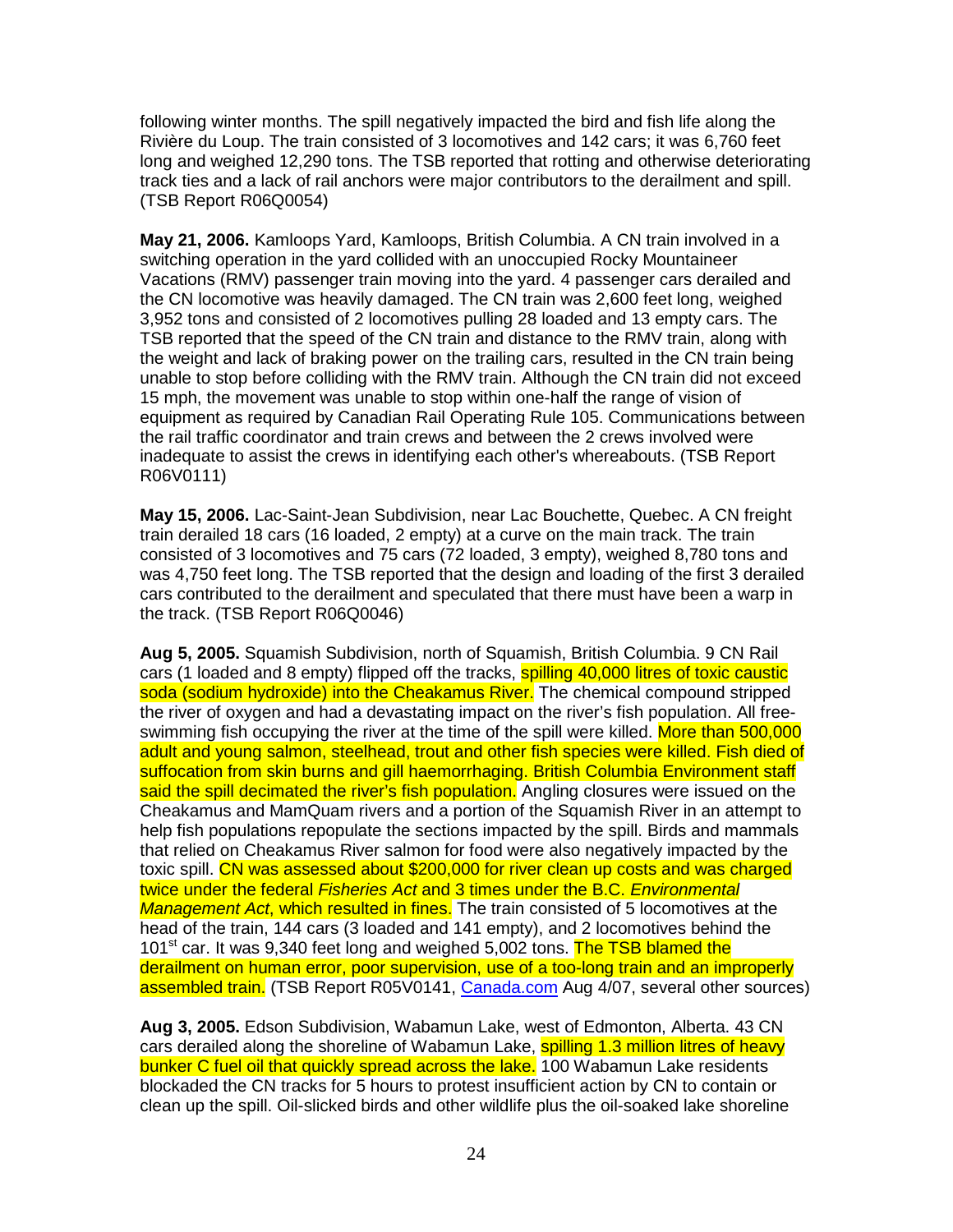became instant national news. 4 days later, CN revealed that 700,000 litres of Imperial Pole Treating Oil had also spilled into the lake. This hazardous chemical contained naphthalene and other polycyclic aromatic hydrocarbons that are highly toxic and linked to cancer. People who lived nearby were forced to evacuate their homes and cottages. Hundreds of oil-soaked birds died. Wabamun Lake is a popular angling lake, and fish were negatively impacted. CN spent an estimated \$28 million attempting to clean up the mess, with remaining costs covered by insurance. CN was forced into a compensation program for those whose properties were damaged. In May 2009, CN pleaded guilty to 3 charges, one under Alberta's Environmental Protection and Enhancement Act for failing to take all reasonable measures to contain and remedy the spill, one under the federal Fisheries Act, and a third under the federal Migratory Birds Convention Act. Fines issued by the court totaled \$1.4 million, which many Albertans did not think was sufficient, considering the magnitude of environmental damages, and considering it appeared that CN was more concerned about opening their track again than in containing and cleaning up the spilled dangerous goods. The train consisted of 3 locomotives, 117 loaded cars, 13 residue cars, and 10 empty cars. It was 8,547 feet long and weighed 15,562 tons. The TSB reported that a defective rail caused the train to fall off the tracks. (Wikipedia, TSB Report R05E0059, several other sources)

**July 31, 2005.** Val-d'Or Subdivision, Val-d'Or, Quebec. A CN freight train derailed 9 cars on the main track. 7 of the derailed cars were bulkhead flat cars loaded with logs, and 2 were gondola cars loaded with copper concentrate. 7 of the derailed cars flipped over on their sides and all 9 derailed cars were damaged. 1 wye track was destroyed, and 450 feet of main and wye track were damaged. The train was powered by 2 locomotives, and was hauling 26 loaded cars, 10 empty cars and 19 residue cars. It was 2,940 feet in length and weighed 3,800 tons. The TSB reported the accident occurred when a 25 year-old roller bearing on one of the bulkhead flat cars that derailed overheated and seized. (TSB Report R05Q0033)

**July 13, 2005.** Three Hills Subdivision, Sarcee Yard, Calgary, Alberta. A CN freight train derailed 2 cars in the yard, which fouled a switch and resulted in the following loaded tank car being hit by 2 locomotives of another train that was operated by Beltpack remote control. The collision punctured the tank car, spilling about 106,800 litres of aviation fuel onto the ground. Diesel fuel also spilled from one of the remote controlled locomotives' punctured fuel tanks. The extent of environmental damage was not disclosed. The 2 remote controlled locomotives also derailed. There was extensive damage to the 2 derailed locomotives, the 2 derailed cars, and another empty gondola car. Crossover switches, connecting track and about 300 feet of the yard lead track were destroyed. Calgary police and fire services controlled the site and protected against a potential fire hazard. 4 nearby businesses were evacuated as a precaution. The TSB reported that an improperly assembled train with empty cars ahead of loaded cars contributed to the derailment. Because CN did not investigate nor report to the TSB a prior, similar derailment at the same location, an opportunity was lost to review and identify safety deficiencies. (TSB Report R05C0116)

**July 10, 2005.** CN Yazoo Subdivision, Anding, Mississippi. 2 CN freight trains collided head on. The collision resulted in the derailment of 6 locomotives and 17 cars. About 15,000 gallons of diesel fuel were spilled from the locomotives and resulted in a fire that burned for about 15 hours. 2 crew members were on each train; all 4 were killed. As a precaution, about 100 Anding residents were evacuated. 7 residue tank cars containing hazardous materials were among the cars that derailed. 5 of those cars contained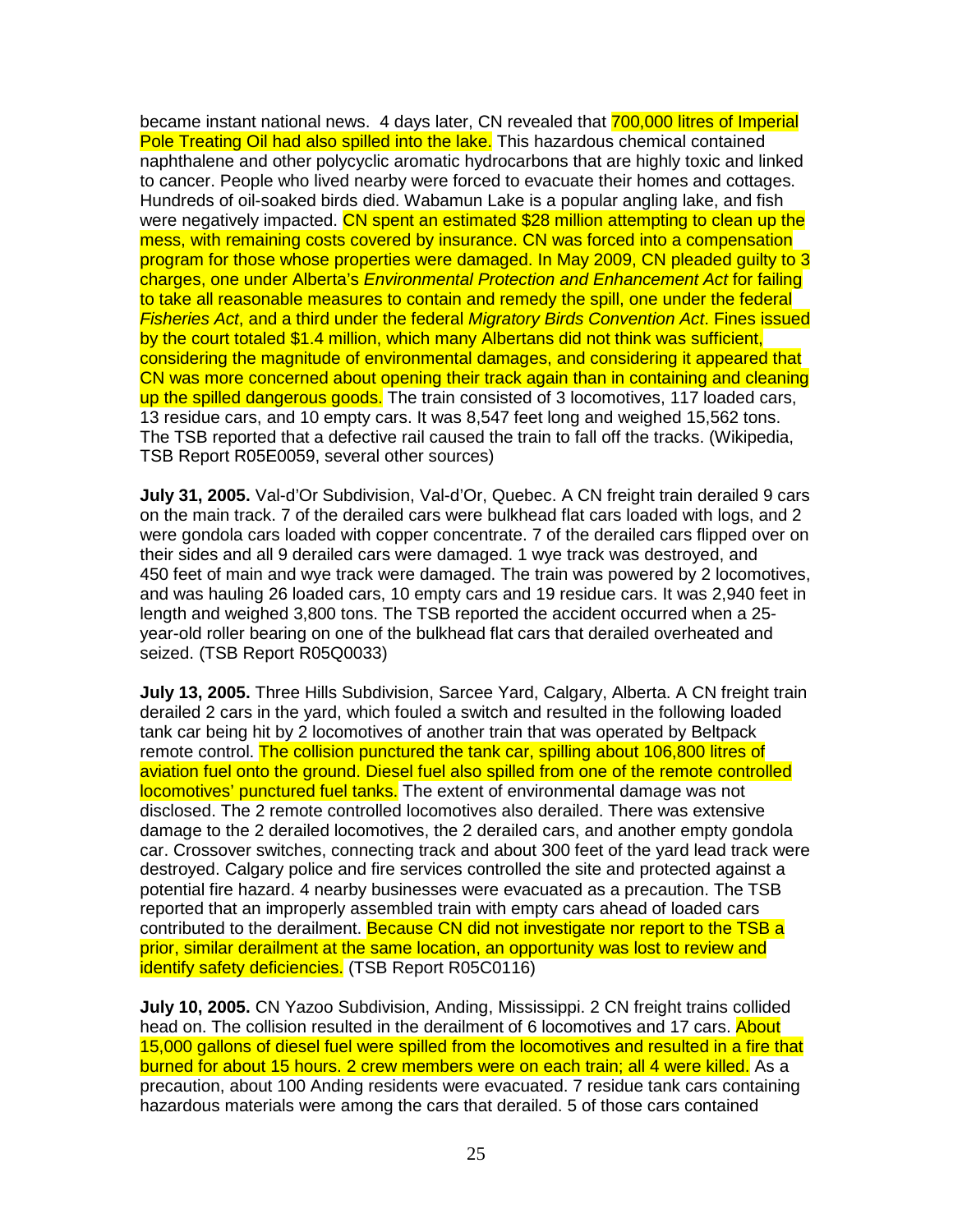propylene residue, 1 contained isopropylamine residue, and 1 contained carbamate pesticide residue. 1 or more of the propylene tank cars vented due to pressure buildup from the extreme heat of the diesel fuel fire. CN provided the following cost estimates: \$9.6 million for equipment (locomotives and cars); \$65,000 for track and signals; \$316,800 for lading and environmental cleanup; and \$300,000 for wreck clearing. Property damage associated with the accident totaled \$9,665,000. Clearing and environmental cleanup costs totaled \$616,800. The extent of environmental damage was not disclosed. The NTSB determined that the probable cause of the collision was the failure of the northbound train to stop at a red signal, possibly due to crew fatigue. Contributing to the accident was the absence of a positive train control system that would have stopped the northbound train before it exceeded its authorized limits. Also contributing to the accident was the lack of an alerter on the lead locomotive that may have prompted the crew to be more attentive to their operation of the train. (NTSB Report RAR-07-01)

**July 4, 2005.** Kingston Subdivision, Prescott, Ontario. A CN freight train derailed all 51 of its cars on the main track. All of the cars toppled over on their sides. All of the cars contained hydrocarbon residue. 2 cars spilled gasoline and released nitrogen vapours. All of the cars were damaged and about 2,000 feet of main track were destroyed. The train consisted of 2 locomotives and 51 cars; the first 17 cars contained fuel oil residue and the trailing 34 cars contained gasoline residue. The train was 3,180 feet long and weighed 2,240 tons. The TSB reported the derailment was caused when a track moved out of alignment. Another contributing factor was a buckled track resulting from laying the track in cold weather. (TSB Report R05H0013)

**April 6 2005.** Scotford Rail Yard, Fort Saskatchewan, Alberta. An undisclosed amount of hydrogen peroxide spilled out of an overturned car when 8 CN tank cars of a 98-car train derailed. Other CN derailments in the same rail yard include one August 18, 2010 and another one November 21, 2010. (Fort Saskatchewan Record April 8/05)

**Feb 23, 2005.** Drummondville Subdivision, near Saint-Cyrille, Quebec. A CN freight train derailed 29 cars on the main track. 28 cars were destroyed and 1 car was damaged. 1 tank car carrying propane caught fire and exploded, causing major damage to a mill adjacent to the railway right-of-way. Other tank cars carrying dangerous goods including chlorine also derailed. Because of the fire and dangerous goods in the other tank cars, the area within a 1-kilometre radius of the accident site was sealed off and about 20 people were evacuated. About 600 feet of track were destroyed and about 4,000 feet of track were damaged. The train was 5,935 feet long, weighed 6,898 tons and consisted of 2 locomotives, 44 loaded cars and 45 empty cars, including tank cars containing chlorine, propane and other flammable liquids. The TSB reported the derailment was caused by a defective rail car wheel that failed, and pointed out that CN does not have a wheel impact load detector (WILD) between Halifax and Quebec, increasing the risk of wheel failure in eastern Canada. (TSB Report R05Q0010)

**Jan 12, 2005.** Letellier Subdivision, Winnipeg, Manitoba. A CN freight train derailed 10 cars including a tank car containing liquefied petroleum gas and a tank car loaded with liquid calcium chloride that overturned and **spilled an undisclosed amount of its contents**. The extent of environmental damage was not disclosed. 2 derailed loaded hopper cars blocked a public crossing. About 400 feet of track were damaged. The train comprised 1 locomotive, 30 loaded cars, 11 empty cars and 1 residue tank car. It weighed 4,297 tons and was 2,598 feet long. Several homes and businesses were evacuated due to the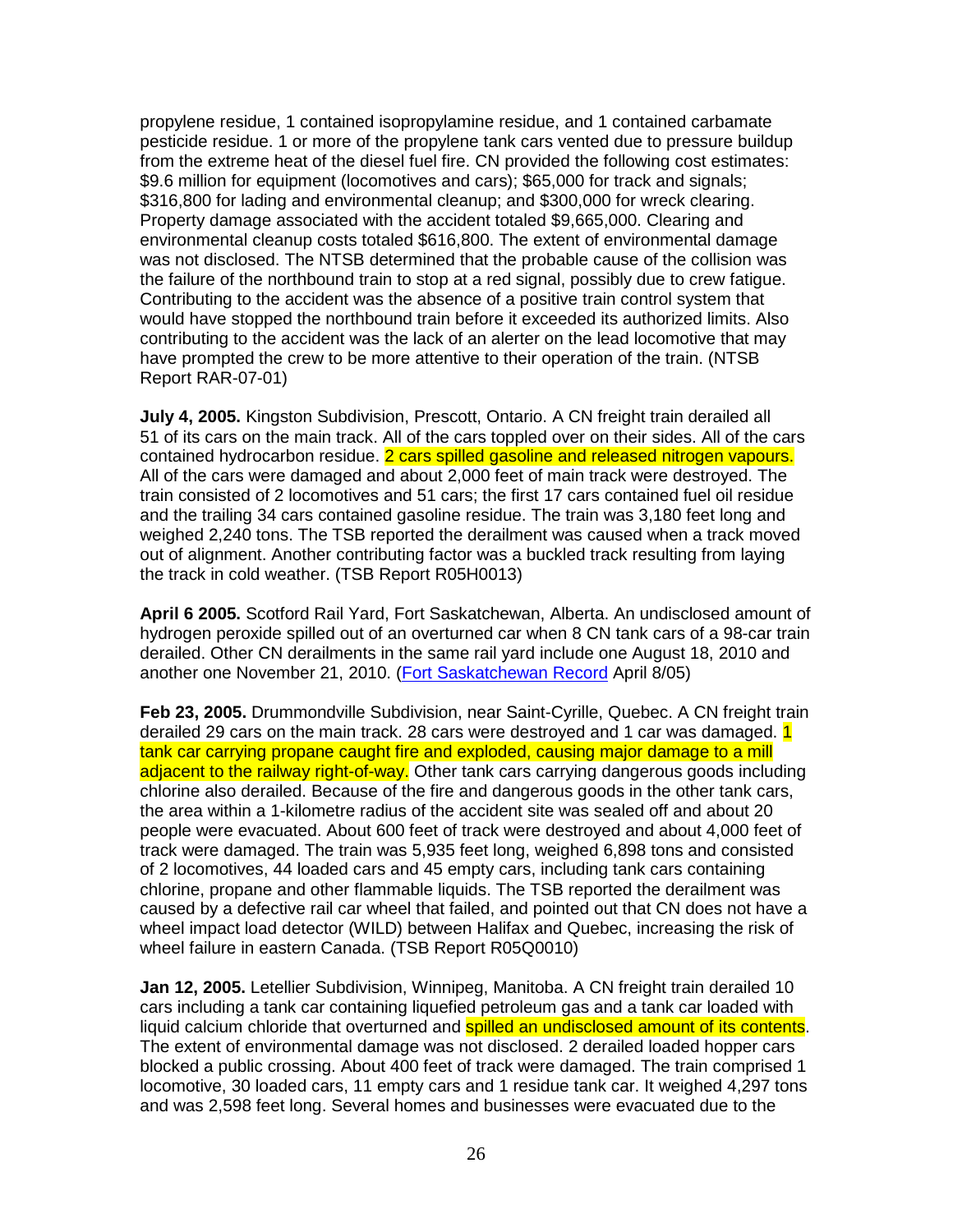risks associated with derailed tank cars carrying dangerous goods. The TSB reported several factors that contributed to the derailment including track spacing anomalies, track out of alignment, track warp defects and roller bearing adapters that likely failed in 1 of the derailed cars. (TSB Report R05W0014)

**Nov 12, 2004.** Montmagny Subdivision, Levis, Quebec. 10 multi-platform CN container cars derailed on the main track. The cars were damaged, and 2 switches and 500m of track were damaged. The train was made up of 3 locomotives and 39 multi-platform container cars (113 platforms in all). It was 7,500 feet long and weighed 6,200 tons. The TSB reported that wheel failure caused the derailment. (TSB Report R04Q0047)

**July 25, 2004.** Bala Subdivision, Burton, Ontario. A CN freight train derailed 13 multiplatform intermodal cars carrying 88 containers. Containers were heavily damaged with liquid product leaking from one of the containers. About 2,300 feet of track were destroyed. The train consisted of 2 locomotives and 28 loaded intermodal cars. It was 5,919 feet long and weighed 5,750 tons. The TSB reported the following as contributing to the rail rollover that caused the derailment: car design, lacking rail lubrication, track fastening system, and track geometry. (TSB Report R04T0161)

**March 17, 2004.** Lac-Saint-Jean Subdivision, Linton, Quebec. A CN train derailed 22 cars at a curve on the main track. 18 cars were destroyed, 4 cars were damaged, and about 140m of track were destroyed. The derailed cars slid down the Batiscan River bank. The train consisted of 4 locomotives and 66 cars, 56 loaded and 10 empty. It was 4,060 feet long and weighed 6,960 tons. A broken rail caused the initial derailment. (TSB Report R04Q0016)

**Feb 17, 2004.** Sprague Subdivision, Symington Yard, Winnipeg, Manitoba. A CN train operated by Beltpack remote control derailed 17 intermodal container car body platforms at a switch in the yard. The Beltpack remote control operator was controlling the train movement from inside a motor vehicle, which is routinely done at the Symington Yard. About 1,600 feet of track were damaged. The TSB reported the location of the Beltpack remote control operator inside a vehicle, well in advance of and facing away from the remote controlled train, left the train movement unmonitored and increased the severity of the derailment, which was initially caused by a switch malfunction. (TSB Report R04W0035)

**Feb 7, 2004.** Montmagny Subdivision, Montmagny, Quebec. A CN freight train derailed 27 cars on a bridge over the Du Sud River, including a pressurized tank car loaded with liquefied chlorine gas. All of the derailed cars were damaged beyond repair. About 1,500 feet of track and 2 public crossings were damaged. The entire timber deck of the bridge and the pedestrian walkway located on the north side were destroyed. 3 bridge spans were damaged beyond repair and required total replacement. The other 6 spans sustained major damage. The train was 5,489 feet long and weighed 9,102 tons. It consisted of 2 locomotives, 70 loaded and 24 empty. During the derailment cleanup and bridge repair work, traffic had to be rerouted on a temporary bypass track constructed over the river. The extent of environmental damage incurred by the derailment and subsequent repairs was not disclosed. The TSB reported that truck hunting (lateral oscillation of car between the tracks at high speeds) on one or more empty cars contributed to the derailment. The investigation was also confused by an inaccurate list of car positions within the train. (TSB Report R04Q0006)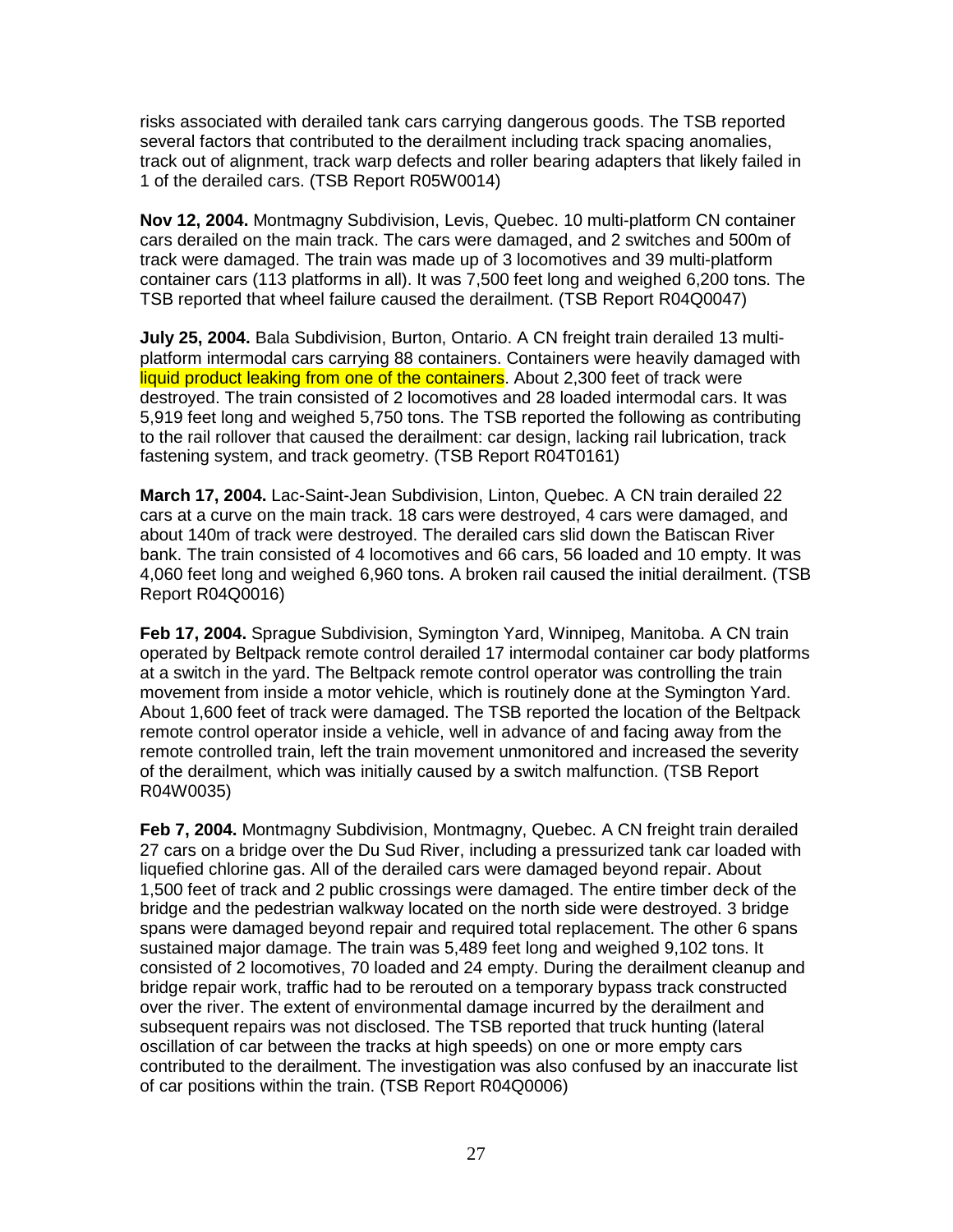**July 30, 2003.** Drummondville Subdivision, Villeroy, Quebec. A CN train derailed 32 intermodal platforms on the main track. 31 platforms were damaged, and 1 platform was destroyed. About 2,200 feet of track were destroyed, and another 1,900 feet were damaged by the derailment. The track underneath the last 30 derailed platforms was completely destroyed. In the zone of destruction, the majority of the ties were in poor condition, showing signs of water saturation and rot through half of their thickness. 2 farm crossings were destroyed and the third was seriously damaged. The train, an intermodal express freight train, was 9,973 feet long and weighed 9,310 tons. It consisted of 4 locomotives and 145 loaded intermodal platforms. Some of the cargo was dangerous goods. The TSB reported that the train derailed as a result of a track buckle while travelling above the speed limit over track on which maintenance work was being performed. The TSB also criticized the operators for not following proper safety procedures or CN for not conducting proper safety training. (TSB Report R03Q0036)

**May 21, 2003.** Bala Subdivision, Gamebridge, Ontario. A CN train derailed 49 cars on the main track at a highway crossing. The derailed equipment included 21 tank cars loaded with sulphuric acid, 2 empty box cars, and 26 box cars loaded with paper. About 250 tons of sulphuric acid spilled from 3 tank cars. A small fire started. An underground fibre-optic cable was severed, disrupting service for 16 hours. Some 1,700 feet of track were destroyed. Highway 12 was closed in the vicinity of the derailment area for 5 days. Some 50 people were evacuated due to the toxic nature of the spilled sulphuric acid and to ease clean-up operations. 2 firefighters suffered minor fume inhalation, and a local citizen suffered acid burns to his feet. The extent of environmental damage was not disclosed. The train weighed 11,800 tons and was 5,889 feet long. It was hauling 103 loaded cars, 8 empty cars, and 1 residue car. The TSB reported track defects at the Highway 12 crossing and decreasing time set aside by management for proper inspection and routine maintenance. As well, the train had been improperly assembled with empty cars ahead of loaded cars. (TSB Report R03T0157)

**May 16, 2003.** Thompson, Manitoba. Several thousand hectares of land burned from a CN-caused wildfire. Suppression costs amounted to \$565,000. (Canadian Interagency Forest Fire Centre July 24/07)

**May 14, 2003.** Fraser Subdivision, McBride, British Columbia. A CN freight train derailed 2 locomotives and 5 cars loaded with lumber on a bridge on the main track. Once derailed, the locomotives toppled off the bridge, dropping about 25 feet into the gully below along the main river valley. A fire started and the bridge, the 2 locomotives, and the 5 cars and their contents were destroyed by fire. The 2 crew members, the locomotive engineer and the conductor, were fatally injured. Several acres of the surrounding terrain were damaged by the fire and by the ensuing clean-up operation. The extent of environmental damage was not disclosed. The train was 5,730 feet long, weighed 8,800 tons, and was powered by 2 locomotives. The train consisted of 85 freight cars: 68 loaded, 4 empty, and 13 residue tank cars. The complete destruction of the bridge and all its related components, the loss of the locomotive event recorder data, and lack of complete and comprehensive bridge maintenance and inspection records impeded the TSB investigation efforts. However, the TSB reported that the failure to identify the urgency and the severity of the deteriorating condition of the bridge was not recognized because of shortcomings in the inspection, assessment, planning, and maintenance process. (TSB Report R03V0083)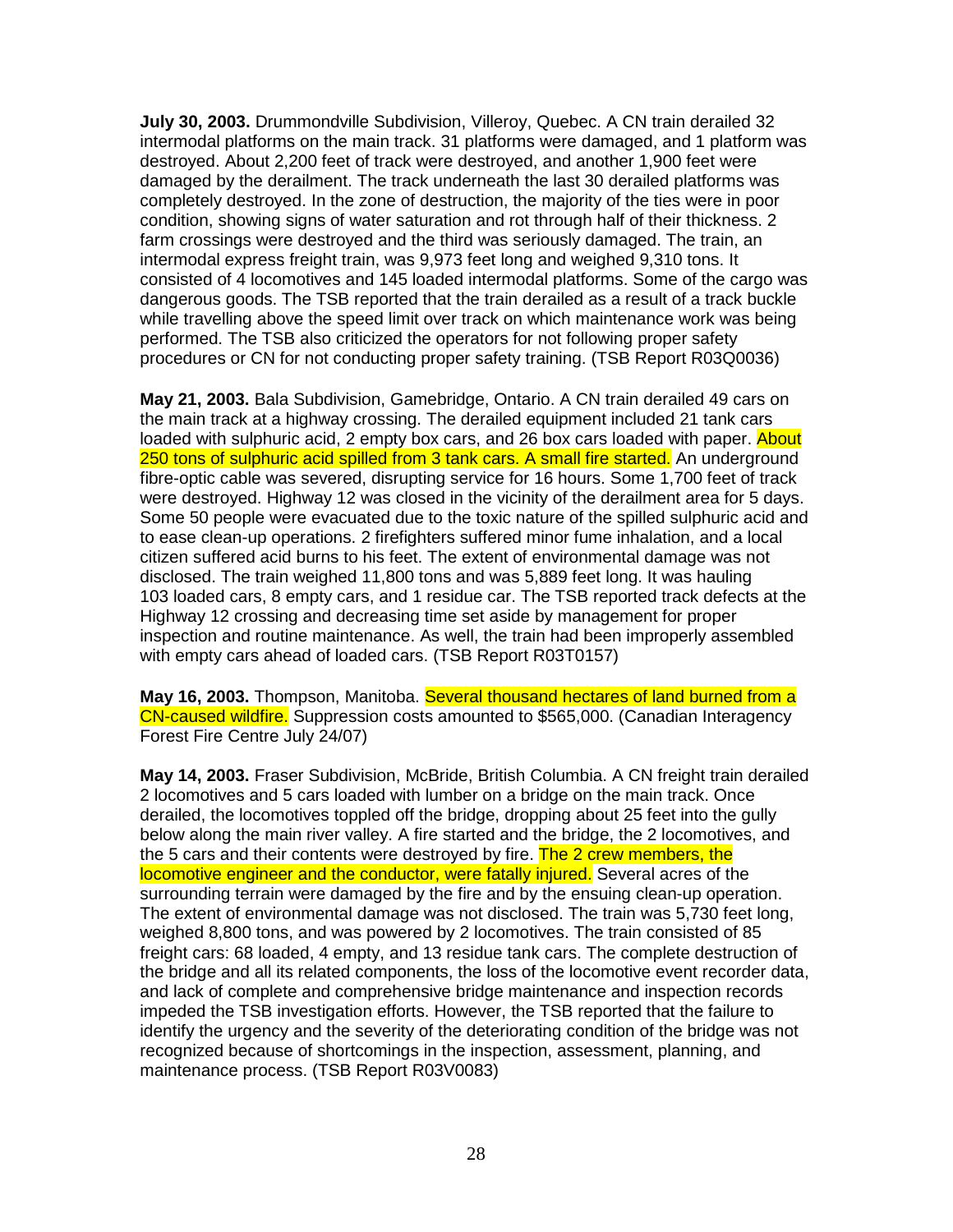**May 12, 2003.** Drummondville Subdivision, Manseau, Quebec. A CN freight train derailed 17 platforms loaded with 34 containers at a curve on the main track. Most of the containers flipped over on their sides. 3 of the containers were carrying dangerous goods. There was damage to 1,000 feet of main track and 300 feet of siding track. The train was powered by 3 locomotives and consisted of 122 loaded cars. It weighed 5,190 tons and was 8,430 feet long. The TSB reported the derailment occurred when the car body on the platform of a loaded container car collapsed onto the main track, severely damaging the track structure, resulting in the complete loss of track gauge. The platform on the car collapsed due to fatigue at a high stress location where a weld was missing. There also was a discrepancy between the cars recorded as being in the train and the actual cars in the train. (TSB Report R03Q0022)

Feb 9, 2003. Tamaroa, Illinois. A CN freight train derailed 22 of its 108 cars. 4 of the derailed cars spilled methanol, and the methanol from 2 of these cars fueled a fire. Other derailed cars contained phosphoric acid, hydrochloric acid, formaldehyde, and vinyl chloride. 2 cars containing hydrochloric acid, 1 car containing formaldehyde, and 1 car containing vinyl chloride also spilled product. About 850 residents were evacuated from the area within a 3-mile radius of the derailment, which included the entire village of Tamaroa. 1 contract employee was injured during cleanup activities. Damages to track, signals, and equipment, and clearing costs associated with the accident totaled \$1.9 million. CN was also forced to pay nearly \$1 million to about 800 residents and businesses for lost time, food spoilage and other expenses. The NTSB determined the probable cause of the derailment was an improper weld on a rail which progressed to rail failure. (NTSB Report RAR-05-01)

**Dec 20, 2002.** Cornwall, Ontario. 10 CN cars derailed. (Colin Churcher's Railway Pages)

**Oct 24, 2002.** Saint-Maurice Subdivision, Hibbard, Quebec. A CN train derailed 6 cars at a curve on the main track. All 6 derailed cars were damaged and 275m of track were destroyed. The derailed cars were loaded with copper ore, toppled over on their sides and slid down the bank almost falling into a lake. The extent of environmental damage was not disclosed, but based on a photo in the TSB investigation report, there was damage to the lake shoreline. The train comprised 3 locomotives and 109 cars, 34 loaded and 75 empty. It was 6,730 feet long and weighed 7,230 tons. The TSB reported a defective rail caused the derailment. (TSB Report R02D0113)

**Aug 13, 2002.** Bedford Subdivision, Milford, Nova Scotia. A CN train derailed 7 container platforms from the last 2 five-pack cars on the main track. About 2.85 miles of track were damaged. The train was 7,540 feet long and weighed 6,230 tons. The TSB reported that significant track buckle, in part resulting from higher-than-normal air temperatures, caused the tracks to move out of alignment and caused the derailment. (TSB Report R02M0050)

**July 22, 2002.** Montmagny Subdivision, Joffre Yard, Levis, Quebec. A CN train operated by remote control (Beltpack) in the yard derailed 52 cars. 51 tank cars, which contained fuel oil and gasoline residue, derailed and rolled over. An empty bulkhead flat car also derailed. 2 switches and about 3,600 feet of track were damaged. The TSB reported that heavy winds set some empty cars (without their brakes on) in motion which caused the initial derailment. (TSB Report R02Q0041)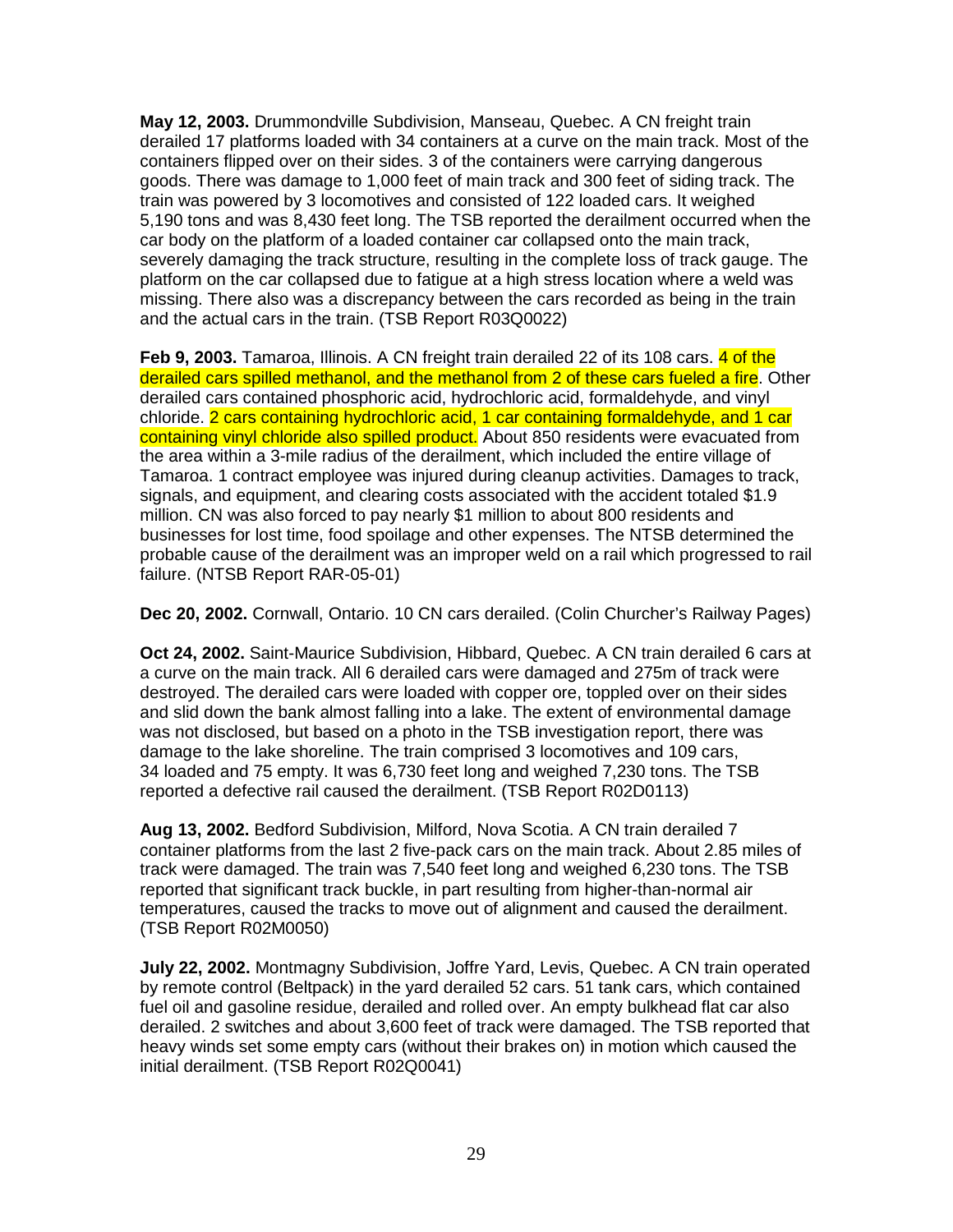**July 8, 2002.** Camrose Subdivision, near Camrose, Alberta. A CN freight train derailed 2 locomotives and 14 cars at a curve in the track. The train consisted of 5 locomotives, 146 loaded cars (some carrying dangerous goods), 6 empty cars, 2 residue tank cars, was 9,708 feet long and weighed 17,201 tons. The train was the longest and heaviest train the crew had ever operated on this subdivision. Derailed cars included 2 empty hopper cars right behind the locomotive, 1 empty flat car, 5 loaded intermodal flat cars, and 6 multi-platform intermodal cars. The last derailed car carried 2 containers carrying dangerous goods. The 2 derailed locomotives were damaged. All derailed cars and about 860 feet of track were destroyed. The TSB reported the primary cause of the derailment was an improperly assembled train. The presence of the first locomotive without alignment control couplers behind the operating locomotives played a secondary role in this derailment. (TSB Report R02C0050)

**July 3, 2002.** Joliette Subdivision, L'Assomption, Quebec. A CN freight train derailed 14 cars at a curve on the main track. 9 of the derailed cars flipped over, fouling both sides of the main track and siding. Softwood lumber products were strewn over the right-ofway and the adjacent private property. About 1,830 feet of main track, 660 feet of siding track and a private crossing were destroyed. A 4-inch irrigation water main was severed, and about 150 trees and seedlings were destroyed or damaged in an adjacent nursery. The train consisted of 2 locomotives, 82 loaded, 9 empty and 2 residue cars. It was 5,570 feet long and weighed 10,390 tons. The TSB reported that the higher-than-normal air temperatures buckled the track which caused the derailment. The Board pointed out that even though hot weather inspections were carried out, they were not sufficient to identify the potential for a track buckle. (TSB Report R02D0069)

**May 2, 2002.** Rivers Subdivision, near Firdale, Manitoba. A CN train derailed 2 locomotives and 21 freight cars after colliding with a loaded tractor-trailer at a public crossing. The derailed equipment included 5 tank cars carrying dangerous goods, 1 tank car carrying ethylene glycol and 12 hopper cars carrying plastic pellets. The dangerous goods products included benzene and hexene. During the derailment, 4 of the tank cars sustained multiple punctures and spilled their products which ignited and a large fire engulfed the derailed cars, burning for 2<sup>1/2</sup> days. Water bombers were brought in to help fight the fire. A fibre-optic cable was severed and the Trans-Canada Highway had to be closed. 17 of the derailed cars were destroyed. About 700 feet of the south rail, 450 feet of the north rail, and many of the ties near the public crossing were destroyed. A total of 156 people were evacuated from within a 4-mile radius of the derailment for 2 days. About 13,000 tonnes of impacted soil were excavated and removed for treatment. Water sampling conducted about 1, 2 and 3 months following the spill determined that the groundwater had been contaminated with hydrocarbons. The extent of environmental and groundwater damage was not disclosed. (TSB Report R02W0063)

**April 26, 2002.** Redditt Subdivision, Winnipeg, Manitoba. 8 cars, including 3 box cars loaded with dangerous goods, derailed on the main track as a CN freight train departed Winnipeg. The train consisted of 3 locomotives and 85 cars (76 loaded and 9 empty), was 5,412 feet long, and weighed 9,363 tons. In addition to damaged cars, about 300 feet of track, a roadway underpass, and a fibre-optic system buried in the grade were damaged. 6 homes adjacent to the main track were evacuated. An improperly assembled train contributed to wheel lift on an empty flat car and subsequent derailment. (TSB Report R02W0060)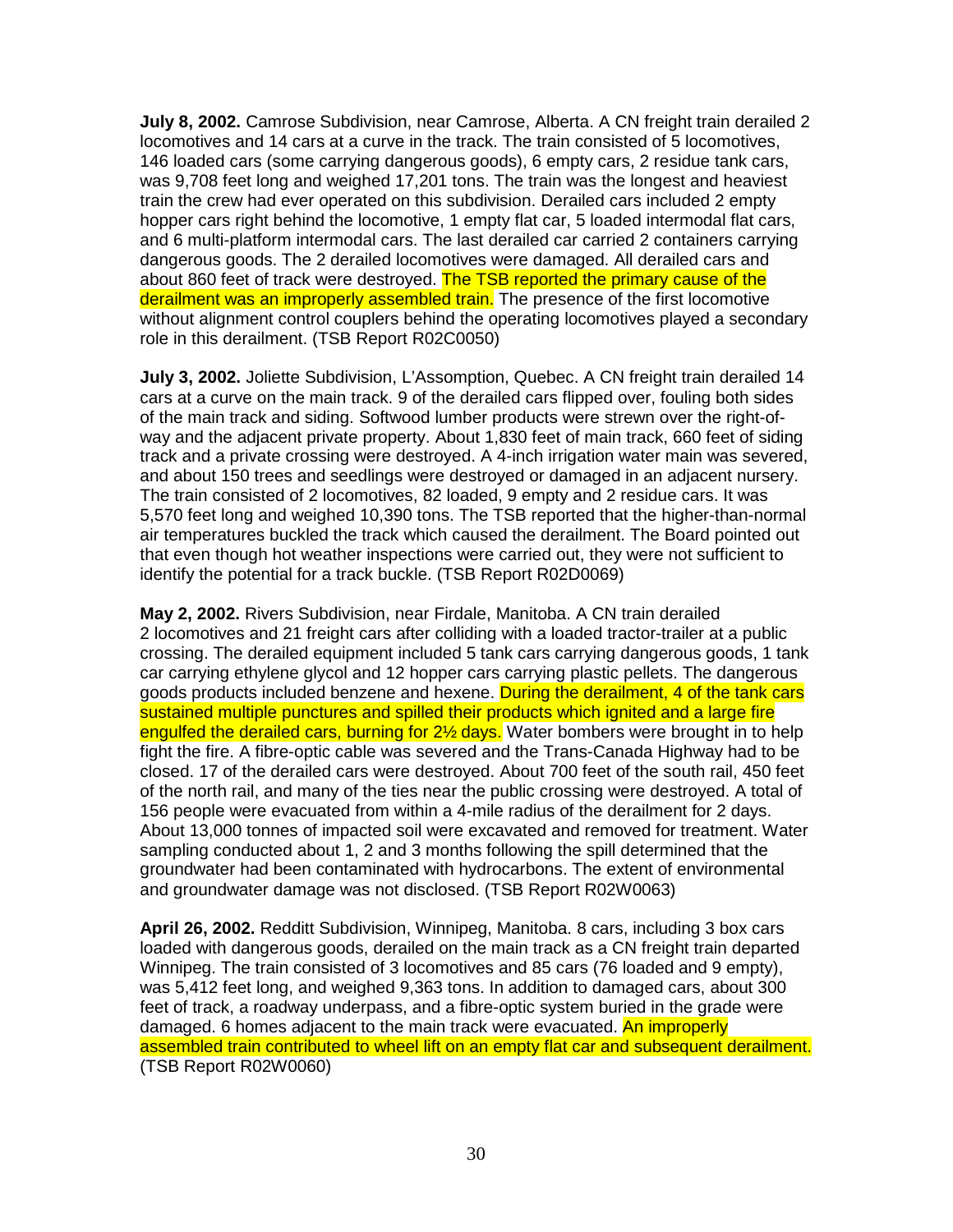**Feb 15, 2002.** Dartmouth Subdivision, Dartmouth, Nova Scotia. A CN train derailed 5 cars in the yard, blocking a private crossing to an electrical shop. 3 of the derailed cars were tank cars loaded with liquefied petroleum gas, and the other 2 cars were flat cars loaded with vehicles. 2 derailed tank cars contained propane and 1 derailed tank car contained butane. 1 of the tank cars loaded with propane flipped over on its side as did 1 of the flat cars. The train consisted of 2 locomotives and 15 loaded cars. It was 925 feet long and weighed 1,200 tons. About 300 feet of track were damaged, and the private crossing required repairs. About 800 Dartmouth residents were evacuated from their homes, and the Angus L. MacDonald suspension bridge, one of the 2 major bridges connecting Dartmouth and Halifax, was closed for 12 hours. The TSB reported that deteriorating rail ties contributed to the derailment. (TSB Report R02M0007)

**Nov 15, 2001.** Holly Subdivision, Clarkson, Michigan. 2 CN/Illinois Central Railway trains collided at a switch at the Andersonville Siding. One of the trains missed a red stop signal as it entered the main track and hit the other train on the main track. Both crew members of the train that was hit were killed; the 2 crew members of the other train were seriously injured. The total cost of the accident was about \$1.4 million. The NTSB determined the probable cause of the collision was fatigue by the crew whose train hit the other, and the same train was also traveling above the speed limit. (NTSB Report RAR-02-04)

**Oct 6, 2001.** Napadogan Subdivision, Drummond, New Brunswick. A CN freight train derailed 15 cars after striking an automobile at a farm crossing. 7 of the derailed cars were tank cars carrying liquefied petroleum gas. One of the tank cars suffered damages and **spilled butane**, resulting in undisclosed environmental damage. The train consisted of 3 locomotives at the head of the train, 130 cars (78 loaded and 52 empty), was 8,700 feet long and weighed 10,000 tons. 9 cars and about 1,000 feet of track were destroyed. The TSB investigation determined that an undesired emergency brake application occurred when the train struck the automobile, resulting in rail rollover and the derailment. (TSB Report R01M0061)

**Sept 24, 2001.** Bala Subdivision, Richmond Hill, Ontario. A CN freight train derailed 21 cars on the main track. The running gear on all the derailed cars was damaged. The general merchandise train, powered by 2 locomotives, was hauling 40 loaded cars and 20 empty cars. It was 3,000 feet long and weighed 5,100 tons. The TSB reported that a heavy bulkhead door on one of the cars had opened, swung out, contacted the side of a train passing on an adjacent track and fell onto the track, causing the derailment. The Board indicated the closing device on the bulkhead door was inadequate and should have been replaced. (TSB Report R01T0255)

**Aug 29, 2001.** Saint-Hyacinthe Subdivision, Montreal, Quebec. A CN train approaching the Turcot Yard in Montreal derailed 8 container cars at a curve in the track. 5 cars rolled down the railway embankment, and came to rest obstructing Butler Street. The train consisted of 2 locomotives and 86 cars (85 loaded and 1 empty). It was 5,900 feet long and weighed 5,200 tonnes. The TSB reported that a wheel of one of the cars climbed over a defective rail and caused the derailment. (TSB Report R01D0097)

**May 23, 2001.** Chisholm, Alberta. CN started one of the largest human-caused fires in Alberta's history that destroyed 116,000 hectares of forest plus 10 homes, a trapper's cabin, 48 outbuildings and some vehicles primarily in the Hamlet of Chisholm. The environmental impacts were devastating – an undisclosed number of mammals, birds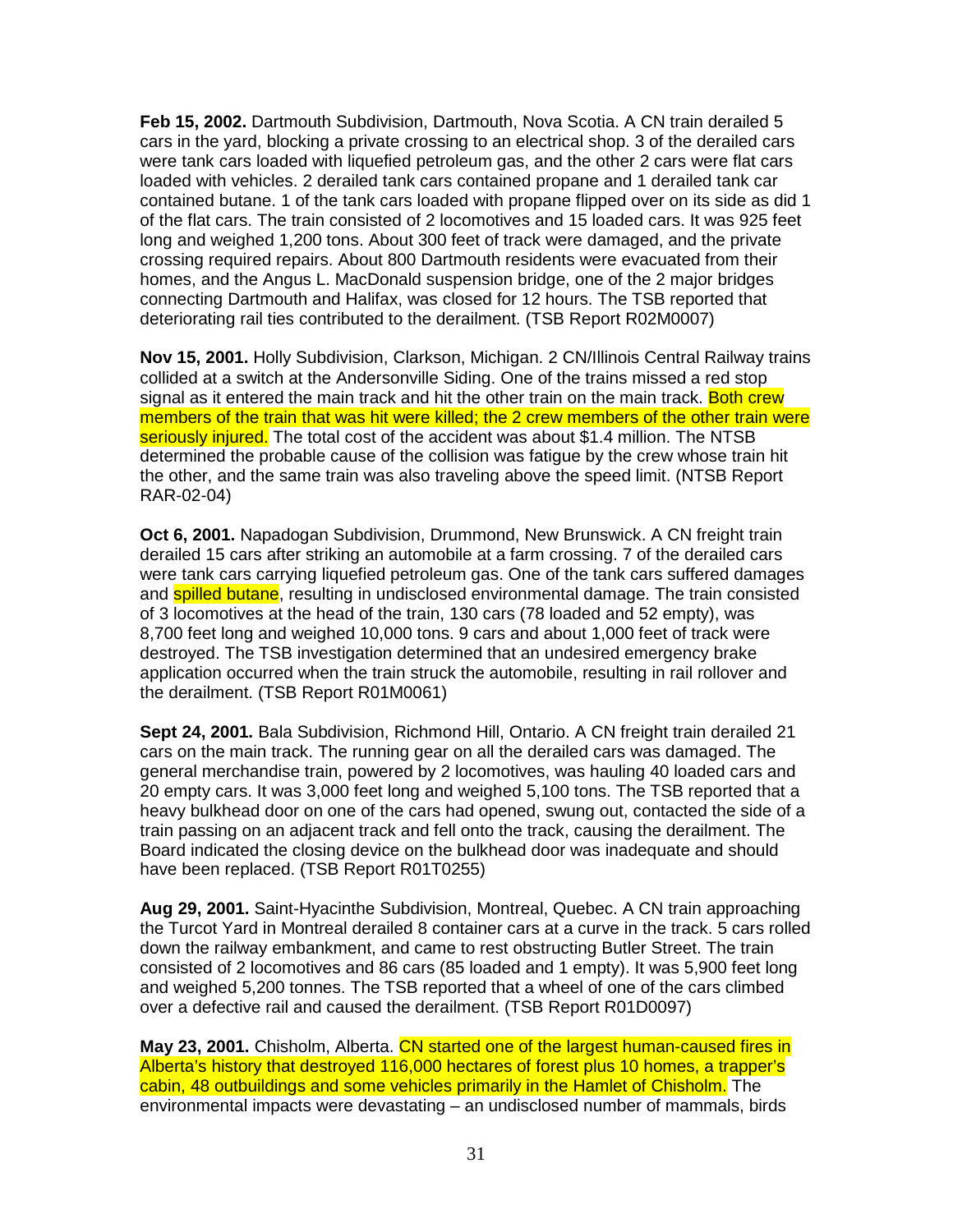and other animals burned, and there was significant loss of wildlife habitat. The forest industry lost about 4.5 million  $m<sup>3</sup>$  of growing timber stock and over 6,300 ha of regenerated cutblocks. The Alberta government spent \$10 million fighting the fire with 514 firefighters and an abundance of equipment. CN eventually accepted responsibility for starting the fire by running locomotives in an inappropriate manner during a high fire hazard period. (Canada.com May 31/07, several other sources)

**April 12, 2001.** Bedford Subdivision, Stewiacke, Nova Scotia. A Via Rail passenger train consisting of 2 locomotives and 14 cars, travelling on CN main track from Halifax to Montreal, derailed at a manually operated main track switch in Stewiacke. A standard CN switch lock used to secure the switch in correct position had been tampered with. As a result of this tampering, the 2 locomotives and the first 2 cars continued on the main track, but the following cars took a diverging route onto an industrial track adjacent to the main track. 9 of the cars derailed and a farm supply building, as well as the industrial track were destroyed. 750 feet of the main track and a main track turnout were extensively damaged. One of the derailed cars was destroyed and the rest were damaged. 4 occupants of the building escaped without injury prior to impact. There were 132 persons on board the train. 22 persons were transported to hospital by ground or air ambulance; 9 were seriously injured. (TSB Report R01M0024)

**Feb 15, 2001.** Drummondville Subdivision, Trudel, Quebec. A CN train derailed 25 cars on the main track. 24 cars were destroyed, and 1 car was damaged. A main-track switch, the signal system, 800 metres of track, and goods stored on the property of a construction material distributor were damaged. A signal bungalow as well as a communications tower belonging to CN were also destroyed. An underground fibre-optic cable was severed. The train was comprised of 3 locomotives and 93 covered hopper cars loaded with wheat. It was 6,043 feet long and weighed 12,158 tons. The TSB reported the train derailed as a result of a fatigue fracture in an axle on one of the cars that derailed. (TSB Report R01Q0010)

**Jan 16, 2001.** Kingston Subdivision, near Mallorytown, Ontario. A CN freight train derailed 26 cars on the main track including 2 tank cars loaded with propane. A public school was closed for a day as a precautionary measure. The train consisted of 2 locomotives at the head of the train, 149 cars (76 loaded and 73 empty), was 9,450 feet long and weighed 11,700 tons. The TSB investigation determined that improperly assembling the long train contributed to a wheel lift and the derailment. Confused communication between the locomotive engineer and the rail traffic controller also appeared to contribute to the derailment. (TSB Report R01T0006)

**Dec 11, 2000.** Kashabowie Subdivision, Shabaqua, Ontario. A CN freight train derailed 17 cars. The derailed cars included 2 loaded tank cars containing methanol, 1 that had flipped upside down and was damaged, spilling all of its contents, and the other which was leaking methanol from an unloading valve that had opened during the derailment. A total of about 100,000 litres of methanol spilled, most of which entered the Shebandowan River. Methanol is a colourless, flammable and poisonous liquid. Persons living close to the river, downstream, were cautioned not to consume water drawn from wells near the river. Water was not declared free of methanol by local health authorities for almost a month following the spill. The extent of environmental damage to the Shebandowan River's ecosystem was not disclosed. The other derailed cars included 5 loaded cars of grain, 7 empty flat cars and 3 empty box cars. The train comprised 3 locomotives, 59 loaded cars and 27 empty cars. It was 5,400 feet long and weighed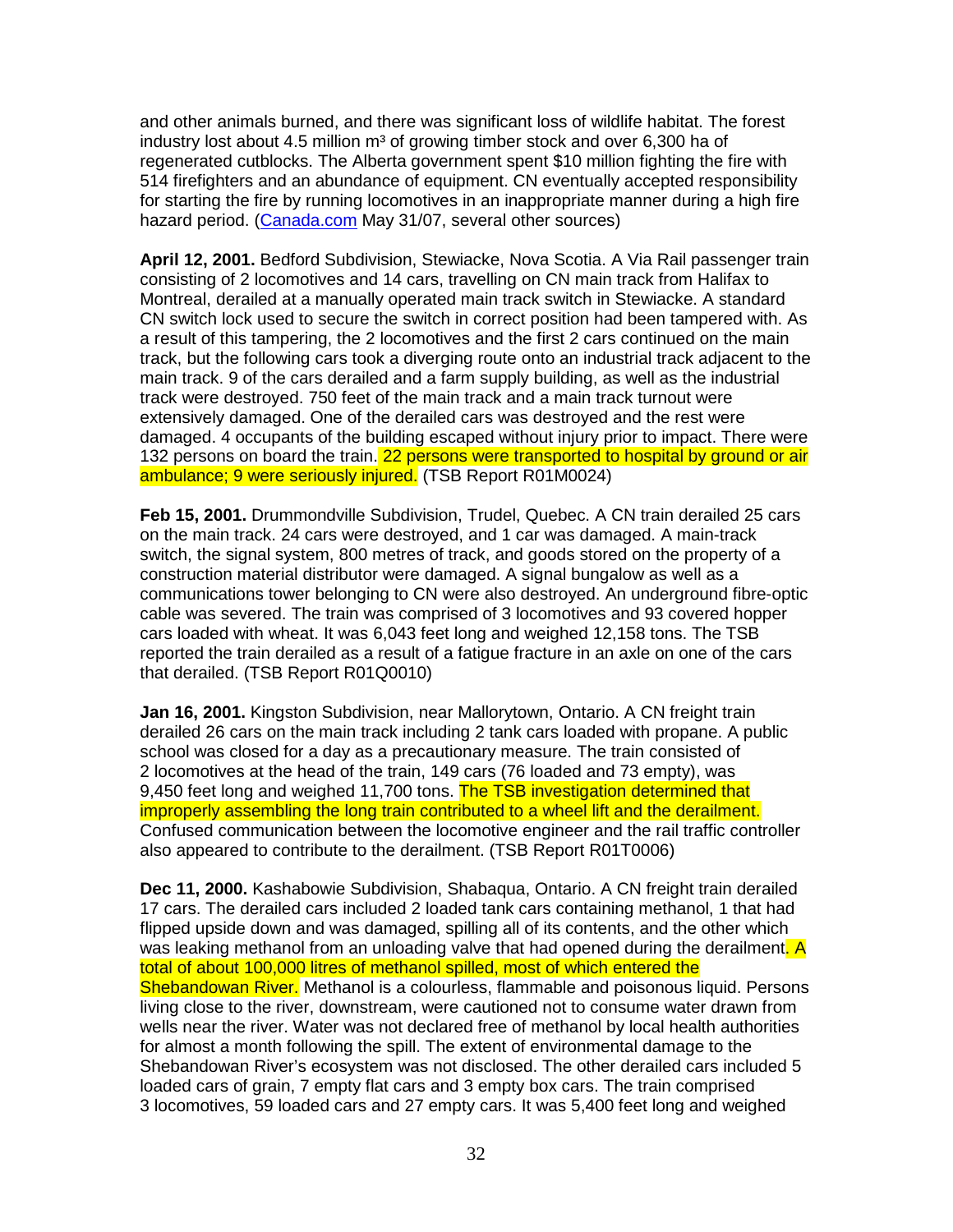8,500 tons. The TSB reported that emergency brake pressure on a cracked defective rail caused the rail to fail, and resulted in the derailment. (TSB Report R00W0253)

**Dec 10, 2000.** Kingston Subdivision, Marysville, Ontario. A CN train derailed 2 cars in a curve on the main track. 1 of the derailed cars, a bulkhead flat car loaded with lumber, lost its load, blocking the adjacent north main track. The other derailed car was a residue tank car. The train comprised 2 locomotives, 51 loaded and 44 empty cars. It was 6,600 feet long and weighed 8,300 tons. The TSB reported that, in each track curve of the train's journey, the load of lumber shifted slightly laterally, causing the banding around the load of lumber to dig into the corners of the lumber, gradually lessening the degree of securement and allowing even greater movement as the trip progressed. Travelling in an unstable state, the lumber shifted at the curve near Marysville and the unbalanced load caused one or more wheels on the car to lift and derail, destabilizing the trailing tank car which also derailed. (TSB Report R00T0324)

**Dec 9, 2000.** Napadogan Subdivision, Blue Bell, New Brunswick. A CN freight train derailed 7 multi-platform double-stack container cars at a curve on the main track. 36 containers were spread over an area covering both sides of the main track for about  $\frac{1}{2}$ km. 11 of the containers were carrying bags of white asbestos (a hazardous material); 2 containers released product onto the right-of-way. A total of 660m of track structure was damaged. The train was powered by 4 locomotives, was 5,700 feet long and weighed 5,200 tons. The TSB reported the derailment occurred due to a rail failure at a curve in the track. (TSB Report R00M0044)

**May 22, 2000.** Saint-Maurice Subdivision, Cressman, Quebec. A CN train derailed 23 cars at a curve on the main track on a bridge over the Saint-Maurice River. Derailed cars included: 13 gondola cars loaded with wood chips, 2 cars loaded with paper, 1 empty hopper car, and 7 tank cars with gasoline residue. 3 of the tank cars with gasoline residue fell into the river. 2 tank cars were punctured, **spilling an undisclosed amount of** gasoline into the river. The extent of environmental damage was not disclosed. 400 feet of track were destroyed and 2 spans of the railway bridge across the river were heavily damaged. 22 of the derailed cars were damaged and 1 was destroyed. The train consisted of 3 locomotives and 159 cars, including 128 loaded cars, 19 empty cars and 12 tank cars with gasoline or heating oil residue. The train was 9,586 feet long and weighed 15,230 tons. The TSB reported that the derailment was caused by a defective rail in the track curve. (TSB Report R00Q0023)

**May 16, 2000.** Redditt Subdivision, White, Ontario. A CN freight train derailed 19 of its 136 cars along a curve in the main track. 4 of the derailed cars contained dangerous goods. The train consisted of 2 locomotives at the head of the train, 136 cars (51 loaded and 85 empty), was 8,800 feet long and weighed 9,440 tons. The TSB investigation determined that, during throttle reduction while in a curve, the train experienced a wheel climb derailment that was a result of a number of factors including *improperly* assembling the train. (TSB Report R00W0106)

**March 10, 2000.** Rouses Point Subdivision, Brossard, Quebec. A CN train derailed 5 cars on the Massena Spur after traveling through a public crossing. 4 cars toppled over on their sides in a ditch; 3 of these contained dangerous goods. 2 of the tank cars were carrying molten naphthalene (a flammable solid), and the third was carrying creosote. The other 2 derailed cars were hopper cars. All 5 derailed cars were damaged. The track was heavily damaged over a length of about 170 feet. The train consisted of 2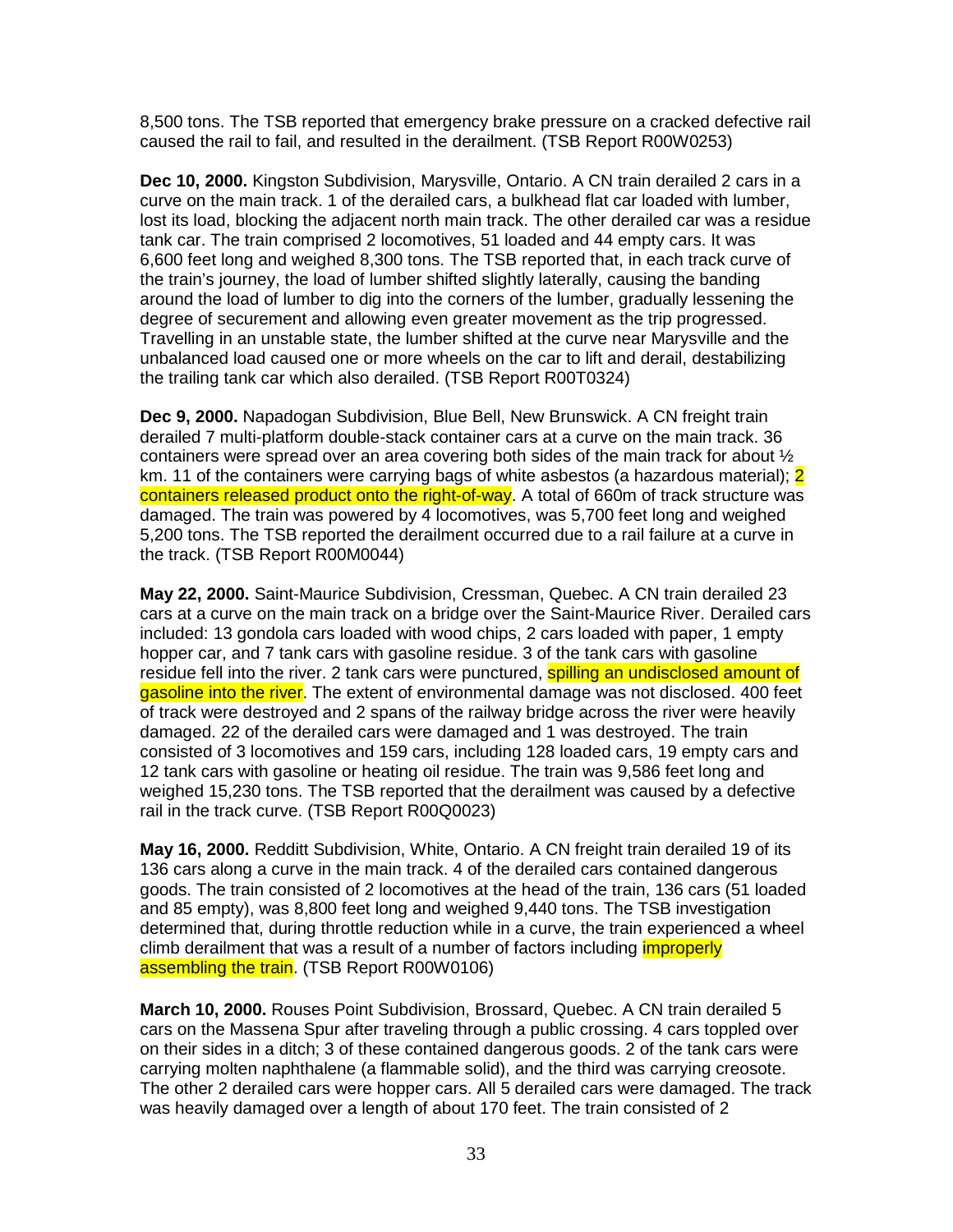locomotives and 11 cars (8 loaded and 3 empty), was about 730 feet long and weighed 1,330 tons. As a precautionary measure, the Brossard Fire Department ordered the evacuation of about 20 people in the area. The TSB reported the train spread the track gauge, and the wheels of the first derailed car dropped inside the rail near the public crossing. The fact that CN had planned to replace the rail ties indicate that CN was aware of track structure problems at this location. (TSB Report R00D0026)

**Dec 30, 1999.** Near Mont-Saint-Hilaire, Quebec. A CN Ultratrain, a petroleum products unit train linking the Saint-Romuald oil refinery with a petroleum depot in Montreal, derailed and collided with another CN Ultratrain traveling in the opposite direction on a neighbouring track. There was a violent explosion and some rail cars burned for more than 4 days, creating a smoke plume about 500m high. The 2 crew members on the train hit by the derailed train were killed. About 350 families had to be evacuated. 2 locomotives and 61 cars were damaged in the accident. About 2.7 million litres of hydrocarbons spilled and caught fire, damaging private property, public property and the environment. The Ultratrain derailed at a broken rail caused by a defective weld, causing the TSB to call into question CN's quality assurance program for rail welds. The quality assurance system in place did not detect the welds that did not meet the company's standards (mismatch between rail ends, absence of a weld tag, weld not entered in the inventory of continuous welded rail [CWR] repairs and adjustments). (TSB Report R99H0010, TSB News Release Sept 26/02)

**Nov 23, 1999.** Kingston Subdivision, Bowmanville, Ontario. A westward CN freight train struck an abandoned tractor-trailer at a farm level crossing. Metal parts from the trucktrailer became entangled under the wheels of the lead locomotive, resulting in the derailment of both locomotives and the following 10 rail cars, 4 of which rolled over onto their side. An eastward Via Rail passenger train struck the debris on an adjacent track and derailed, just before the freight train had come to a halt. The derailing Via train dragged the trailer portion of the truck-trailer for about 700 feet, causing the Via locomotive and the following 5 passenger coaches to derail. The jackknifing passenger train hit the derailed freight train cars. Fuel spilling from the tractor-trailer ignited and a fire started. About 6,800 litres of diesel fuel spilled from the Via locomotive and was also ignited. About 4,550 litres of diesel fuel also spilled from the lead locomotive of the CN freight train. 3 of the derailed freight cars contained liquefied petroleum gas residue and 5 of the derailed freight cars were loaded with butadiene. Minor injuries were sustained by 6 Via Rail employees and 5 passengers. (TSB Report R99T0298)

**Oct 9, 1999.** Bedford Subdivision, Bedford, Nova Scotia. A CN freight train derailed a locomotive and the first 8 cars. Some of the derailed cars flipped over on their sides and the entire derailment was spread over a distance of about 655 feet. Corn from 2 damaged hopper cars was spread over the derailment site. Over 800 feet of track were damaged. The train comprised 3 locomotives, 64 loaded and 3 empty, and was 4,580 feet long and weighed 4,470 tons. The TSB reported a damaged rail initiated the derailment. (TSB Report R99M0046)

**Sept 23, 1999.** Bala Subdivision, near Britt, Ontario. A CN freight train derailed 26 cars at a curve in the tracks at Mowat, near Britt. The train consisted of 94 cars, 54 of which were tank cars (41 of the 54 were carrying dangerous goods or dangerous good residues). The 26 derailed cars included: 19 tank cars, 2 box cars and 5 hopper cars. Of the 19 tank cars, 1 was a load of liquefied petroleum gas (LPG), 14 had LPG residues, 3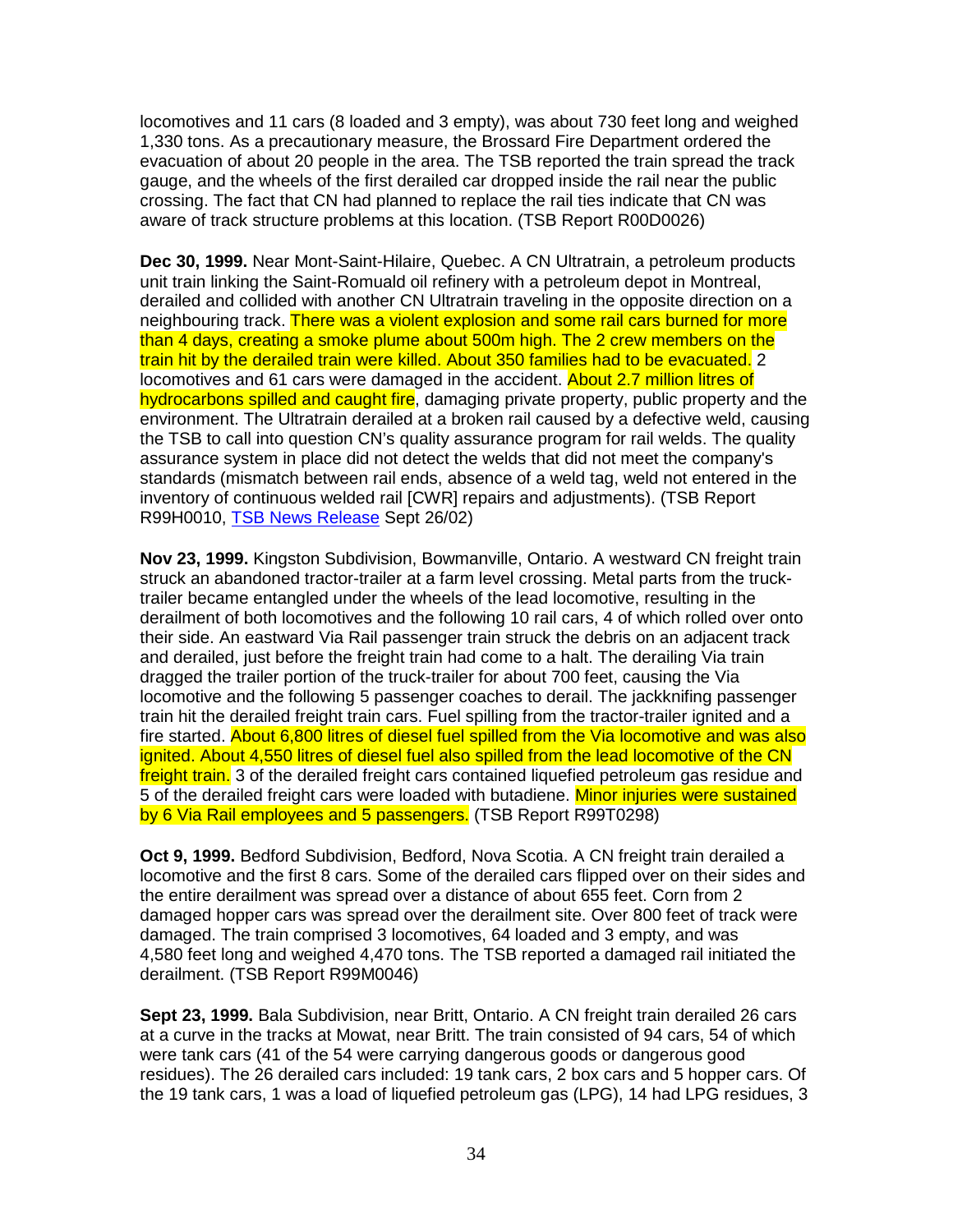were loaded with anhydrous ammonia, and 1 was empty. The loaded LPG car and 1 of the loaded anhydrous ammonia cars were ruptured, each spilling their product and igniting, causing several fires. The loaded car of LPG exploded, projecting pieces of its tank and jacket in all directions. About 127,000 pounds of LPG and 158,000 pounds of anhydrous ammonia were spilled. A crater in the right-of-way measuring about 2m deep, 3m wide and 15m long was created by the LPG fire and subsequent violent rupture of the tank, which destroyed the roadbed and altered the physical state of the soils and other materials in the area. A box car immediately west of the LPG tank was crushed and bent 90°. About 600 feet of main track and sidi ng were destroyed, the turnout for the siding at Mowat required extensive repairs, and the nearby public crossing required minor repairs. 18 of the derailed cars were damaged, and 8 cars were destroyed. The adjacent trees, other vegetation and earth were scorched black and killed for a radius of about 200 feet by the fire ball and chemical releases. CN employees at the Mowat siding, 3 local woodcutters and 2 hunters located downwind of the accident site were evacuated due to the toxic fumes. An Ontario Provincial Police officer, a local woodcutter, and two firemen suffered minor injuries as a result of contact with ammonia vapours. The TSB reported on many deficiencies as contributing to the derailment including: deficiencies in track gauge and alignment, and improper track condition for freight train speeds they were traveling. The TSB also reported that older-design, belowstandard and defective construction of tank cars contributed to the magnitude of the ensuing fires. The total extent of environmental damage, including to the adjacent Little Key River and shoreline, was not detailed in the TSB investigation report. (TSB Report R99T0256)

**Aug 27, 1999.** Kingston Subdivision, Wesco Spur, Yard CB, Cornwall, Ontario. A CN crew was performing switching operations in the yard when 6 tank cars ran away on one of the tracks. The cars rolled for 475 feet and struck the stop block at the end of the track. 1 car derailed and its tank was punctured. About 5,000 gallons of product, a class 3 combustible liquid, spilled onto the ground. About 2,000 gallons seeped into the ground or flowed into the sewer system. The soil contaminated by the liquid was collected and hauled away for treatment. The extent of environmental damage was not disclosed. Cornwall police and firefighters immediately set up a 1,000-foot safety perimeter and evacuated customers and staff from nearby businesses. The TSB reported the evacuation caused inconvenience and economic losses for nearby businesses. (TSB Report R99D0159)

**Aug 15, 1999.** Clearwater Subdivision, Messiter, British Columbia. A CN freight train derailed 40 cars of a 100-car grain train. 2 of the derailed cars rolled into the North Thompson River. About 5,000 tons of mixed grains were spilled over the right-of-way and in the river. Most of the 40 cars sustained extensive damage. About 1,500 feet of track were destroyed and an additional 3,000 feet were damaged. The train was powered by 2 locomotives, was 5,900 feet long and weighed 11,800 tons. The extent of environmental damage to the Thompson River and bank was not disclosed. The TSB reported a defective wheel caused the derailment. (TSB Report R99V0141)

**July 14, 1999.** Kingston Subdivision, Morrisburg Station, Ontario. 16 CN cars derailed in front of the station. (Colin Churcher's Railway Pages)

**April 23, 1999.** Chatham Subdivision, Thamesville, Ontario. A Via Rail passenger train travelling east on the north main track hit an open switch, causing it to tip over and collide with stationary CN cars full of ammonium nitrate on an adjacent yard track. All 4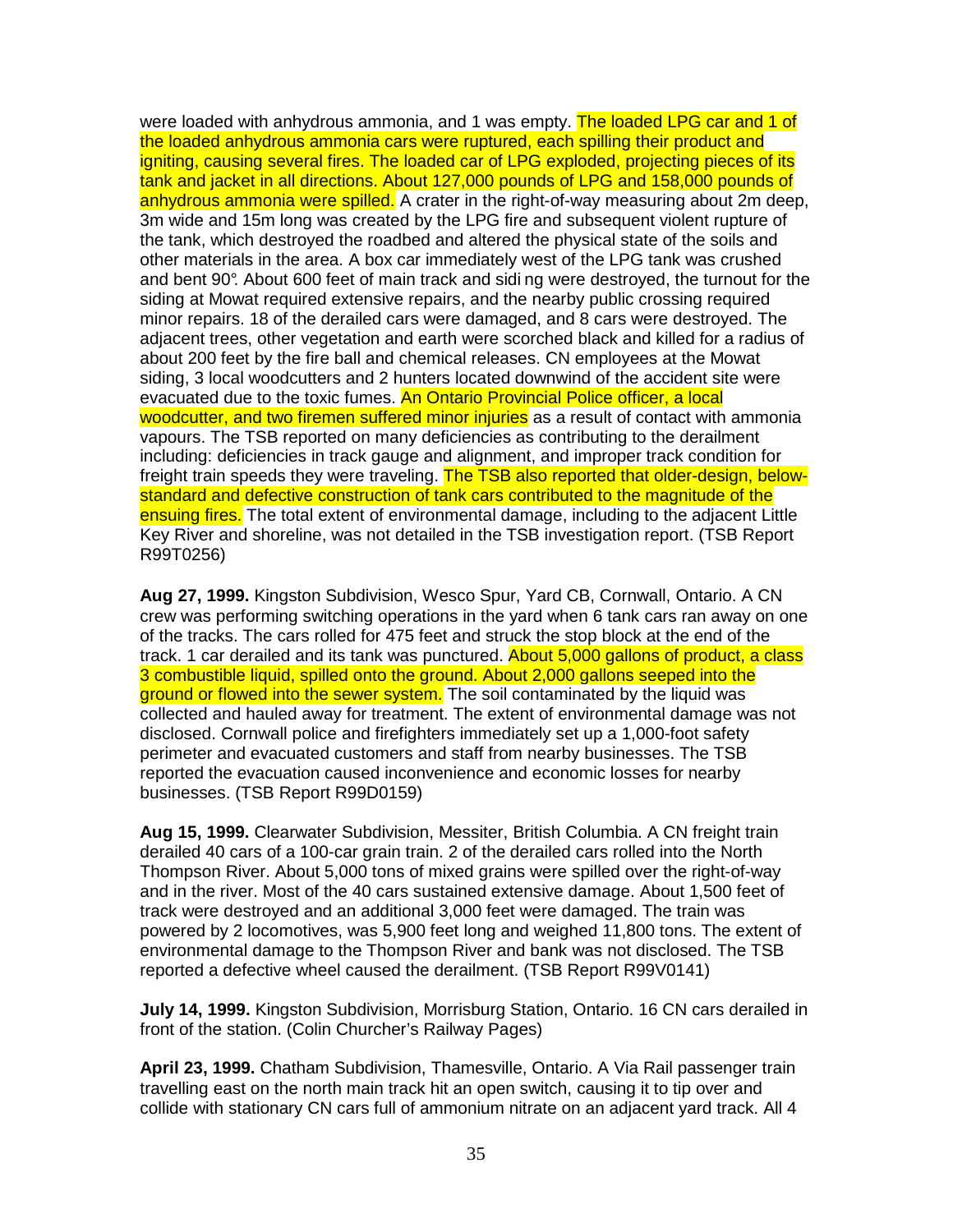passenger cars and the locomotive of the passenger train derailed as well as 4 of the stationary cars. The 2 crew members in the locomotive cab were killed. 77 of the 186 passengers and crew on board were treated at the hospital. 4 people were admitted with serious injuries. About 50m of main track and 100m of the adjacent yard track were destroyed. The locomotive was damaged beyond repair and the leading 2 passenger cars sustained substantial damage. A December 18, 2012 version of the TSB investigation report identified safety deficiencies relating to the level of defenses associated with the Occupancy Control System method of train control, particularly in "dark territory," where trains are not always provided with sufficient advance warning of reversed main track switches, and to the storage of dangerous goods in rail cars for prolonged periods of time at locations adjacent to main tracks. The TSB also pointed out the need to eliminate some passenger safety hazards in a timely fashion. (TSB Report R99H0007)

**April 13, 1999.** Montmagny Subdivision, Bégin, Quebec. A CN petroleum product unit train derailed 10 tank cars loaded with gasoline on the main track. Some cars flipped over on their sides and 1 car completely toppled over landing on its top. About 230 litres of gasoline were spilled into Les Quarante Lacs (Forty Lakes), causing undisclosed environmental damage. The 10 derailed cars were damaged, as was another car which did not derail. 450 feet of track were destroyed, and another 300 feet of track were damaged. The TSB reported soft subgrade and a cluster of rotten ties as causing the derailment. Confusion of responsibilities among 3 acting inspectors may also have contributed to the derailment. (TSB Report R99Q0019)

**Feb 6, 1999.** Ruel Subdivision, Neswabin, Ontario. A CN freight train derailed 21 cars. The derailed cars included a tank car loaded with liquefied petroleum gas and 2 tank cars loaded with flammable benzene and dicyclopentadiene. **1 of the tank cars with the** benzene mixture was punctured resulting in a fire and a total loss of product. The liquid benzene and some lumber that was strewn about the derailment site fuelled a fire that burned for several days. 16 of the 21 derailed cars were destroyed, including 3 tank cars that were involved in the post-derailment fire. 4 cars were damaged. A power switch and dwarf signal, and 500 feet of track were destroyed. In the main derailment area, 4 telephone poles were destroyed. Another power switch and a hot box detector were damaged. Total property damage exceeded \$1.5 million. The TSB reported a roller bearing on one of the cars overheated and seized, resulting in an axle fracture and the derailment. Unclear lines of authority and communication failures regarding the Wayside Inspection System (WIS) were cited by the TSB as contributing to the derailment. The TSB also reported Transport Canada has no national program to audit and monitor WISs, to ensure the safety of operating trains. (TSB Report R99T0031)

**Jan 31, 1999.** Albreda Subdivision, Jasper, Alberta. A CN runaway train on the main track entered the rail yard in Jasper and collided head on with a stationary CN train. 5 locomotives and 11 cars derailed. The 3 locomotives and 2 cars on the runaway train were extensively damaged, as were the 2 locomotives and 1 car on the stationary train in the yard. The collision damaged about 520 feet of track and 4 switches. The conductor of the runaway train received minor injuries. The TSB reported the extreme blowing snow conditions during the accident rendered the air brake system ineffective, and the crew was unaware of the condition of the dynamic braking system. The crew of the runaway train was apparently fatigued which may have affected their performance. (TSB Report R99E0023)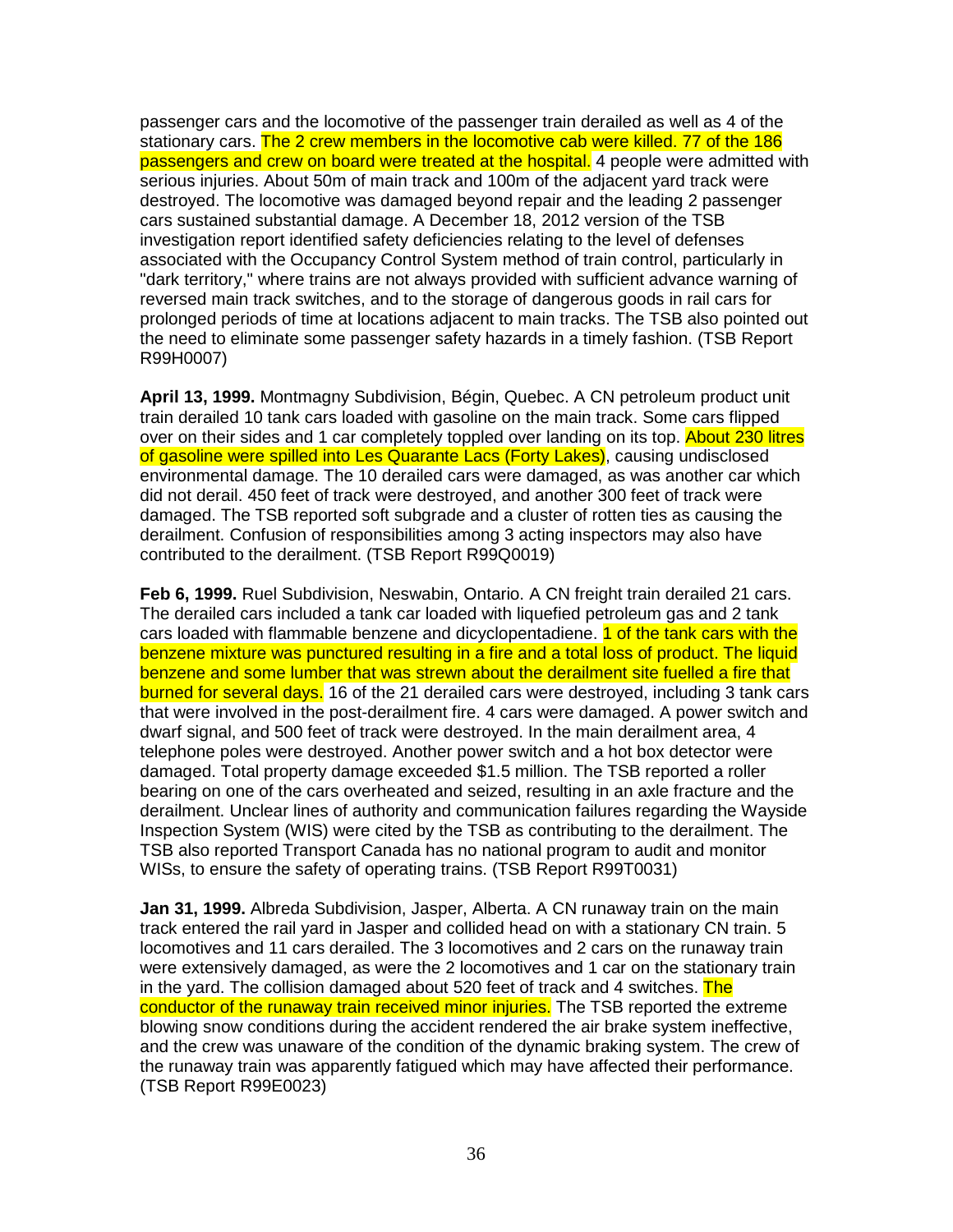**Nov 26, 1998.** Halton Subdivision, MacMillan Yard, Concord, Ontario. A CN train derailed 3 tank cars loaded with anhydrous ammonia. 1 of the tank cars rolled down a 20-foot embankment and another tank car flipped over on its side. 1 of the tank cars was damaged and spilled anhydrous ammonia. The yard was evacuated and the public roadways in the area, including Highway 7, were closed for about 5 hours. The TSB reported the train derailed as a result of 2 rail breaks caused by surface and sub-surface cracking, the wear exceeding CN's allowable limits. The Board identified a safety deficiency relating to the maintenance standards and practices. (TSB Report R98T0292)

**Sept 24, 1998.** Mont-Joli Subdivision, Mont-Joli, Quebec. 25 cars from a CN train rolled downhill uncontrolled on the main track of the Matapédia Railway Company (MRC), and collided with 4 MRC yard locomotives standing on the main track in front of the station at Mont-Joli. The CN crew thought they had secured their locomotives on a grade, then left their train and went to the station to complete some paperwork. Then, both CN and MRC employees heard a loud noise. When they looked out, they realized the CN train had rolled down the hill and crashed into the MRC locomotives. 5 rail cars were damaged, 2 rail cars were destroyed, and 4 yard locomotives and several hundred feet of main and yard tracks were damaged. A tank car, which was crushed and opened by the impact, spilled some residual product into the parking lot and onto the street. A commercial truck carrying cylinders of compressed gas was crushed. The employees in the vicinity of the station immediately left. The derailed cars came to rest close to commercial and residential properties in the centre of the town. 4 automobiles parked in the station parking lot were destroyed by the derailed rail cars. There was extensive damage to the station platform, and several hundred feet of main and yard tracks, including 78 feet of rail and 34 railway ties that required replacing. The police later determined that, once the CN crew left their train unattended, 2 boys had walked over to the train and released the brakes on most of the 25 parked rail cars, causing the train to roll downhill. (TSB Report R98M0029)

**March 1, 1998.** Kingston Subdivision, Lyn, Ontario. 8 CN cars derailed, 2 of which carried dangerous goods – ethylene refrigerated liquid and alkylamines. The train derailed at a track crossover. The train was pulled by 2 locomotives and was 7,482 feet long and weighed 5,866 tons. The TSB investigation determined the derailment occurred when a rail car wheel climbed over a defective switch that was severely chipped. Proper track maintenance and inspection practices had not been followed. (TSB Report R98T0042)

**March 1, 1998.** Edson Subdivision, near Obed, Alberta. A moving CN train collided with the tail end of a stationary CN train. The lead locomotive from the moving train and the last car from the stationary train derailed and were extensively damaged. The 2 crew members in the lead locomotive of the moving train were seriously injured, and were taken from the scene by ambulance. The moving train was powered by 2 locomotives and was hauling 20 loaded and 33 empty cars. It was 3,140 feet long and weighed 3,490 tons. The stationary train consisted of 4 locomotives and 100 loaded cars. It was 6,140 feet long and weighed 13,850 tons. The TSB reported the collision occurred because the crew of the moving train did not maintain adequate vigilance and miscalculated how far away the stationary train was located. (TSB Report R98C0022)

**Nov 24, 1997.** Diamond Subdivision, Carrier, Quebec. While a CN train was proceeding from a stop signal at a siding, a tank car loaded with sulphuric acid split open, spilling its entire contents. The extent of environmental damage was not disclosed. The TSB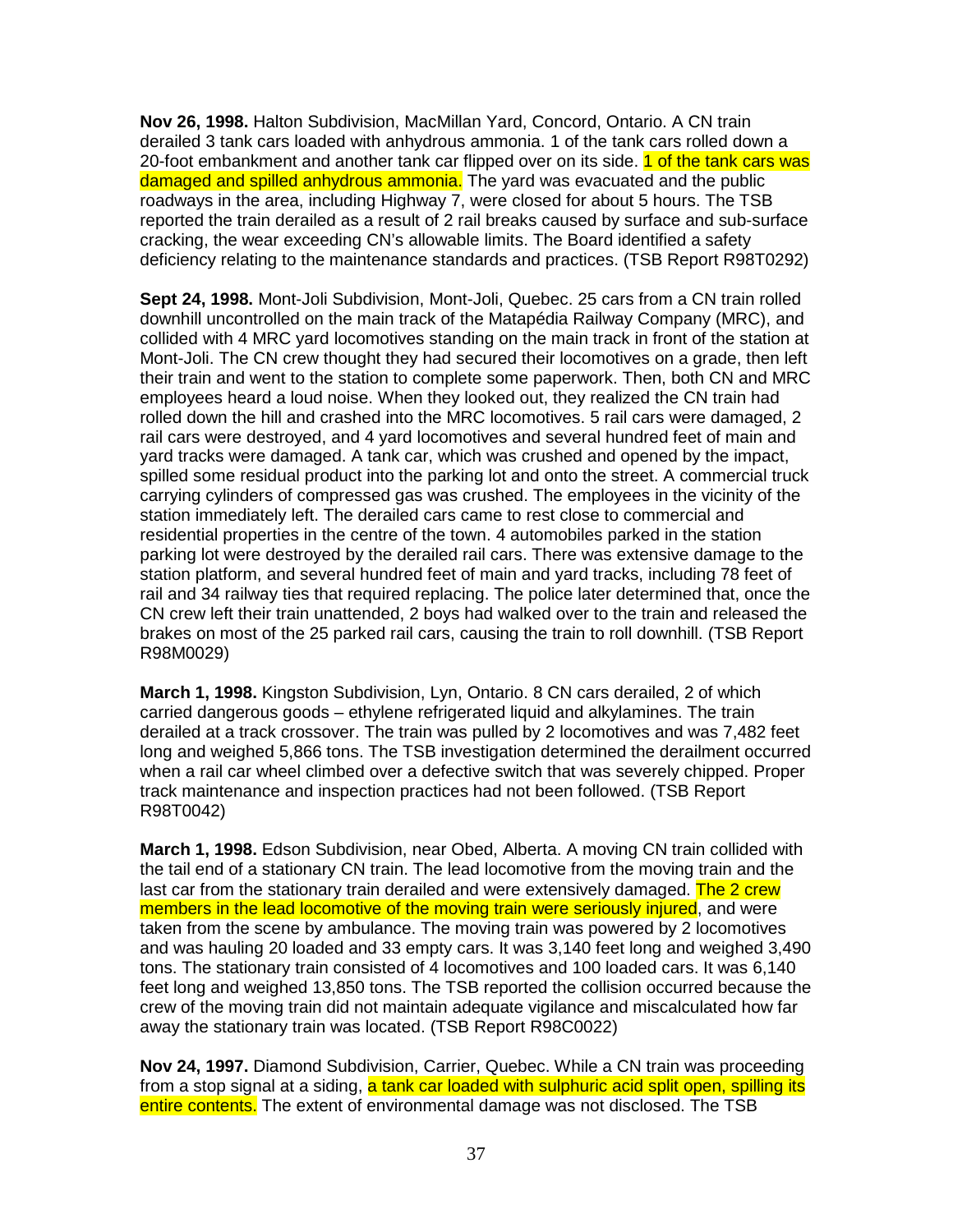determined that the tank car had been fabricated with a gap and missing butt weld, in variance with approved design drawings, and that it fractured under normal service loading at a pre-existing crack. The TSB has pointed out many times to CN and Transport Canada the risks associated with the frequent inferior construction of tank cars that carry dangerous goods, including oil and other hazardous products. (TSB Report R97D0253)

**May 6, 1997.** Kingston Subdivision, Coteau-du-Lac, Quebec. A CN train dropped into a depression in the subgrade on the main track and derailed 2 locomotives and 12 freight cars. The lead locomotive toppled over on its side. The fuel tanks on both locomotives were punctured and about 12,000 litres of diesel fuel spilled into the Rouge River which was only 10m from the railway tracks. Although emergency personnel placed booms and absorption materials in the river, very little diesel fuel (1,000 litres) was recovered. The extent of environmental damage, especially to the river and the river shoreline, was not disclosed. 2 crew members were injured. The train consisted of 2 locomotives and 19 loaded cars. It was 1,060 feet long and weighed 1,000 tons. The 2 locomotives and 12 freight cars were damaged, and about 270 feet of track were destroyed. The TSB reported the derailment occurred because the subgrade collapsed under the moving train as a result of weak, water-saturated clays in and around the embankment. The Board was concerned that CN maintenance and inspection employees were not apparently sensitive to the hazards posed by unusual events in bodies of water adjacent to railway embankments. The TSB also reported that locomotive fuel tanks are particularly prone to puncture and spilling of diesel fuel at derailment. (TSB Report R97D0113)

**March 27, 1997.** Ashcroft Subdivision, Conrad, British Columbia. A CN train travelling from Boston Bar to Kamloops encountered a large railbed depression and derailed on the main track near Conrad. Both crew members were killed. 2 locomotives, 14 freight cars and about 1,200 feet of main track and siding were destroyed. Loaded open hopper sulphur cars stored on an adjacent siding were hit and also derailed, and some of these cars overturned and spilled their contents. Fuel spilled from the derailed locomotives and ignited. The resulting fire engulfed the derailed equipment and scattered container contents. The fire was finally extinguished March 28. Fire again erupted around the locomotives March 29 and took several hours to extinguish. The TSB ascertained that improper drainage of run-off from the adjacent Trans-Canada Highway contributed to destabilizing the railway subgrade which then collapsed, causing the derailment. (TSB Report R97V0063)

**Aug 12, 1996.** Edson Subdivision, east of Edson, Alberta. All 3 occupants in the lead locomotive of a CN freight train were fatally injured when their train, which was travelling about 54 mph on the main track, collided head-on with 20 runaway cars moving toward them at about 30 mph. The runaway cars had been left on a track in the Edson Yard with their hand brakes on, which eventually failed to hold them, causing them to move onto the main track uncontrolled. The TSB reported that, for the years 1991 to 1996, 190 runaways were reported to the TSB and in spite of repeated warnings and recommendations issued by the TSB, the problem persisted. This particular runaway situation, which ended in 3 deaths, triggered a TSB investigation with wider scope and depth. Consequently, the TSB raised serious questions about the effectiveness of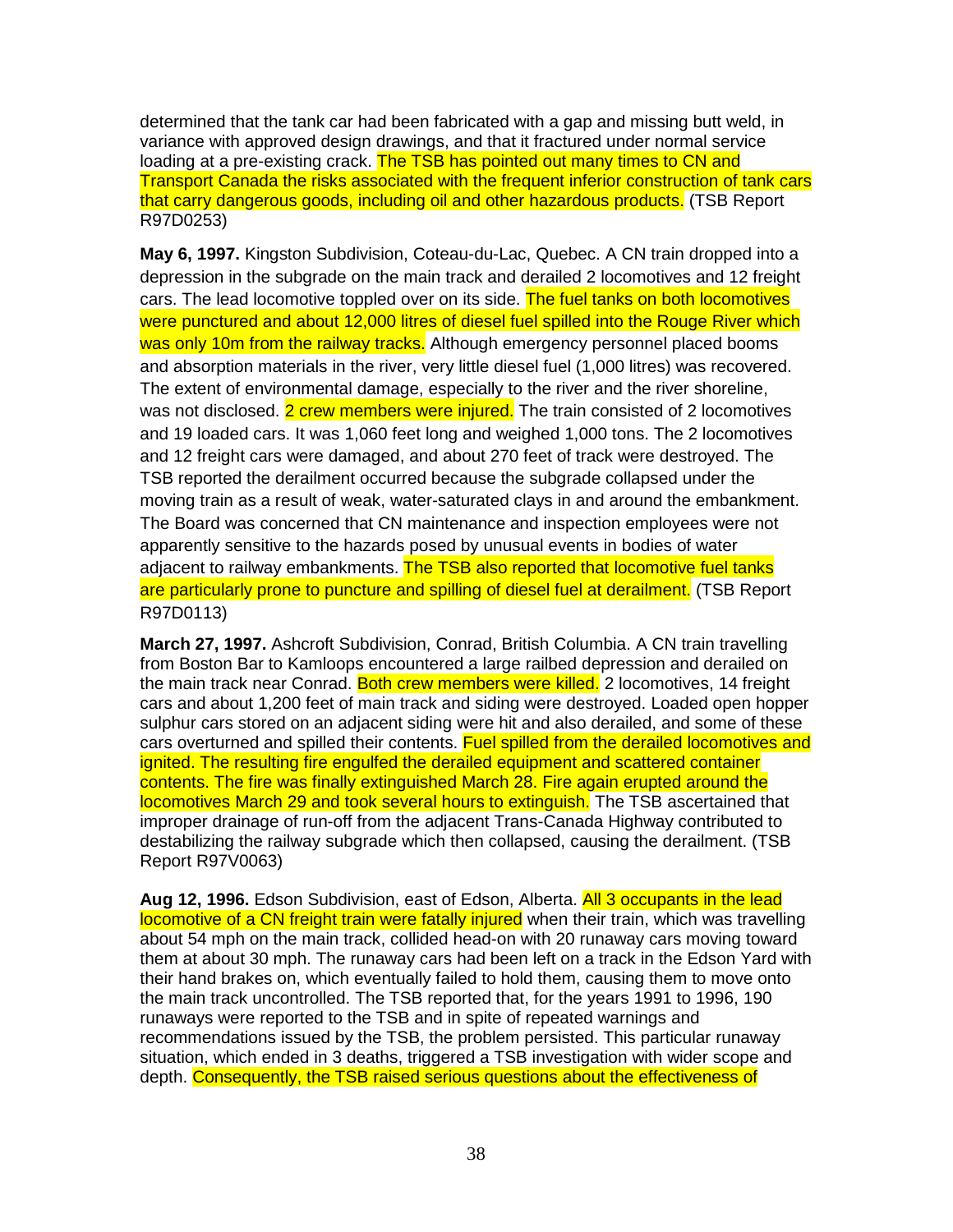standard railway operating rules, rail traffic control systems, rail safety regulatory overview, and CN's safety management programs. (TSB Report R96C0172)

**July 2, 1996.** Aberdeen Subdivision, North Battleford, Saskatchewan. A CN train was unintentionally diverted onto a spur track, and collided head-on with a stationary and uncrewed CN freight train. The locomotives of both trains were extensively damaged, and 10 freight cars derailed. The **locomotive engineer was injured** when he jumped from the train. The moving train consisted of 3 locomotives and 88 loaded cars. It weighed 10,000 tons and was 6,500 feet long. The TSB determined that the switch for the spur track was inadvertently left in the reverse position. The train was also travelling at an excessive speed, according to the TSB. (TSB Report R96W0171)

**April 24, 1996.** Hagersville Subdivision, Nanticoke, Ontario. A CN train crew was switching at the Esso oil refinery near Nanticoke, when 5 tank cars went out of control. The cars rolled southward about 2 miles, crossed over 2 public road crossings and through the Ontario Hydro thermal generating plant building. The cars continued another 600 feet to the end of the track where the 2 leading cars derailed. 1 derailed car contained sulphuric acid and the other derailed car that flipped over on its side contained sulphuric acid residue. Both derailed cars were damaged. There was substantial damage to private property, including a car mover which had been standing on the track in the Ontario Hydro building. It was pushed ahead of the runaway cars to the end of the track and was destroyed. The entrance gate to Ontario Hydro's property was also destroyed. There was damage to CN's track. The TSB determined the tank cars rolled away and derailed because they were not securely coupled during a switching operation. (TSB Report R96T0137)

**March 11, 1996.** Sussex Subdivision, River Glade, New Brunswick. A CN train derailed 22 freight cars on the main track. 16 of the derailed cars were tank cars loaded with various dangerous goods including gasoline, butane and fuel oil. About 455 litres of gasoline spilled from 1 tank car and butane was released into the atmosphere from 2 leaking pressure tank cars. As a precautionary measure, 8 residents in the area were evacuated. The extent of environmental damage was not disclosed. About 400 feet of track were destroyed and about 1,000 feet of track were extensively damaged. 18 derailed cars were destroyed, and the remaining 4 were damaged. The train was powered by 3 locomotives and was hauling 27 loaded cars, 17 empty cars and 9 residue cars. It was 3,200 feet long and weighed 3,500 tons. The TSB determined that a defective rail led to the derailment. (TSB Report R96M0011)

**March 10, 1996.** Saint-Maurice Subdivision, Dix, Quebec. A CN freight train derailed 27 cars. 4 of the derailed cars were residue cars, 2 contained gasoline residue and the other 2 contained diesel fuel residue. 4 of the derailed loaded gondola cars were dug into the subgrade and several other cars were piled on top of the gondola cars. The ore concentrate from the gondola cars spilled over the subgrade and covered the tracks. At least 1 of the derailed cars came to rest on a bridge deck. The bridge deck was destroyed and the girders were extensively damaged. The train consisted of 3 locomotives and 76 cars. It was 4,526 feet long and weighed 7,394 tons. The TSB was not able to determine the cause of the derailment because key rail car components and pieces of rail were missing. (TSB Report R96D0035)

**March 6, 1996.** Halton Subdivision, MacMillan Yard, Toronto, Ontario. A remote controlled CN train collided with a standing CN train in the yard, derailing 7 cars. 4 of the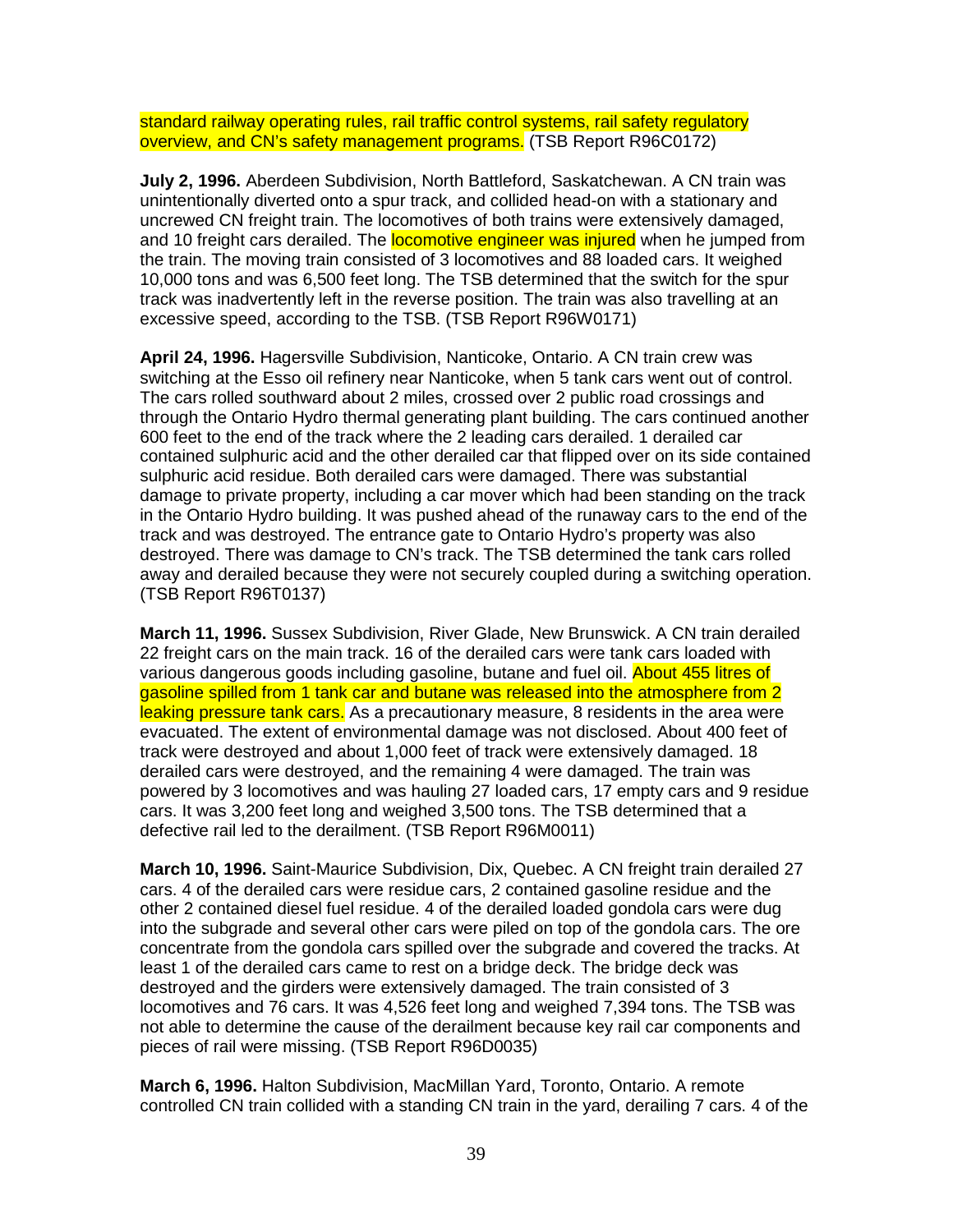derailed cars rolled down a small embankment onto a paved yard roadway. A tank car loaded with ethylene oxide flipped upside down and came to rest on its top, and was extensively damaged. 2 tank cars containing petroleum product residue also derailed, 1 of them knocked over on its side. Because of the upside down tank car with flammable and toxic contents, emergency procedures were implemented. 2 yard locomotives and 7 cars were damaged, some of them extensively. About 250 feet of track and 1 crossover switch were damaged. The TSB determined that the derailment occurred because the crew running the train by remote control lost sight of the head of the train in an unsafe part of the yard. (TSB Report R96T0080)

**Feb 27, 1996.** Bécancour Subdivision, near St. Grégoire, Quebec. 59 cars from a CN train that had been left on the main track, standing unattended with no hand brakes applied, rolled away unnoticed for about 4,000 feet and struck another CN train on the Lama Warehouse Spur. The impact derailed 1 locomotive and 13 cars, 11 of which were tank cars containing dangerous goods residue. The locomotive and 2 tank cars containing caustic soda (corrosive substance) residue were knocked on their sides; and 7 other tank cars containing caustic soda residue, 2 containing chlorine (poisonous gas) residue and 2 box cars also derailed. A fuel tank on the overturned locomotive was punctured and spilled about 9,000 litres of diesel fuel. The extent of environmental damage was not disclosed. 1 box car was destroyed, 1 locomotive and 7 cars were extensively damaged, and 6 cars were damaged. About 200 feet of track were destroyed. 1 crew member was seriously injured. The runaway train weighed 3,600 tons and was 3,000 feet long. The TSB determined that the air brakes on the 59 runaway cars were accidentally released when the cars were uncoupled. Unfortunately, hand brakes had not been applied to any of the cars. (TSB Report R96D0029)

**Jan 31, 1996.** Joliette Subdivision, Charette, Quebec. 2 CN trains carrying dangerous goods residue cars collided. 2 box cars were destroyed, and 1 locomotive, 2 box cars and 1 flat car were extensively damaged. One of the trains comprised 2 locomotives, 60 loaded cars and 6 residue cars. The train was 3,980 feet long and weighed 6,770 tons. The other train consisted of 2 locomotives, 8 loaded cars, 28 empty cars and 3 residue cars. It was 2,200 feet long and weighed 1,830 tons. The TSB reported that the crew in the train that caused the collision and derailment should have used the automatic brake as well as the independent brake to stop their train. (TSB Report R96D0018)

**Jan 11, 1996.** Allanwater Subdivision, near Armstrong, Ontario. Opposing CN hi-rail vehicles collided in a curve. The driver of 1 of the vehicles sustained serious injuries in the collision. The driver of the other vehicle sustained minor injuries after jumping from the vehicle prior to impact. The TSB determined that the opposing hi-rails, travelling in an area of restricted sight-lines and frosty rail conditions, were operated at excessive speeds that did not permit them to stop before colliding. (TSB Report R96T0008)

**Dec 14, 1995.** Pelletier Subdivision, Edmundston, New Brunswick. A group of unattended freight cars recently uncoupled from locomotives in the Edmundston Yard rolled away uncontrolled for about 4,800 feet through a main track switch. They came to a stop with about 15 cars standing on the main track. A switch that the cars had rolled through onto the main track was damaged. The TSB reported the cars were not properly secured (hand brakes not applied) when the locomotives were uncoupled, which resulted in the cars running away downhill uncontrolled. (TSB Report R95M0072)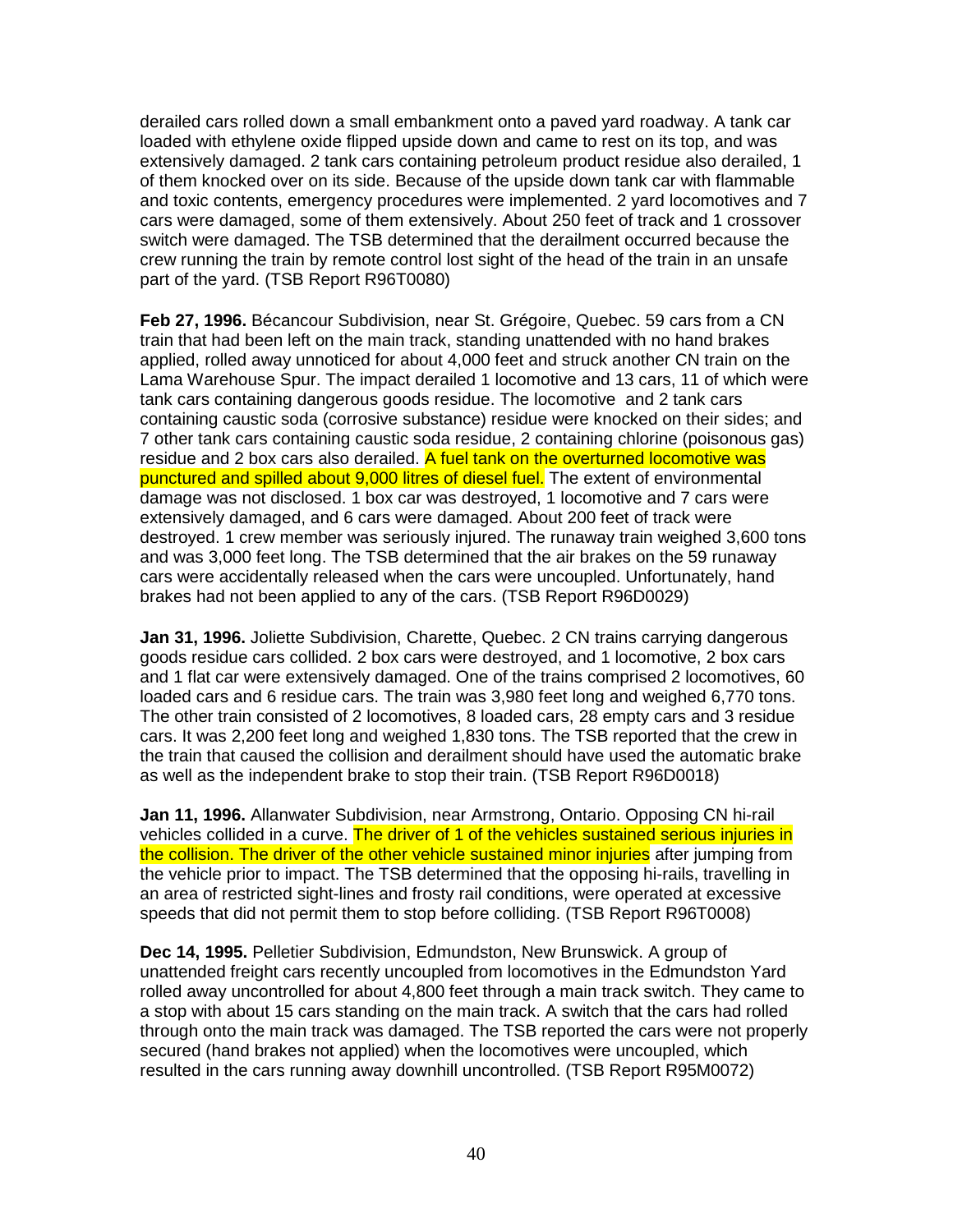**Nov 5, 1995.** Sprague Subdivision, Symington Yard, Winnipeg, Manitoba. A remotely controlled CN train in the yard separated, which led to the derailment of 1 locomotive and 12 cars. The derailed cars fouled the adjacent track and were struck by another remote-controlled CN train, derailing 2 locomotives, 2 booster units and 6 cars from that train. 12 cars were destroyed, and 1 locomotive and 1 car were damaged from one of the remote controlled trains. 1 car was destroyed and 2 locomotives, 2 booster units, and 5 cars were damaged from the other remote controlled train. Some of the derailed cars toppled over on their sides and were piled on top of one another. About 600 feet of track were damaged. The TSB determined that, in both accidents, the remote control operating system did not provide the operators with safeguards and technology sufficient to ensure the safe operation of their respective trains. (TSB Report R95W0291)

**Aug 20, 1995.** Dundas Subdivision, Brantford Yard, Brantford, Ontario. A CN train derailed 3 tank cars loaded with dangerous goods (butane) in the yard. The residents of 9 nearby homes were evacuated as a safety precaution. The TSB reported the derailment was a result of the conductor not being positioned properly to control the train being shoved into the yard tracks. He also miscalculated the number of cars that would fit on a particular yard track. (TSB Report R95T0262)

**June 23, 1995.** Saint-Laurent Subdivision, Taschereau Yard, Saint-Laurent, Quebec. A CN train collided with another CN train in the yard. **1 employee was injured.** The TSB determined the collision was caused by the crews from the 2 trains receiving simultaneous permission to use the same track in opposing directions (toward one another). They were both operating at speeds that did not allow them to stop as they approached one another. The TSB has repeatedly suggested that the Canadian Rail Operating Rules build in a speed safety margin to account for trains that are approaching one another. (TSB Report R95D0097)

**June 21, 1995.** Cran Subdivision, La Doré, Quebec. A CN freight train derailed 4 locomotives and 8 cars at a washout. About 31,800 litres of diesel fuel were spilled from the derailed locomotives. The extent of environmental damage was not disclosed. 3 cars were destroyed, and 4 locomotives and 5 cars were extensively damaged. About 700 feet of main track were destroyed. The train consisted of 4 locomotives, 3 loaded cars and 57 empty cars. It was 3,800 feet long and weighed 2,300 tons. The TSB determined the derailment was caused by a washout of subgrade and ballast resulting from a sudden surge of water from a breached beaver dam at Sarry Lake. The train was also traveling above the maximum permissible speed just before the derailment. (TSB Report R95D0093)

**June 6, 1995.** Saint-Laurent Subdivision, Langelier Spur, Saint-Léonard, Quebec. A locomotive was pushing a tank car toward a public crossing when the train hit a tractortrailer. The conductor and trainman were riding on the platform at the leading end of the tank car. Although some hand gestures were made by the trainman as the tractor-trailer approached the crossing, no one got off the train to flag and stop the truck, as required. The conductor got caught between the train and the tractor-trailer and was fatally injured. The TSB reported the collision resulted when the train crew elected not to stop and flag traffic from the ground. The absence of a flagman at the crossing permitted the tractor-trailer to approach the crossing without stopping. Ambiguous hand gestures from the trainman interpreted by the tractor-trailer driver as an indication to proceed rather than stop also contributed to the accident. (TSB Report R95D0081)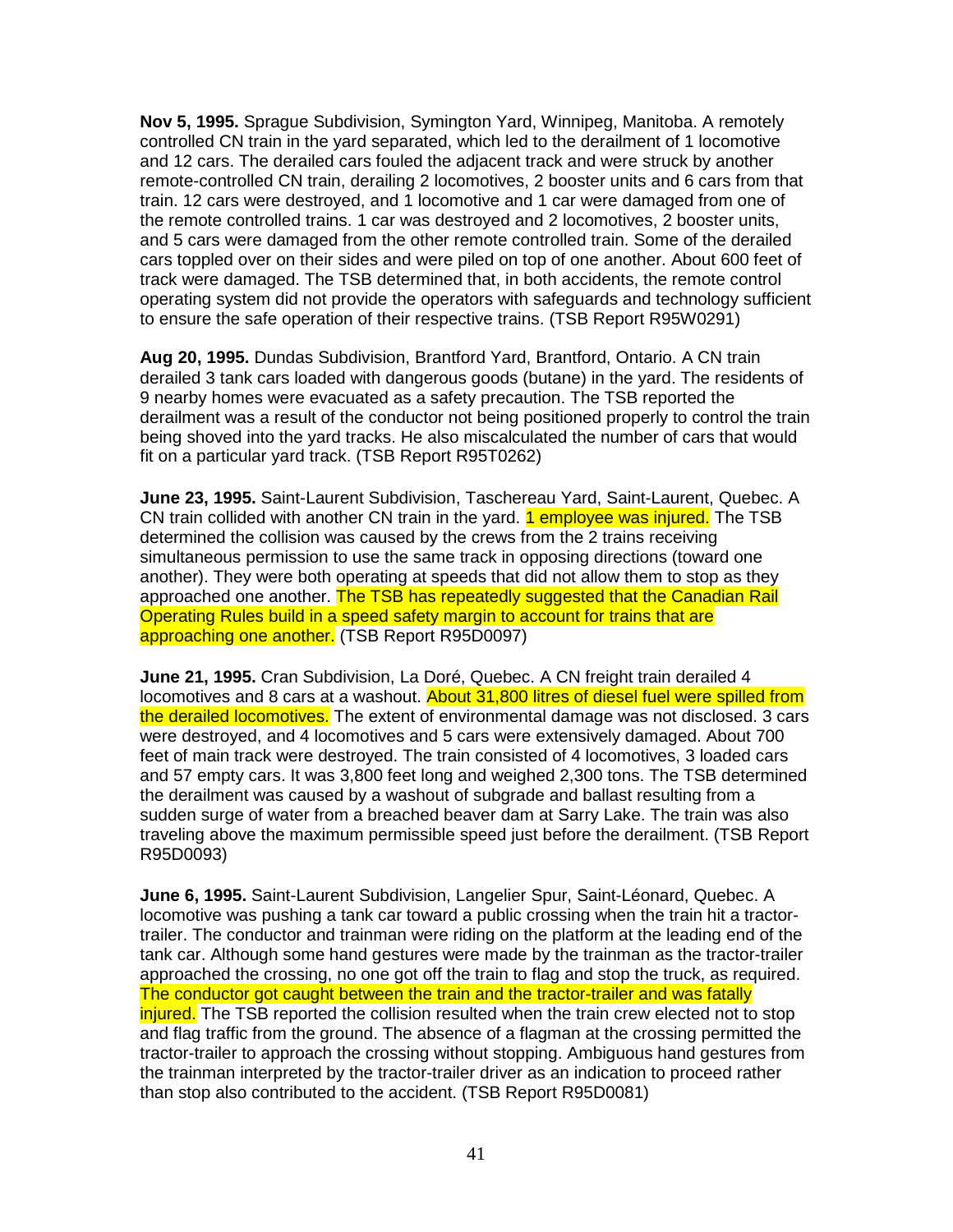**April 6, 1995.** Napadogan Subdivision, Napadogan, New Brunswick. A CN train derailed 8 freight cars. 2 of the derailed cars were tank cars loaded with dangerous goods caustic soda. 3 of the derailed cars were damaged. About 400 feet of track and a switch were destroyed. Rail ties were severely damaged for about 150 feet. The train consisted of 3 locomotives, 51 loaded cars and 15 empty cars. It was 4,200 feet long and weighed 6,100 tons. The TSB reported the train came off the main track at an excessive speed. Track irregularities induced oscillations, and a wheel climb derailment of a covered hopper car destroyed the track and derailed 7 other cars. (TSB Report R95M0027)

**Feb 23, 1995.** Montmagny Subdivision, Saint-François, Quebec. The trailing sleeper car derailed from a Via Rail passenger train at a switch and side-swiped an empty box car. The derailed Via car sustained extensive damage and the box car sustained minor damage. About 5,460 feet of track were damaged, and 2 switches were extensively damaged. The 7 passengers occupying the derailed Via car continued their trip in forward coaches. The train consisted of 1 locomotive, 4 coaches, 5 sleeper cars, 1 diner car and 1 baggage car. There were 195 passengers and 13 service personnel on the train. The TSB reported that a switch broke, which resulted in the last Via car being diverted onto another track and derailing. Switch parts were worn. CN was responsible for maintaining the track and switches. (TSB Report R95Q0014)

**Feb 16, 1995.** Strathroy Subdivision, London, Ontario. A CN freight train collided with the rear of a stationary CN freight train. The force of the collision propelled the stationary train forward where it collided with another stationary CN freight train. The locomotive engineer and conductor in the train that caused the collisions sustained serious injuries. A total of 2 locomotives and at least 10 cars derailed. 2 cars were destroyed, 2 locomotives and 3 cars were extensively damaged, and 3 cars sustained minor damage. 400 feet of track were extensively damaged. 1 fuel tank was punctured, spilling about 500 litres of diesel fuel. The extent of environmental damage was not disclosed. The TSB determined the locomotive engineer of the moving train probably fell asleep and not only missed a signal, but did not appear to do anything to try and stop his train from colliding with the first stationary train. The conductor was not attentive to train operation and did not provide the necessary backup to the locomotive engineer. (TSB Report R95S0021)

**Jan 29, 1995.** Stamford Subdivision, near Netherby, Ontario. A CN freight train collided with the rear end of another CN freight train. The derailed units included: the 3 locomotives from the train that rear-ended the other train, and 3 covered hopper cars and the caboose from the train that was hit. The caboose and 2 hopper cars were destroyed. 3 locomotives and 1 hopper car were damaged. The train that hit the other one consisted of 3 locomotives, 53 loaded cars and 6 empty cars; and was 3,473 feet long and weighed 6,189 tons. The train that got hit consisted of 2 locomotives, 19 loaded cars and an unoccupied caboose; and was 2,011 feet long and weighed 1,793 tons. The locomotive engineer and a conductor, located in the lead locomotive of the train that was hit, were injured. The TSB reported that the collision occurred because the train that hit the other train was travelling much faster than the maximum speed permitted. (TSB Report R95T0023)

**Jan 21, 1995.** La Tuque Subdivision, Gouin, Quebec. A CN train derailed 28 cars at a curve in the track. The cars were loaded with sulphuric acid, which spilled from 11 derailed tank cars into Petit lac Masketsi and the Tawachiche River. 3 cars fell into Petit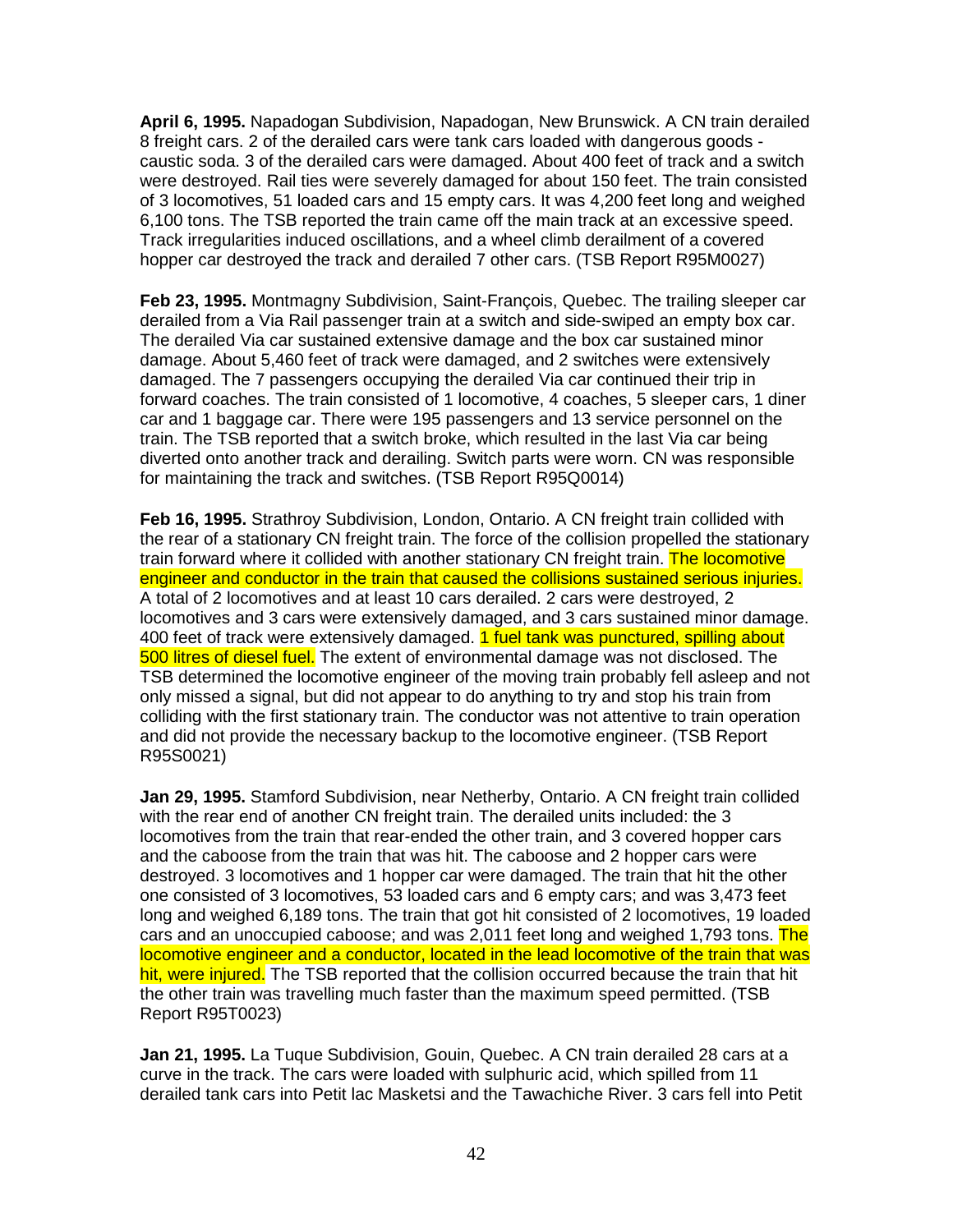lac Masketsi, 14 lay inverted near the lake shore and 11 were lying on their sides near the track. 2 tank cars lost their entire sulphuric acid loads, 6 lost about 50%, and 3 others lost about 20%. About 230,000 litres of toxic sulphuric acid spilled and settled on the bottom of Petit lac Masketsi in about 33m of water. Provincial authorities instructed local residents not to use lake water until the contamination was "neutralized". It took over 3 months to bring the pH level of the water in the lake back to its normal level. About 725 tonnes of limestone were used to neutralize the acid. Although the TSB reported that the spill caused environmental damage, the extent of damage was not disclosed. It can be expected that the environmental damage was significant, considering the volume of toxic sulphuric acid that was spilled. This would have been devastating to fish, other wildlife and other aquatic life. (The lake is a popular fishing lake.) 22 of the derailed cars were extensively damaged and 6 were scrapped. About 2,000 feet of track were destroyed and 500 feet of track were damaged. A railway bridge was extensively damaged. The TSB determined the derailment was caused by lateral track movement, likely attributable to rotting rail ties. The Board also reported that sulphuric acid tank cars are usually loaded to the maximum allowable weight, which causes severe weight stress over a relatively short length of track. (TSB Report R95D0016)

**Oct 28, 1994.** Halton Subdivision, Etobicoke, Ontario. A CN freight train collided with the rear of a stationary CN freight train on the main track. The lead locomotive of the moving train and 2 empty hopper cars in the stationary train derailed. The TSB determined the moving train was traveling much faster than the prescribed maximum limit, and the crew was fatigued. (TSB Report R94T0334)

**Oct 19, 1994.** Lac-Saint-Jean Subdivision, Lac Edouard, Quebec. A CN freight train derailed 12 cars at a curve in the track - 7 box cars and 5 gondola cars. 6 cars were extensively damaged and 6 sustained minor damage. The train consisted of 3 locomotives, 50 loaded cars and 1 empty car. It weighed 4,976 tons and was 3,482 feet long. The TSB determined that a misaligned track rolled over and caused the derailment. (TSB Report R94Q0054)

**March 6, 1994.** York Subdivision, Markham, Ontario. As a CN freight train passed through a curve, it derailed 21 cars. 18 rail cars sustained extensive damage and 3 were slightly damaged. The contents of 1 car loaded with clay were spilled throughout the derailment area. Other derailed cars carried paper products and 2 tank cars were loaded with caprolactam. About 1,700 feet of main track were destroyed and a railway bridge was damaged. The train consisted of 2 locomotives, 42 loaded cars and 50 empty cars. It was 5,320 feet long and weighed 6,600 tons. The TSB determined the derailment was a result of a rail that failed. The Board reported that the rail at the accident site was nearly worn to condemning limits, and was scheduled for replacement. (TSB Report R94T0072)

**Jan 30, 1994.** Ruel Subdivision, near Westree, Ontario. A CN freight train derailed 23 cars as the train passed through a curve. 3 tank cars containing dangerous goods spilled their product. 1 tank car full of vinyl acetate had been punctured and spilled its entire load. Another tank car loaded with vinyl acetate was damaged and was leaking. A total of about 79,000kg of vinyl acetate were spilled. A tank car loaded with methanol was damaged and spilled product. Most of the spilled vinyl acetate and methanol flowed into the adjacent bog area. No attempt was made to recover the spilled products. The extent of environmental damage was not disclosed. A tank car loaded with liquefied propane